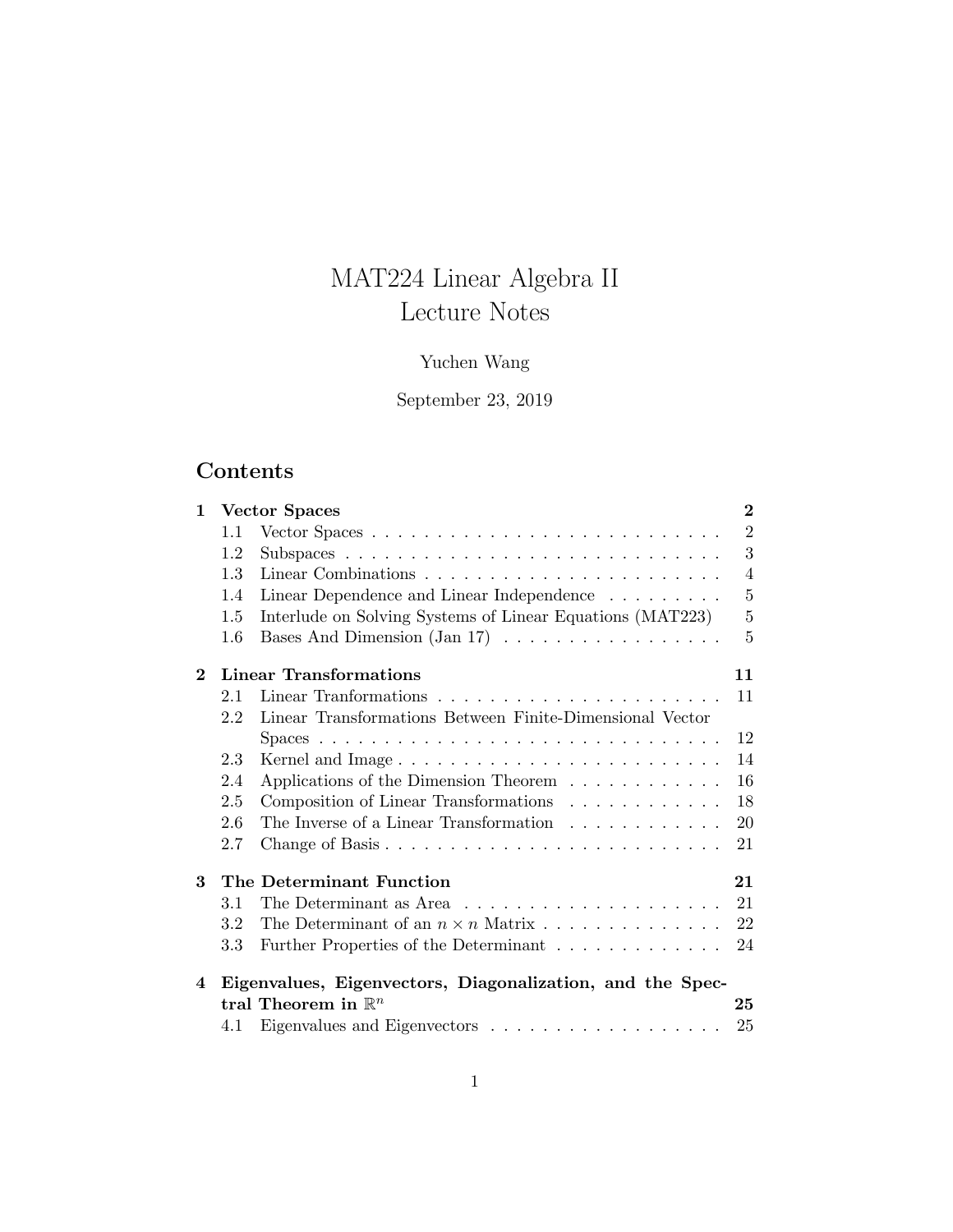|   | 4.2 | Diagonalizability $\dots \dots \dots \dots \dots \dots \dots \dots \dots$    | 27 |
|---|-----|------------------------------------------------------------------------------|----|
|   | 4.3 |                                                                              | 28 |
|   | 4.4 | Orthogonal Projections and the Gram-Schmidt Process                          | 29 |
|   | 4.5 |                                                                              | 32 |
|   | 4.6 |                                                                              | 33 |
| 5 |     | <b>Complex Numbers and Complex Vector Spaces</b>                             | 34 |
|   | 5.1 |                                                                              | 34 |
|   | 5.2 | Vector Spaces Over a Field $\ldots \ldots \ldots \ldots \ldots \ldots$       | 37 |
|   | 5.3 | Geometry in a complex vector space $\dots \dots \dots \dots$                 | 37 |
| 6 |     | Jordan Canonical Form                                                        | 39 |
|   | 6.1 | Triangular Form $\ldots \ldots \ldots \ldots \ldots \ldots \ldots \ldots$ 39 |    |
|   | 6.2 | A Canonical Form For Nilpotent Mappings                                      | 41 |
|   | 6.3 |                                                                              | 42 |
|   | 6.4 |                                                                              | 44 |
| 7 |     | <b>Problem Notes</b>                                                         | 45 |
| 8 |     | Proof Clinic - JCF                                                           | 45 |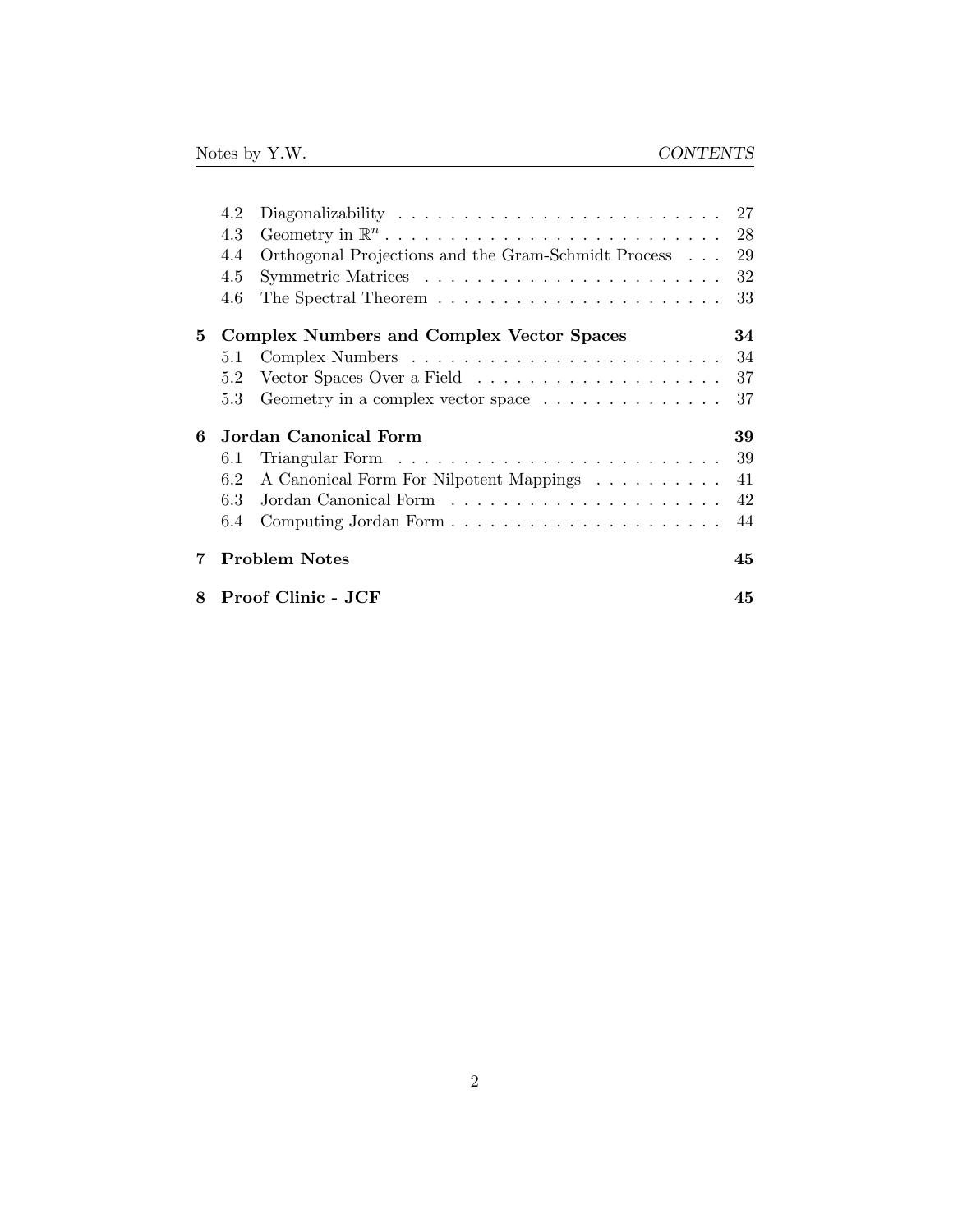# <span id="page-2-0"></span>1 Vector Spaces

### <span id="page-2-1"></span>1.1 Vector Spaces

**Definition 1.1.1** A (real) vector space is a set V (whose elements are called vectors) together with

- 1. an operation called vector addition, which for each pair of vectors  $x, y \in V$  produced another vector in V denoted  $x + y$ , and
- 2. an operation called multiplication by a scalar (a real number), which for each vector  $\mathbf{x} \in V$ , and each scalar  $c \in \mathbb{R}$  produced another vector in V denoted *c*x

Furthermore, the two operations must satisfy the following axioms: ∀x*,* y*,* z ∈ *V*,  $∀c, d ∈ ℝ$ ,

- 1.  $(x + y) + z = x + (y + z)$
- 2.  $\mathbf{x} + \mathbf{y} = \mathbf{y} + \mathbf{x}$
- 3. ∃**0** ∈ *V* s.t.  $\mathbf{x} + \mathbf{0} = \mathbf{x}$  (additive identity)
- 4.  $∃ x ∈ V$  s.t.  $x + -x = 0$  (additive inverse)
- 5.  $c(x + y) = cx + cy$
- 6.  $(c+d)\mathbf{x} = c\mathbf{x} + d\mathbf{x}$
- 7.  $(cd){\bf x}=c(d{\bf x})$
- 8.  $1x = x$

Proposition 1.1.6 Let V be a vector space. Then

- 1. The zero vector 0 is unique.
- 2. For all  $\mathbf{x} \in V$ ,  $0\mathbf{x} = \mathbf{0}$ .
- 3. For each  $\mathbf{x} \in V$ , the additive inverse  $-\mathbf{x}$  is unique.
- 4. For all  $\mathbf{x} \in V$ , and all  $c \in \mathbb{R}, (-c)\mathbf{x} = -(c\mathbf{x})$ .

### Smooth functions *C*∞

Most functions are not smooth.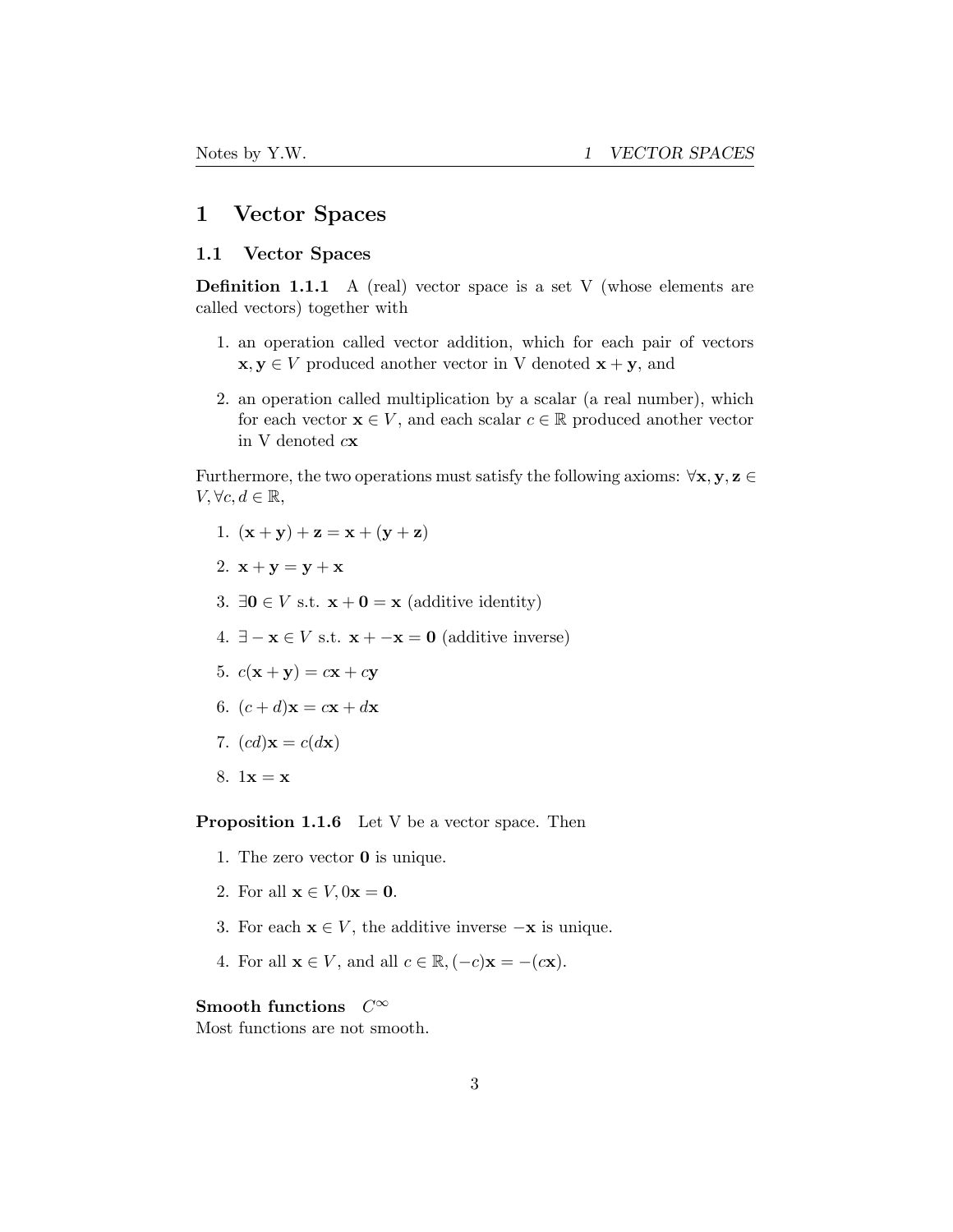### <span id="page-3-0"></span>1.2 Subspaces

**Example**  $C^{\infty}(\mathbb{R}) < C^k(\mathbb{R}) <$  Differentiable functions  $\langle C(\mathbb{R}) \rangle < F(\mathbb{R})$ 

**Definition** Let V be a vector space and Let  $W \subseteq V$  be a subset. Then W is a (vector) subspace of V if W is a vector space itself under the operations of vector sum and scalar multiplication from V.

**Theorem 1.2.8** Let V be a vector space and Let  $W \subseteq V$  be a nonempty subset of V. Then W is a subspace of V iff  $\forall x, y \in W$ , and all  $c \in \mathbb{R}$ , we have  $c\mathbf{x} + \mathbf{y} \in W$ .

*proof:*  $\rightarrow$ : If W is a subspace of V, then  $\forall x, y \in W$  and  $c \in \mathbb{R}, c\mathbf{x} + \mathbf{y} \in W$ holds since W itself is a real vector space.

←: If  $\forall$ **x**,  $y \in W$ , and all  $c \in \mathbb{R}$ , we have  $c$ **x** + **y**  $\in W$ Can have  $c = 1$ , so  $\mathbf{x} + \mathbf{y} \in W$  (close under addition)  $c = -1$  and  $y = x$ , so  $-x + x = 0 \in W$  (additive identity)  $y = 0$ , so  $c\mathbf{x} \in W$  (close under scalar multiplication) These implies all the axioms.

### Examples

- 1.  $W = \{f \in C(\mathbb{R}) | f(\pi) = 0\}$ . W subspace of  $C(\mathbb{R})$ ? -Yes
- 2.  $W = \{f \in C(\mathbb{R}) | f(e) = e\}$ . W subspace of  $C(\mathbb{R})$ ? -No, not close under addition
- 3.  $W = \{(x_1, ..., x_n) | x_i \geq 0 \forall i\}.$  W subspace of  $C(\mathbb{R})$ ? -No, there is no additive inverse for each item in W.

**Theorem 1.2.13** Let V be a vector space. Then the intersection of any collection of subspaces of V is a subspace of V.

*proof:* Consider any collection of subspace of V. Note that the intersection of the subspaces is not empty since at least the zero vector from V is in it. Now let x*,* y be any two vectors in the intersection, so they are in every single subspace in the collection. Therefore  $c\mathbf{x} + \mathbf{y}$  is also in every single subspace in the collection, so that it is in the intersection as well. Hence the intersection is a subspace of V.

Application The set of all solutions of any simultaneous system of equations is a subspace of  $\mathbb{R}^n$ .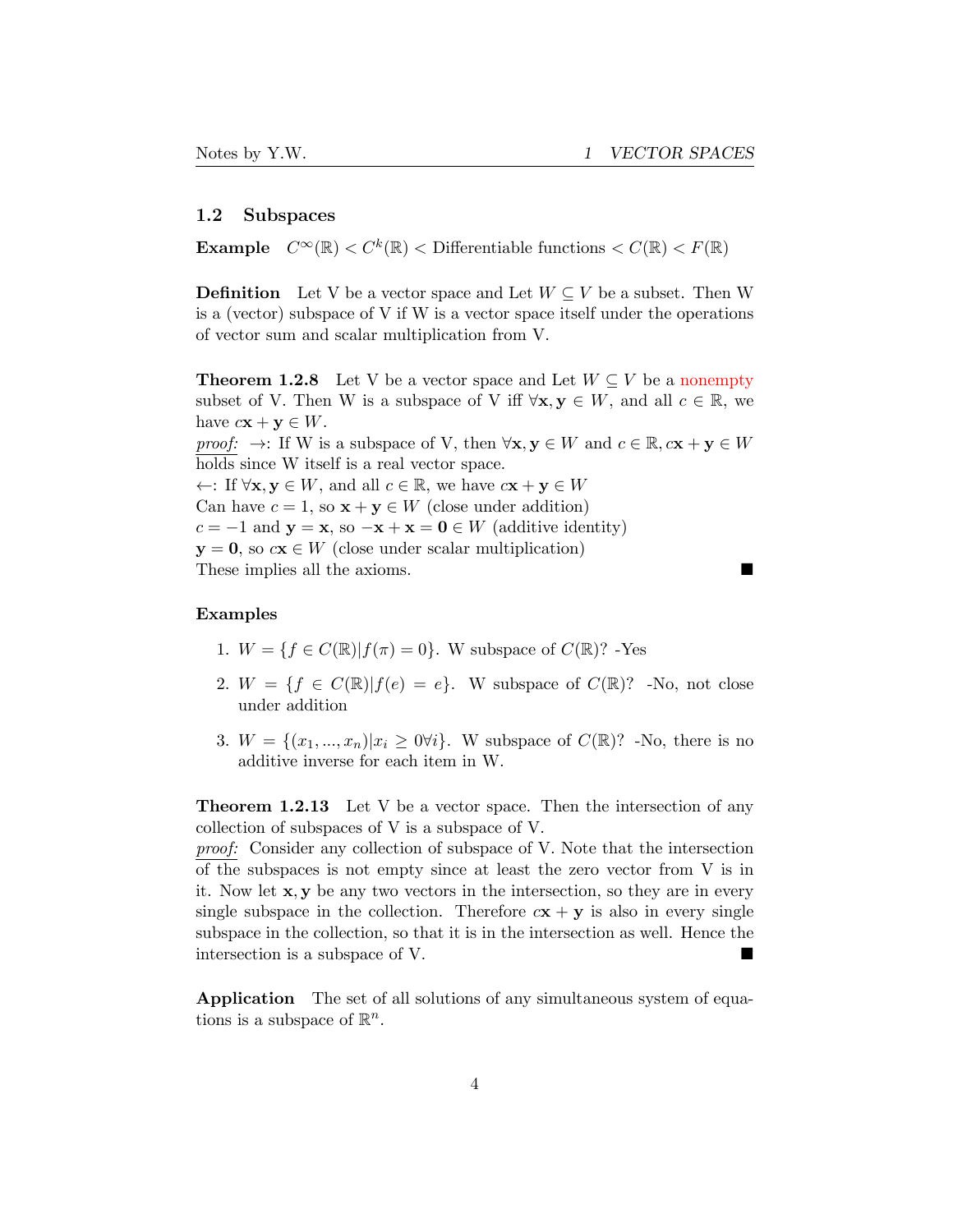**Corollary 1.2.14** Let  $a_{ij}$   $(1 \leq i \leq m, 1 \leq j \leq n)$  be any real numbers and let  $W = \{(x_1, ..., x_n) \in \mathbb{R}^n | a_{i1}x_1 + ... + a_{in}x_n = 0 \text{ for all } i, 1 \le i \le m \}.$ Then W is a subspace of  $\mathbb{R}^n$ .

### <span id="page-4-0"></span>1.3 Linear Combinations

Definition 1.3.1 Let S be a subset of a vector space V.

- 1. A *linear combination* of vectors in S is any sum  $a_1x_1 + \ldots + a_nx_n$ where the  $a_i \in \mathbb{R}$ , and the  $\mathbf{x}_i \in S$
- 2. If  $S \neq \emptyset$ , the set of all linear combinations of vectors in S is called the *span* of S, and denoted Span(S). If  $S = \emptyset$ , we define Span(S) =  $\{0\}$ . (Remark: It is a mathematician convention)
- 3. If  $W = Span(S)$ , we say S spans (or generates) W.

**Theorem 1.3.4** Let V be a vector space and let S be any subset of V. Then Span(S) is a subspace of V.

*proof:* Span(S) is non-empty by definition. Let  $\mathbf{x}, \mathbf{y} \in Span(S)$ , then they are linear combinations of vectors in S. Check that  $c\mathbf{x} + \mathbf{y}$  is also a linear combination of vectors in S, so  $c\mathbf{x} + \mathbf{y} \in Span(S)$ . Hence Span(S) is a subspace of V.

Definition Let *W*<sup>1</sup> and *W*<sup>2</sup> be subspaces of a vector space V. The *sum* of  $W_1$  and  $W_2$  is the set

 $W_1 + W_2 = \{ \mathbf{x} \in V | \mathbf{x} = \mathbf{x}_1 + \mathbf{x}_2, \text{ for some } \mathbf{x}_1 \in W_1 \text{ and } \mathbf{x}_2 \in W_2 \}$ 

Proposition 1.3.8 The basis of sum is the union of two bases Let  $W_1 = Span(S_1)$  and  $W_2 = Span(S_2)$  be subspaces of a vector space V. Then *W*<sub>1</sub> + *W*<sub>2</sub> = *Span*(*S*<sub>1</sub> ∪ *S*<sub>2</sub>)

**Theorem 1.3.9** Let  $W_1$  and  $W_2$  be subspaces of a vector space V. Then  $W_1 + W_2$  is also a subspace of V.

**Proposition 1.3.11** *W*<sub>1</sub>+*W*<sub>2</sub> is the smallest subspace containing  $W_1 \cup W_2$ : Let  $W_1$  and  $W_2$  be subspaces of a vector space V and let W be a subspace of V such that  $W_1 \cup W_2 \subseteq W$ . Then  $W_1 + W_2 \subseteq W$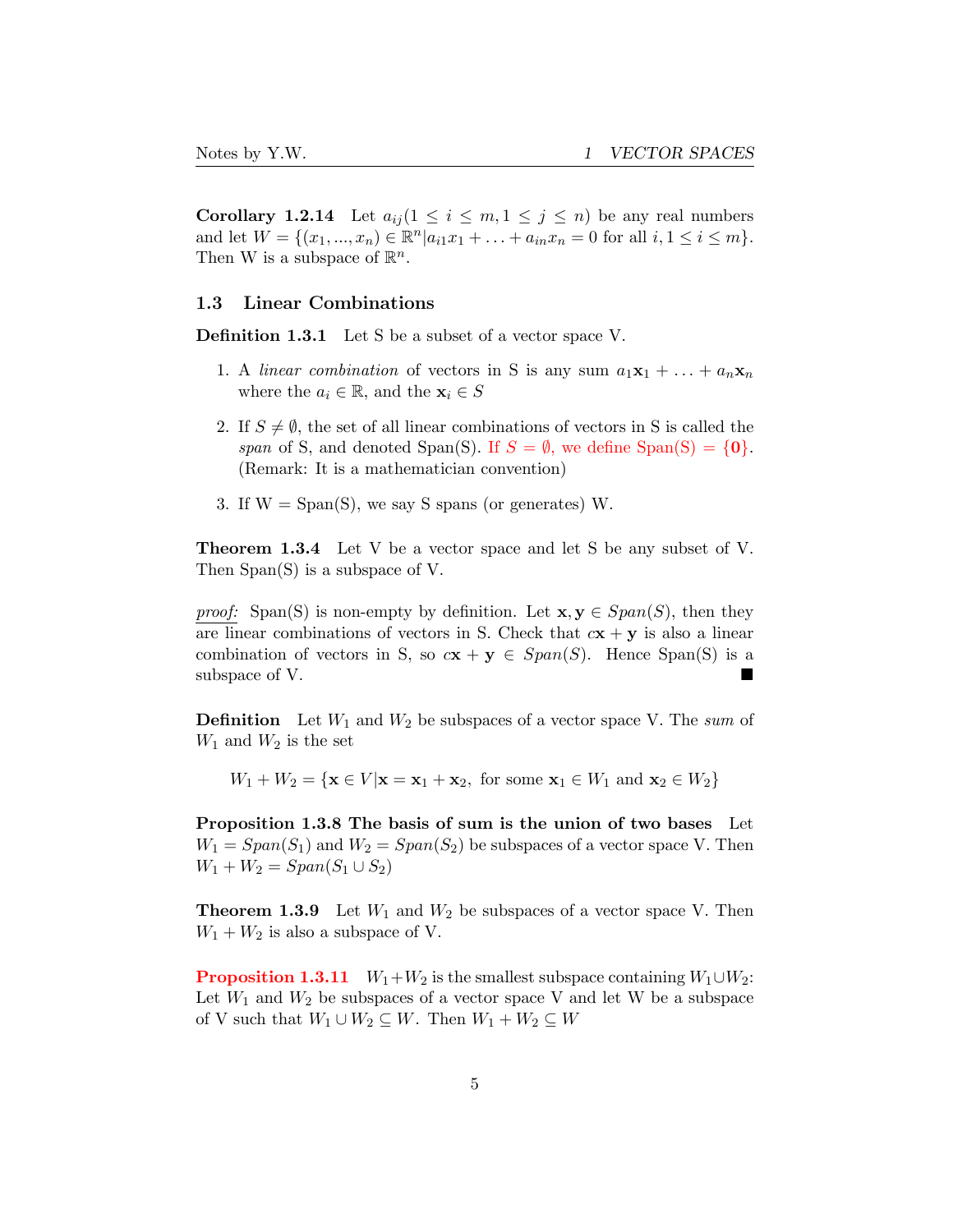**Remark**  $W_1 \cup W_2$  is a subspace of V iff one is contained in another.

### <span id="page-5-0"></span>1.4 Linear Dependence and Linear Independence

Definitions 1.4.2 Let V be a vector space, and let S be a subset of V.

1. A *linear dependence* among the vectors of S is an equation

$$
a_1\mathbf{x}_1+\ldots+a_n\mathbf{x}_n=\mathbf{0}
$$

where the  $x_i \in S$ , and the  $a_i \in \mathbb{R}$  are not all zero (i.e., at least one of the  $a_i \neq \mathbf{0}$ 

2. the set S is said to be *linearly dependent* if there exists a linear dependence among the vectors in S.

**Fact** Let S be a set. If  $0 \in S$ , then S is dependent.

Definition 1.4.4 A subset S of a vector space V is *linearly independent* if whenever we have  $a_i \in \mathbb{R}$  and  $\mathbf{x}_i \in S$  such that  $a_1 \mathbf{x}_1 + \ldots + a_n \mathbf{x}_n = \mathbf{0}$ , then  $a_i = 0$  for all *i*.

**Example** In any vector space the empty subset  $\emptyset$  is linearly independent.

### Proposition 1.4.7

- 1. Let S be a linearly independent subset of a vector space V, and let S' be another subset of V that contains S. Then S' is also linearly dependent.
- 2. Let S be linearly independent subset of a vector space V and let S' be another subset of V that is contained in S. Then S' is also linearly independent.

### <span id="page-5-1"></span>1.5 Interlude on Solving Systems of Linear Equations (MAT223)

### <span id="page-5-2"></span>1.6 Bases And Dimension (Jan 17)

**Definition** A subset S of vector space V is called a *basis* of V if  $V =$ Span(S) and S is linearly independent.

Remark A basis is the maximal set of linearly independent vectors / minimal set of spanning vectors.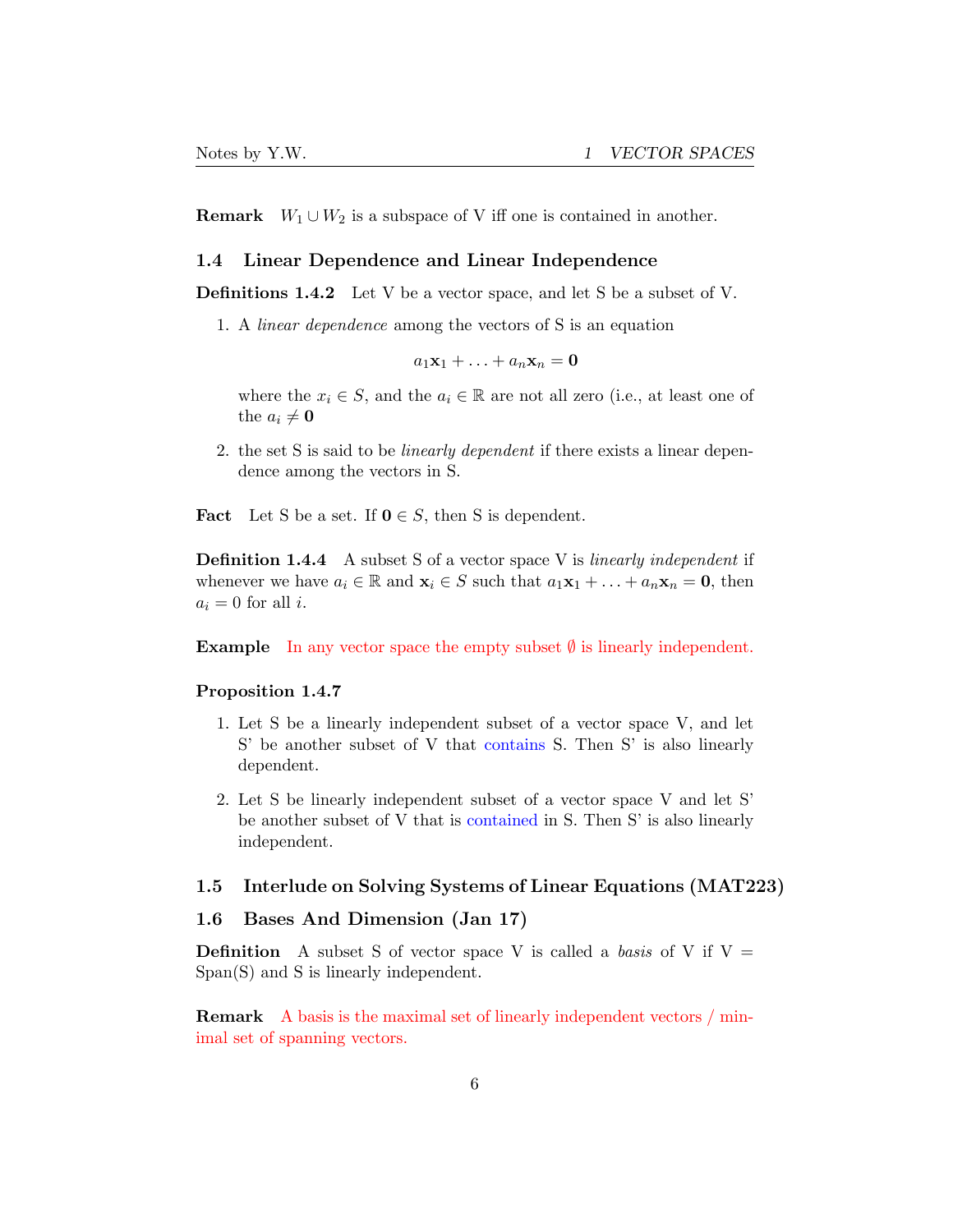### Examples

- 1. the standard basis  $S = \{e_1, ..., e_n\}$  in  $\mathbb{R}^n$ , since every vector  $(a_1, ..., a_n) \in$  $\mathbb{R}^n$  may be written as the linear combination  $(a_1, ..., a_n) = a_1e_1 + ...$ *ane<sup>n</sup>*
- 2. The vector space  $\mathbb{R}^n$  has many other bases as well. e.g., in  $\mathbb{R}^2$ , consider the set  $S = \{(1, 2), (1, -1)\}\$ , which is l.i.
- 3. Let  $V = P_n(\mathbb{R})$  and consider  $S = \{1, x, x^2, ..., x^n\}$ , which is a basis of V.

*proof:* It is clear that S spans V. For independence, consider

$$
a_0 + a_1 x + a_2 x^2 + \dots + a_{n-1} x^{n-1} + a_n x^n = \mathbf{0}
$$

Take the derivative of both sides,

$$
\frac{d^n}{dx^n}(a_0 + a_1x + a_2x^2 + \dots + a_{n-1}x^{n-1} + a_nx^n) = \frac{d^n}{dx^n}(0)
$$

$$
n!a_n = 0 \implies a_n = 0
$$

Similarly, we have  $a_i = 0$  for all *i*, as wanted.

4. The empty subset,  $\emptyset$ , is a basis of the vector space consisting only of a zero vector, *{*0*}*.

**Theorem 1.6.3** Let V be a vector space, and let S be a nonempty subset of V. Then S is a basis of V iff every vector  $x \in V$  may be written uniquely as a linear combination of the vectors in S.

*Proof:*  $\rightarrow$ : Assume S is a basis of V, then given  $x \in V$ , there are scalars  $a_i \in \mathbb{R}$  and vectors  $x_i \in S$  s.t.  $\mathbf{x} = a_1 x_1 + ... + a_n x_n$ . To show this linear combination is unique, consider a possible second linear combination of vectors in S which also adds up to  $\mathbf{x}: x = b_1x_1 + ... + b_nx_n$ . Subtracting these two expressions for x, we find that

$$
\mathbf{0} = a_1 x_1 + \dots + a_n x_n - (b_1 x_1 + \dots + b_n x_n)
$$

$$
= (a_1 - b_1)x_1 + \dots + (a_n - b_n)x_n
$$

Since S is linearly independent, the equation implies that  $a_i = b_i$  for all *i*.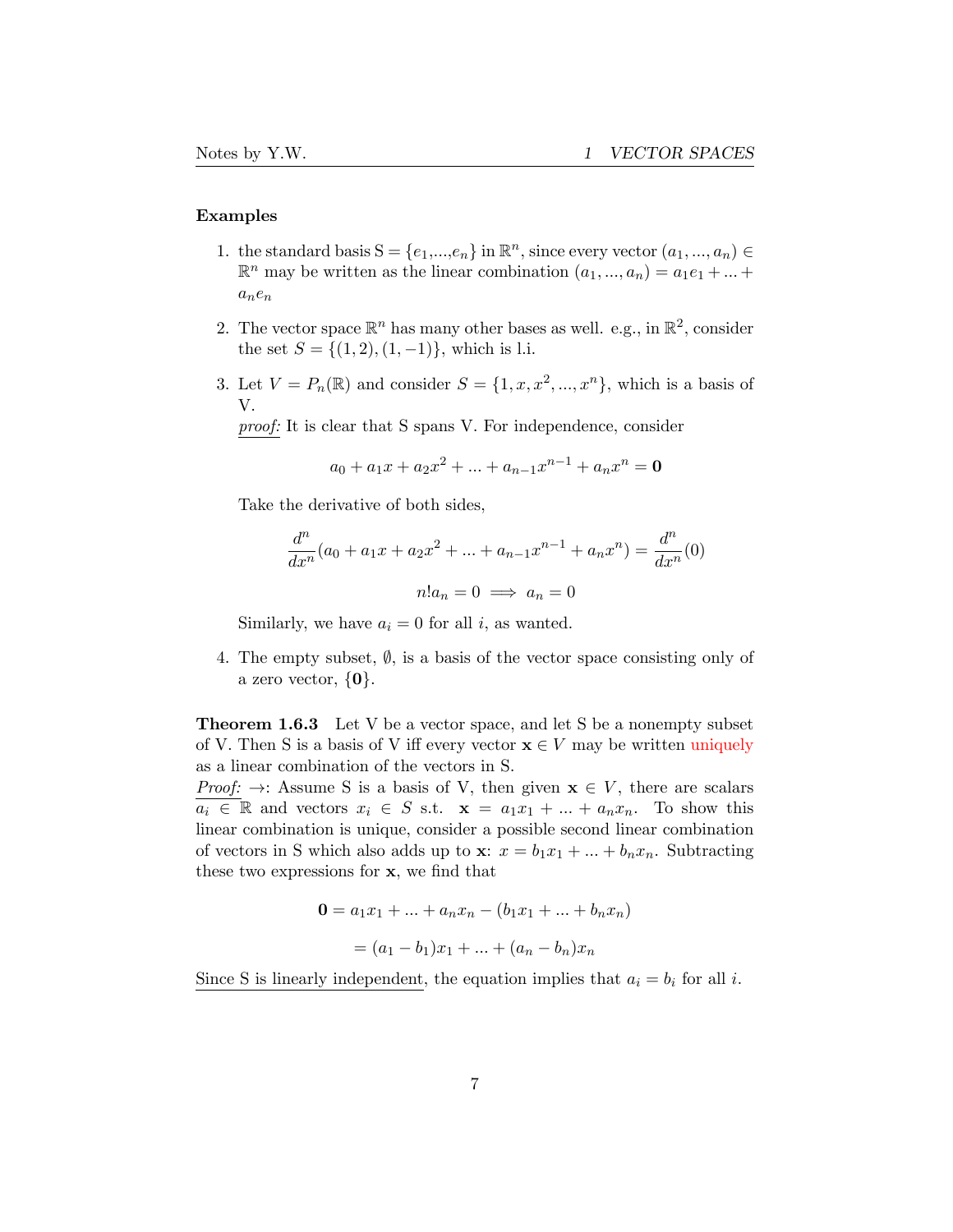←: Assume every vector x ∈ *V* may be written uniquely as a linear combination of the vectors in S. This implies  $Span(S) = V$ . We must show that S is l.i. Consider an equation

$$
a_1x_1 + \ldots + a_nx_n = \mathbf{0}
$$

Note that it is also the case that

$$
0\mathbf{x} = 0(x_1 + \dots + x_n) = \mathbf{0}
$$

Since we assumed that every x has a unique representation in S, then it must be true that  $a_i = 0$  for all *i*. Hence S is l.i.

**Theorem 1.6.6** Let V be a vector space that has a finite spanning set, and let S be a linearly independent subset of V. Then there exists a basis S' of V, with  $S \subset S'$ 

**Lemma 1.6.8** Let S be a linearly independent subset of V and let  $x \in V$ , but  $x \notin S$ . Then  $S \cup \{x\}$  is l.i. iff  $x \notin Span(S)$ .

Insight the number of vectors in a basis is, in a rough sense, a measure of "how big" the space is.

Theorem 1.6.10 (Basis Theorem) Let V be a vector space and let S be a spanning set for V, which has m elements. Then no linearly independent set in V can have more than *m* elements.

proof: It suffices to show that every set in V with more than m elements is linearly dependent. Write  $S = y_1, ..., y_m$  and suppose  $S' = x_1, ..., x_n$  is a subset of V with  $n > m$  vectors. Consider an equation

$$
(1)a_1x_1 + \ldots + a_nx_n = \mathbf{0}
$$

Our goal is to show that  $a_i$  not all 0. Since S spans V, there are scalars  $b_{ij}$ s.t. for each *i*,

 $x_i = b_{i1}y_1 + ... + b_{im}y_m$ 

Substituting these equations into (1), we get

$$
a_1(b_{11}y_1 + ... + b_{1m}y_m) + ... + a_n(b_{n1}y_1 + ... + b_{nm}y_m) = \mathbf{0}
$$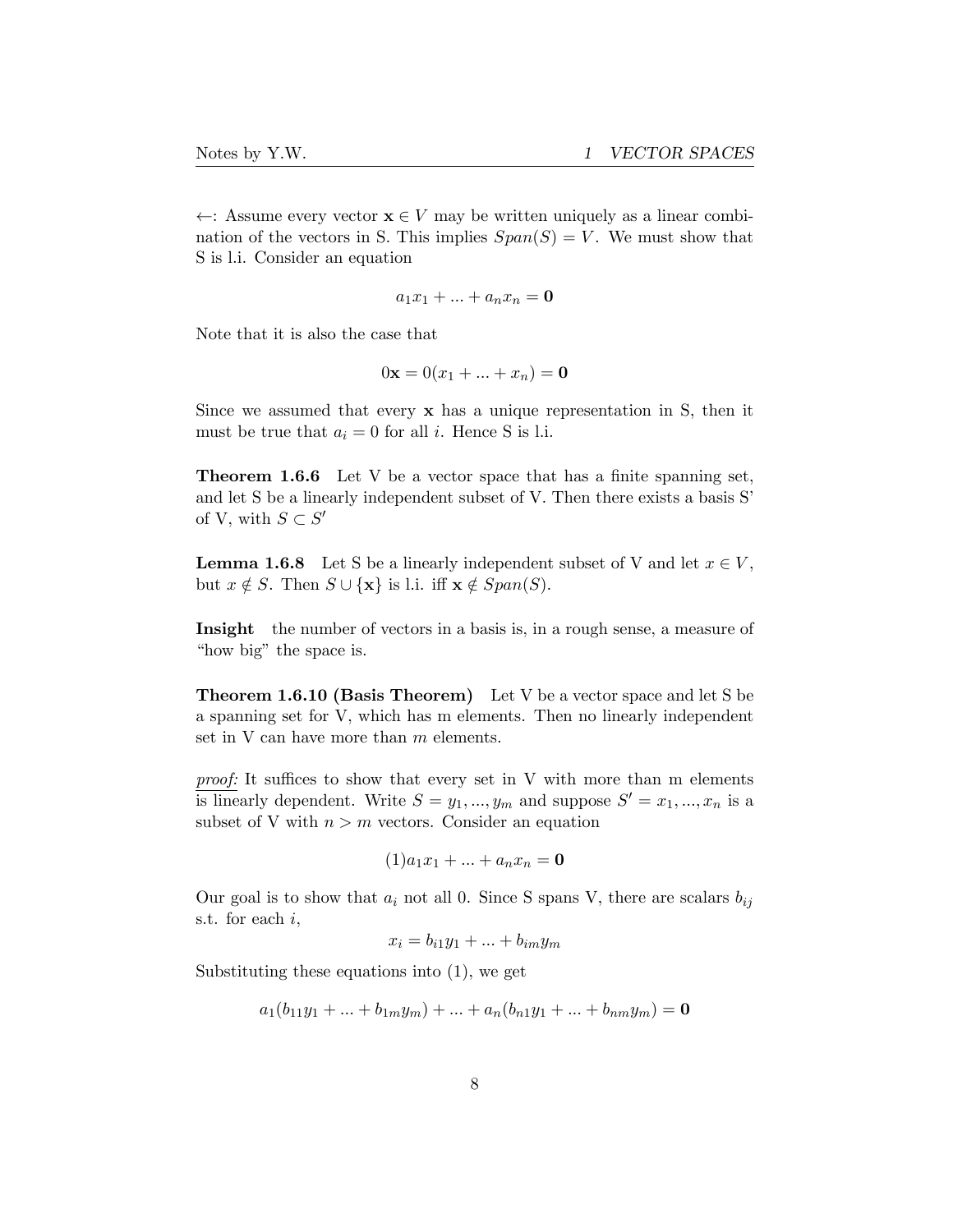Collecting terms and rearranging,

 $(a_1b_{11} + ... + a_nb_{n1})y_1 + ... + (a_1b_{1m} + ... + a_nb_{nm})y_m = 0$ 

Since S is l.i., this is equivalent to solving the system

$$
b_{11}a_1 + \dots + b_{n1}a_n = 0
$$

*. .*

$$
\cdot
$$
  

$$
b_{1m}a_1 + \ldots + b_{nm}a_n = 0
$$

But this is a system with n unknowns and m equations and  $n > m$ , so there must exist a non-trivial solution  $\{a_1, ..., a_n\}$ , which is what we wanted to show. show.

**Corollary 1.6.11** Let *V* be a vector space and let *S* and  $S'$  be two bases of *V*, with *m* and *m'* elements, respectively. Then  $m = m'$ .

*proof:*

Since S is a spanning set of V and S' is l.i., we have  $m' \leq m$ . Since S' is a spanning set of V and S is l i m we have  $m \leq m'$  Hence  $m = m'$ spanning set of V and S is l.i.m we have  $m \leq m'$ . Hence  $m = m'$ .

### Definitions 1.6.12

- 1. If V is a vector space with some finite basis(possibly empty), we say V is *finite-dimentional*.
- 2. Let V be a finite-dimensional vector space. The dimension of V, denoted  $\dim(V)$ , is the number of vectors in a (hence any) basis of V.
- 3. If  $V = \{0\}$ , we define dim(V) = 0.

#### Examples

- 1. For each n,  $\dim(\mathbb{R}^n) = n$ , since the standard basis contains n vectors.
- 2. dim $(P_n(\mathbb{R})) = n + 1$ , since a basis for  $P_n(\mathbb{R})$  contains n + 1 functions.
- 3. The vector spaces  $P(\mathbb{R})$ ,  $C^1(\mathbb{R})$  and  $C(\mathbb{R})$  are not finite-dimensional. We say that such spaces are *infinite-dimentional*.
- 4. dim $(Span{(1, 2, 3), (4, 5, 6), (7, 8, 9)} = 2$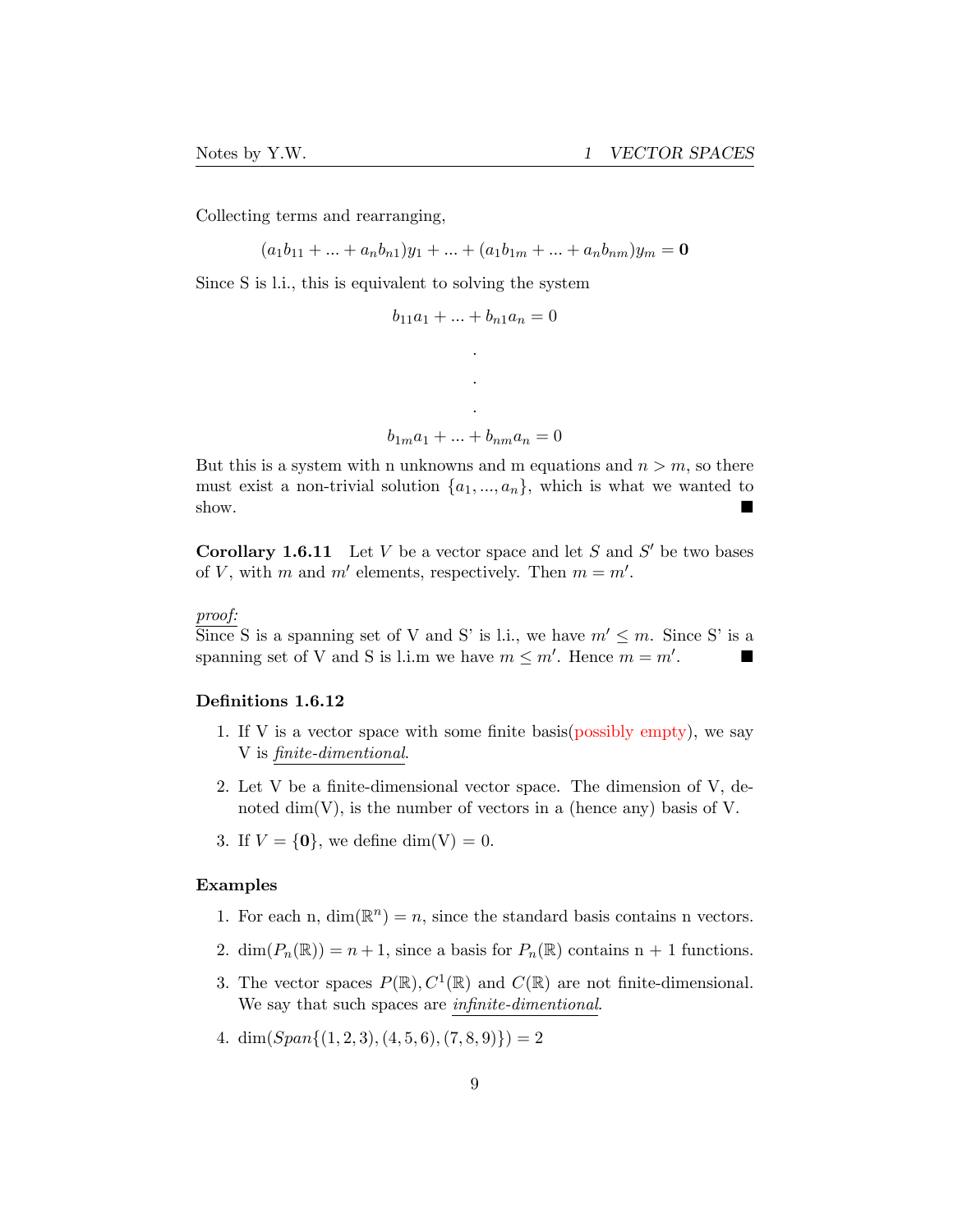Corollary 1.6.14 Let W be a subspace of a finite-dimensional vector space V. Then  $\dim(W) \leq \dim(V)$ . Furthermore,  $\dim(W) = \dim(V)$  iff  $W = V$ .

**Corollary 1.6.15** Let W be a subspace of  $\mathbb{R}^n$  defined by a system of homogeneous linear equations. Then  $\dim(W)$  is equal to the number of free variables in the corresponding echelon form system.

**Theorem 1.6.18** Let  $W_1$  and  $W_2$  be finite-dimensional subspaces of a vector space V. Then

$$
\dim(W_1 + W_2) = \dim(W_1) + \dim(W_2) - \dim(W_1 \cap W_2)
$$

Remark Analogous to the Principle of Inclusion-Exclusion

*proof:* Result obvious if either  $W_1$  or  $W_2$  is  $\{0\}$ .

Therefore, we assume that neither  $W_1$  nor  $W_2$  is  $\{0\}$ . Starting from a basis S of  $W_1 \cap W_2$ . We can always find sets  $T_1$  and  $T_2$  (disjoint from S) such that  $S \cup T_1$  is a basis for  $W_1$  and  $S \cup T_2$  is a basis for  $W_2$ . We claim that  $U = S \cup T_1 \cup T_2$  is a basis for  $W_1 + W_2$ , since

$$
U = S \cup T_1 \cup T_2 = (S \cup T_1) \cup (S \cup T_2)
$$
  
Span(U) = Span((S \cup T\_1) \cup (S \cup T\_2)) = W\_1 + W\_2

Next, prove that U is linearly independent. Any potential linear dependence among the vectors in U must have the form

 $v + w_1 + w_2 = 0$ 

where  $\mathbf{v} \in Span(S) = W_1 \cap W_2, \mathbf{w}_1 \in Span(T_1) \subset W_1, \mathbf{w}_2 \in Span(T_2) \subset$ *W*2. (slice the linear combination into the sum of the vectors from 3 vector spaces). It suffices to prove that in any such potential linear dependence, we must have  $\mathbf{v} = \mathbf{w}_1 = \mathbf{w}_2 = \mathbf{0}$  (each vector is a lin comb, and equals **0**). Consider  $\mathbf{w}_2 = -\mathbf{v} - \mathbf{w}_1$ . Since  $-\mathbf{v} - \mathbf{w}_1 \in W_1, \mathbf{w}_2 \in W_2$ , we must have  $\mathbf{w}_2 \in W_1 \cap W_2$ . By definition,  $\mathbf{w}_2 \in Span(T_2)$  But  $S \cap T_2 = \emptyset$ , hence  $Span(S) \cap Span(T_2) = \{0\}$ . Therefore we must have  $w_2 = 0$ . So then  $-\mathbf{v} = \mathbf{w}_1 \in W_1 \cap W_2$ . Since  $S \cap T_1 = \emptyset$ ,  $Span(S) \cap Span(T_1) = \{0\}$  and we have  $w_1 = 0$ , so  $v = 0$  as well. So U is independent.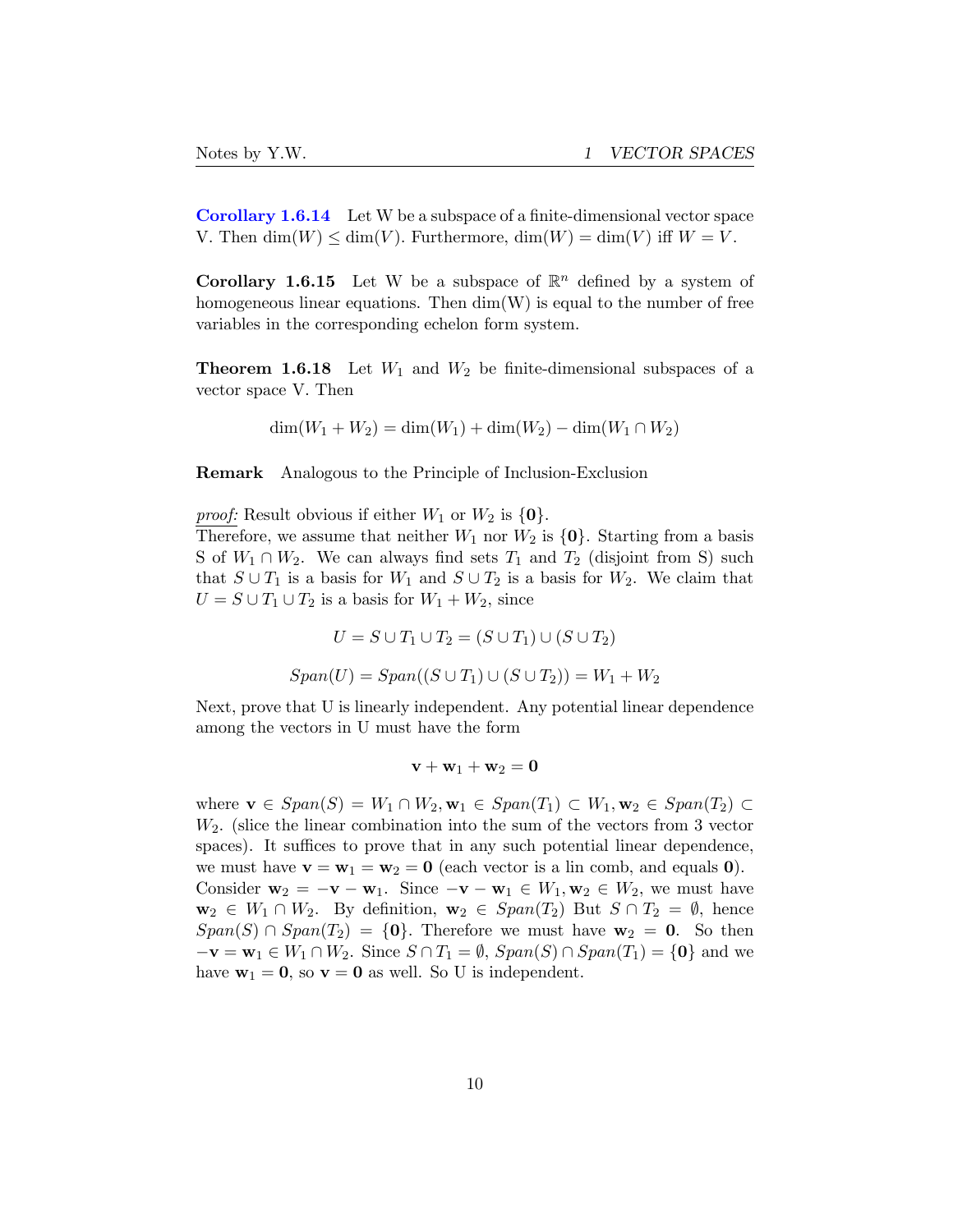$|U| = |S| + |T_1| + |T_2|$  $=$  dim  $W_1 ∩ W_2 + (\dim W_1 - \dim W_1 ∩ W_2) + (\dim W_2 - \dim W_1 ∩ W_2)$  $= \dim(W_1) + \dim(W_2) - \dim(W_1 \cap W_2)$ 

Exercises for  $1.4$  1.(k), 7

**Exercises for 1.6** 1.(d)(e)(f), 3, 4, 16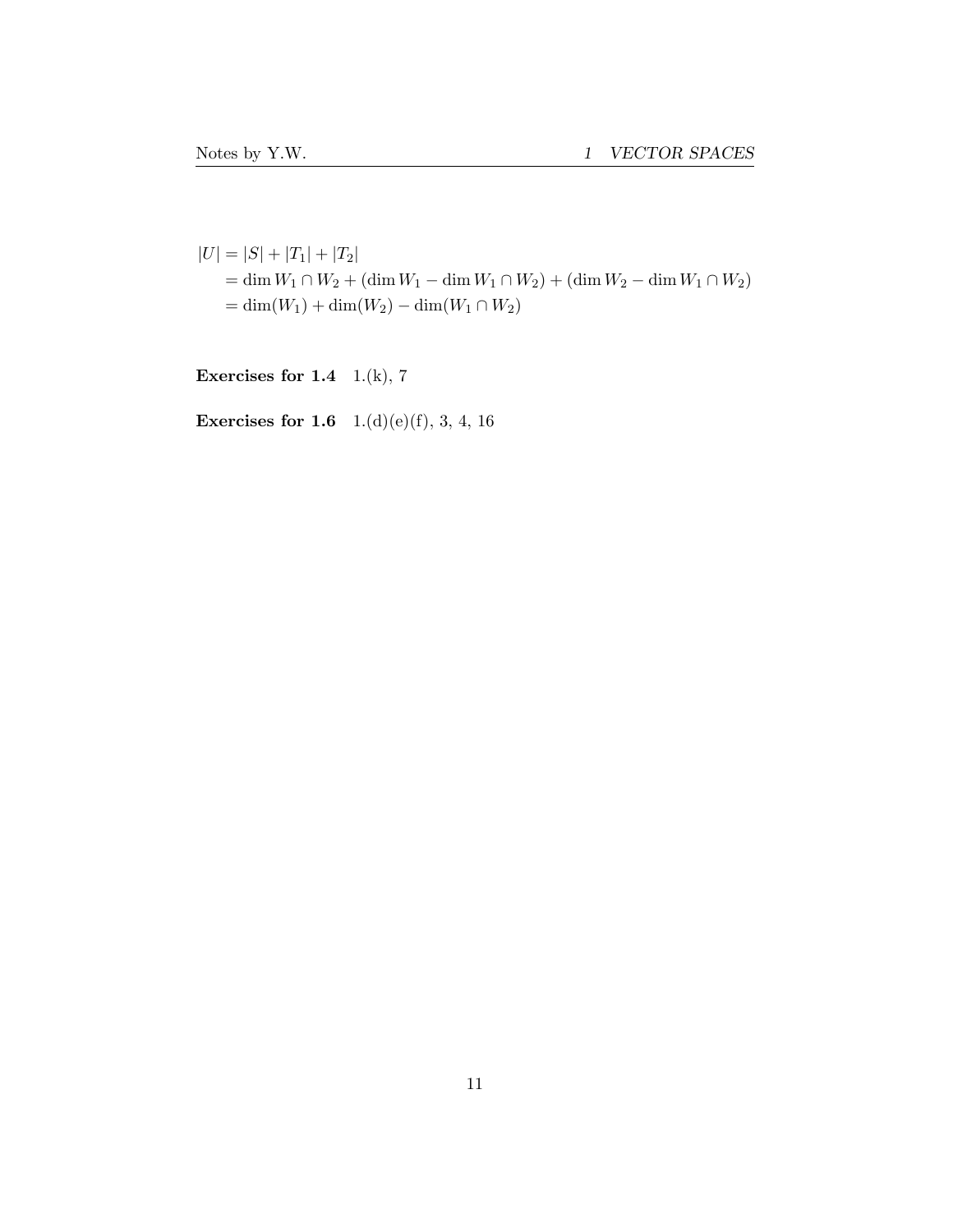# <span id="page-11-0"></span>2 Linear Transformations

### <span id="page-11-1"></span>2.1 Linear Tranformations

A function T from V to W is denoted by  $T: V \to W$ . The vector  $\mathbf{w} = T(\mathbf{v})$ in W is called the *image* of v under the function T. Loosely speaking, we want our functions to turn the algebraic operations of addition and scalar multiplication in V into addition and scalar multiplication in W.

**Definition 2.1.1** A function  $T: V \to W$  is called a *linear mapping* or a *linear transformation* if it satisfies

- 1.  $T(\mathbf{u} + \mathbf{v}) = T(\mathbf{u}) + T(\mathbf{v})$  for all  $\mathbf{u}$  and  $\mathbf{v} \in V$
- 2.  $T(a\mathbf{v}) = aT(\mathbf{v})$  for all  $a \in \mathbb{R}$  and  $\mathbf{v} \in V$

V is called the *domain* of T and W is called the *target* of T. We say that a linear transformation preserves the operations of addition and scalar multiplication.

Property A linear mapping always takes the zero vector in the domain vector space to the zero vector in the target vector space.

**Proposition 2.1.2** A function  $T: V \to W$  is a linear transformation if and only if for all *a* and  $b \in \mathbb{R}$  and all **u** and  $\mathbf{v} \in V$ 

$$
T(a\mathbf{u} + b\mathbf{v}) = aT(\mathbf{u}) + bT(\mathbf{v})
$$

**Corollary 2.1.3** A function  $T: V \to W$  is a linear transformation if and only if for all  $a_1, \ldots, a_k \in \mathbb{R}$  and for all  $\mathbf{v}_1, \ldots, \mathbf{v}_k \in V$ :

$$
T(\sum_{i=1}^{k} a_i \mathbf{v}_i) = \sum_{i=1}^{k} a_i T(\mathbf{v}_i)
$$

Remark prove this by induction!

### Examples

1. Let V be any vector space, and let  $W = V$ . The *identity* transformation  $I: V \to V$  is defined by  $I(v) = v$  for all  $v \in V$ .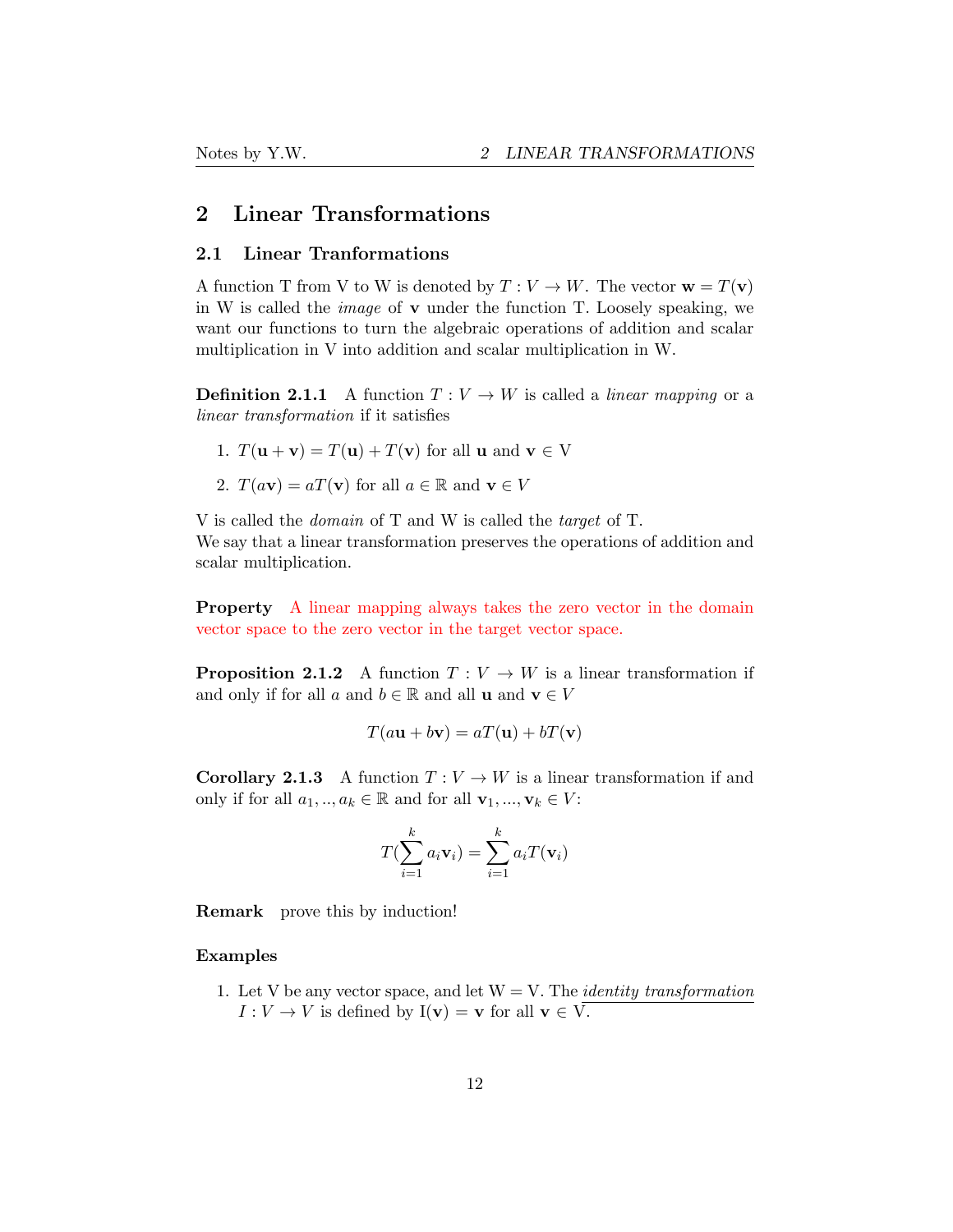2. Let V and W be any vector spaces, and let  $T: V \to W$  be the mapping that takes every vector in V to the zero vector in W:

$$
T(\mathbf{v}) = \mathbf{0}_W
$$

for all  $v \in V$ . T is called *zero transformation*.

- *3.*  $T(x) = a_1x_1 + ... + a_nx_n$
- *4. Di*ff*erentiation, definite integration*

Remark The inner product plays a crucial role in linear algebra in that it provides a bridge between algebra and geometry, which is the heart of the more advanced material that appears later in the text.

**Proposition 2.1.14** If  $T: V \to W$  is a linear transformation and V is finite-dimensional, then T is uniquely determined by its values on the members of a basis of V.

*proof:* Show that if S and T are linear transformations that take the same values on each member of a basis for V, then in fact  $S = T$ .

$$
T(v) = T(a_1v_1 + ... + a_kv_k)
$$
  
=  $a_1T(v_1) + ... + a_kT(v_k)$   
=  $a_1S(v_1) + ... + a_kS(v_k)$   
=  $S(a_1v_1 + ... + a_kv_k)$   
=  $S(v)$ 

Therefore, S and T are equal as mappings from V to W.

## <span id="page-12-0"></span>2.2 Linear Transformations Between Finite-Dimensional Vector Spaces

**Proposition 2.2.1** Let  $T: V \to W$  be a linear transformation between the finite-dimensional vector spaces V and W. If  $\{v_1, ..., v_k\}$  is a basis for V and  $\{w_1, ..., w_l\}$  is a basis for W, then  $T: V \to W$  is uniquely determined by the  $l \cdot k$  scalars used to express  $T(\mathbf{v}_j), j = 1, ..., k$ , in terms of  $\mathbf{w}_1, ..., \mathbf{w}_l$ .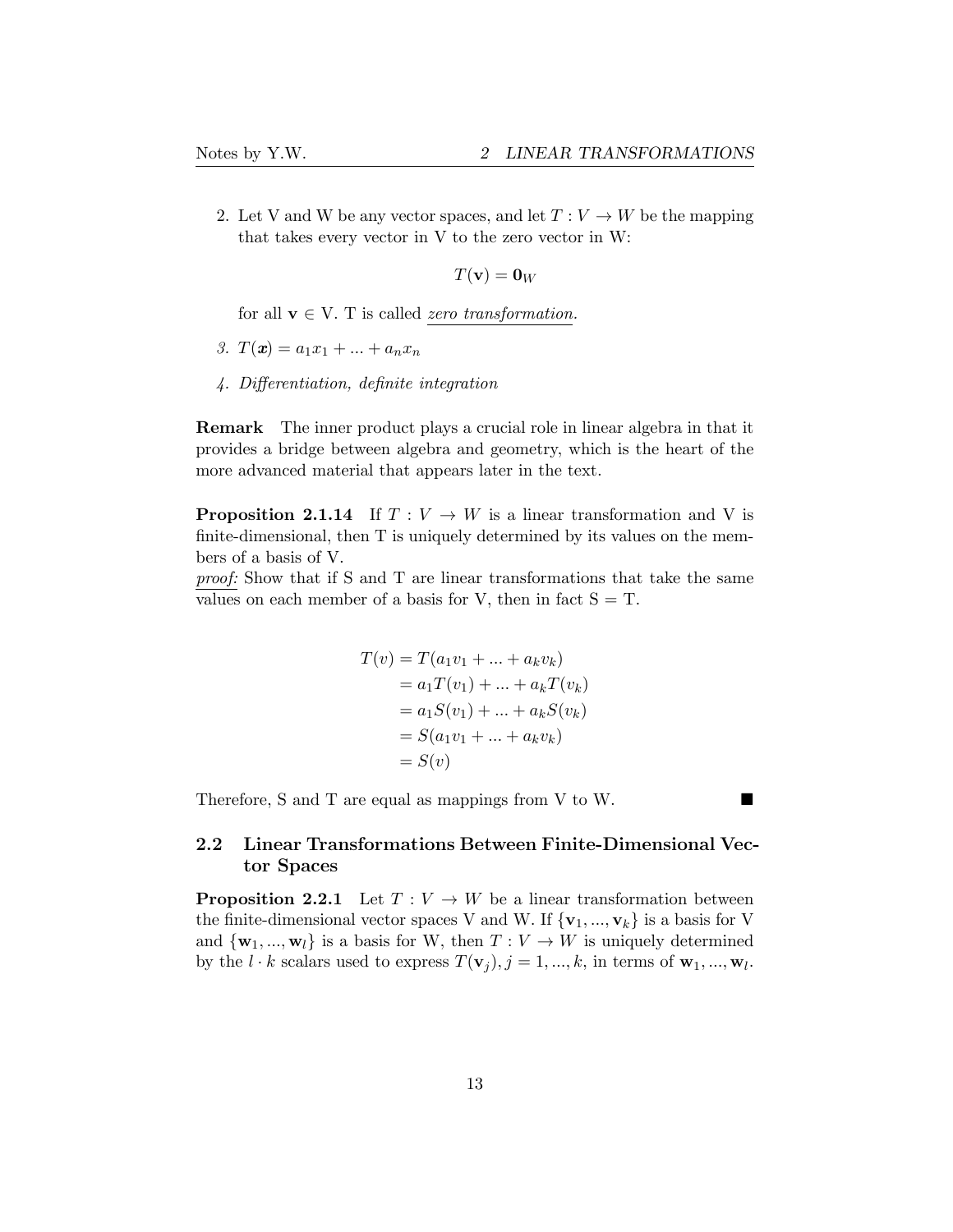**Definition 2.2.6** Let  $T: V \to W$  be a linear transformation between the finite-dimensional vector spaces V and W, and let  $\alpha = {\mathbf{v}_1, ..., \mathbf{v}_k}$  and  $\beta = {\mathbf{w}_1, ..., \mathbf{w}_l}$ , respectively, be any bases for V and W. Let  $a_{ij}, 1 \le i \le l$ and  $1 \leq j \leq k$  be the  $l \cdot k$  scalars that determine T with respect to the bases  $\alpha$  and  $\beta$ . The matrix whose entries are the scalars  $a_{ij}$ ,  $1 \leq i \leq l$  and  $1 \leq j \leq k$ , is called the *matrix of the linear transformation T with respect to the bases*  $\alpha$  *for V and*  $\beta$  *for W*. This matrix is denoted by  $[T]_{\alpha}^{\beta}$ .

Remark The basis vectors in the domain and target spaces are written in some particular order.

**Definition of coordinate vectors** If  $v = a_1v_1 + ... + a_kv_k$  and  $w =$  $b_1\mathbf{w}_1 + \ldots + b_l\mathbf{w}_l$ , we can express v and w in coordinates, respectively, as a  $k \times 1$  matrix and as an  $l \times 1$  matrix, with respect to the chosen bases. These coordinate vectors will be denoted by  $[v]_{\alpha}$  and  $[w]_{\beta}$ , respectively. Thus

 $[\mathbf{v}]_\alpha =$  $\sqrt{ }$  $\vert$ *a*1 . . . *ak* 1 | and  $[\mathbf{w}]_{\beta} =$  $\sqrt{ }$  $\overline{\phantom{a}}$ *b*1 . . . *bl* 1  $\overline{\phantom{a}}$ 

**Proposition 2.2.15** Let  $T: V \to W$  be a linear transformation between vector spaces V of dimension k and W of dimension *l*. Let  $\alpha = {\bf{v}_1, ..., v_k}$ be a basis for V and  $\beta = {\mathbf{w}_1, ..., \mathbf{w}_l}$  be a basis for W. Then for each  $\mathbf{v} \in V$ ,

$$
[T(\mathbf{v})]_{\beta} = [T]_{\alpha}^{\beta}[\mathbf{v}]_{\alpha}
$$

*proof:* Let  $\mathbf{v} = x_1 \mathbf{v}_1 + \ldots + x_k \mathbf{v}_k \in V$ . Then if  $T(\mathbf{v}_j) = a_{1j} \mathbf{w}_1 + \ldots + a_{lj} \mathbf{w}_l$ 

$$
T(\mathbf{v}) = \sum_{j=1}^{k} x_j T(\mathbf{v}_j)
$$
  
= 
$$
\sum_{j=1}^{k} x_j (\sum_{i=1}^{l} a_{ij} \mathbf{w}_i)
$$
  
= 
$$
\sum_{i=1}^{l} (\sum_{j=1}^{k} x_j a_{ij}) \mathbf{w}_i
$$

Thus, the *i*th coefficient of T(**v**) in terms of  $\beta$  is  $\sum_{j=1}^{k} x_j a_{ij}$  and  $[T(\mathbf{v})]_{\beta} =$  $\sqrt{ }$  $\overline{\phantom{a}}$  $\sum_{j=1}^{k} x_j a_{1j}$ . . .  $\sum_{j=1}^k x_j a_{lj}$ 1 which is precisely  $[T(\mathbf{v})]_{\beta} = [T]_{\alpha}^{\beta}[\mathbf{v}]_{\alpha}$ .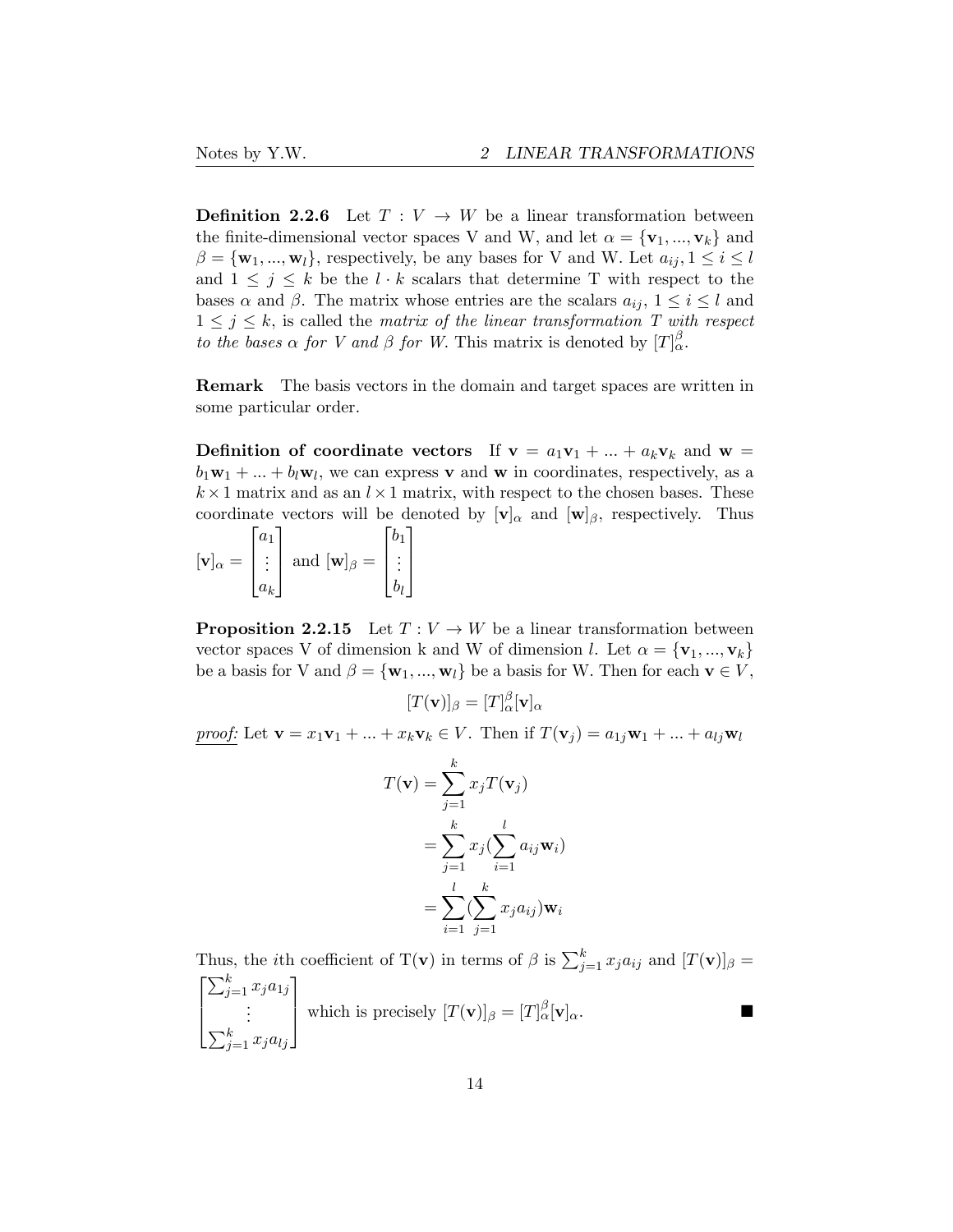**Proposition 2.2.19** Let  $\alpha = {\mathbf{v}_1, ..., \mathbf{v}_k}$  be a basis for V and  $\beta =$  $\{$ **w**<sub>1</sub>, ...,**w**<sub>l</sub>} be a basis for W, and let **v** =  $x_1$ **v**<sub>1</sub> + ... +  $x_k$ **v**<sub>k</sub>  $\in$  *V* 

1. If A is an  $l \times k$  matrix, then the function

 $T(\mathbf{v}) = \mathbf{w}$ 

where  $[\mathbf{w}]_{\beta} = A[\mathbf{v}]_{\alpha}$  is a linear transformation.

- 2. If  $A = [S]_{\alpha}^{\beta}$  is the matrix of a transformation  $S: V \to W$ , then the transformation T constructed from  $[S]_{\alpha}^{\beta}$  is equal to S.
- 3. If T is the transformation of (1) constructed from A, then  $[T]_{\alpha}^{\beta} = A$

Proposition 2.2.20 Let V and W be finite-dimensional vector spaces. Let  $\alpha$  be a basis for V and  $\beta$  a basis for W. Then the assignment of a matrix to a linear transformation from V to W given by T goes to  $[T]_{\alpha}^{\beta}$  is injective and surjective.

### Notes

1. When proving a function T is not a linear transformation, can consider  $T(\mathbf{0}) \neq \mathbf{0}.$ 

### <span id="page-14-0"></span>2.3 Kernel and Image

Definition 2.3.1 The *kernel* of T, denoted *Ker*(*T*), is the subset of V consisting of all vectors  $\mathbf{v} \in V$  such that  $T(\mathbf{v}) = 0$ .

Remark Kernel is different from null spaces. A null space is about a matrix, and it is something in R*n*.

**Proposition 2.3.2** Let  $T: V \to W$  be a linear transformation. Ker(T) is a subspace of V.

### Examples

- 1. Let  $V = P_3(\mathbb{R})$ . Define  $T: V \to V$  by  $T(p(x)) = \frac{d}{dx}p(x)$ . Ker(T) only consists constant polynomials.
- 2. Let  $V = W = \mathbb{R}^2$ . Let T be a rotation  $R_\theta$ . Then  $Ker(T) = \{0\}$ .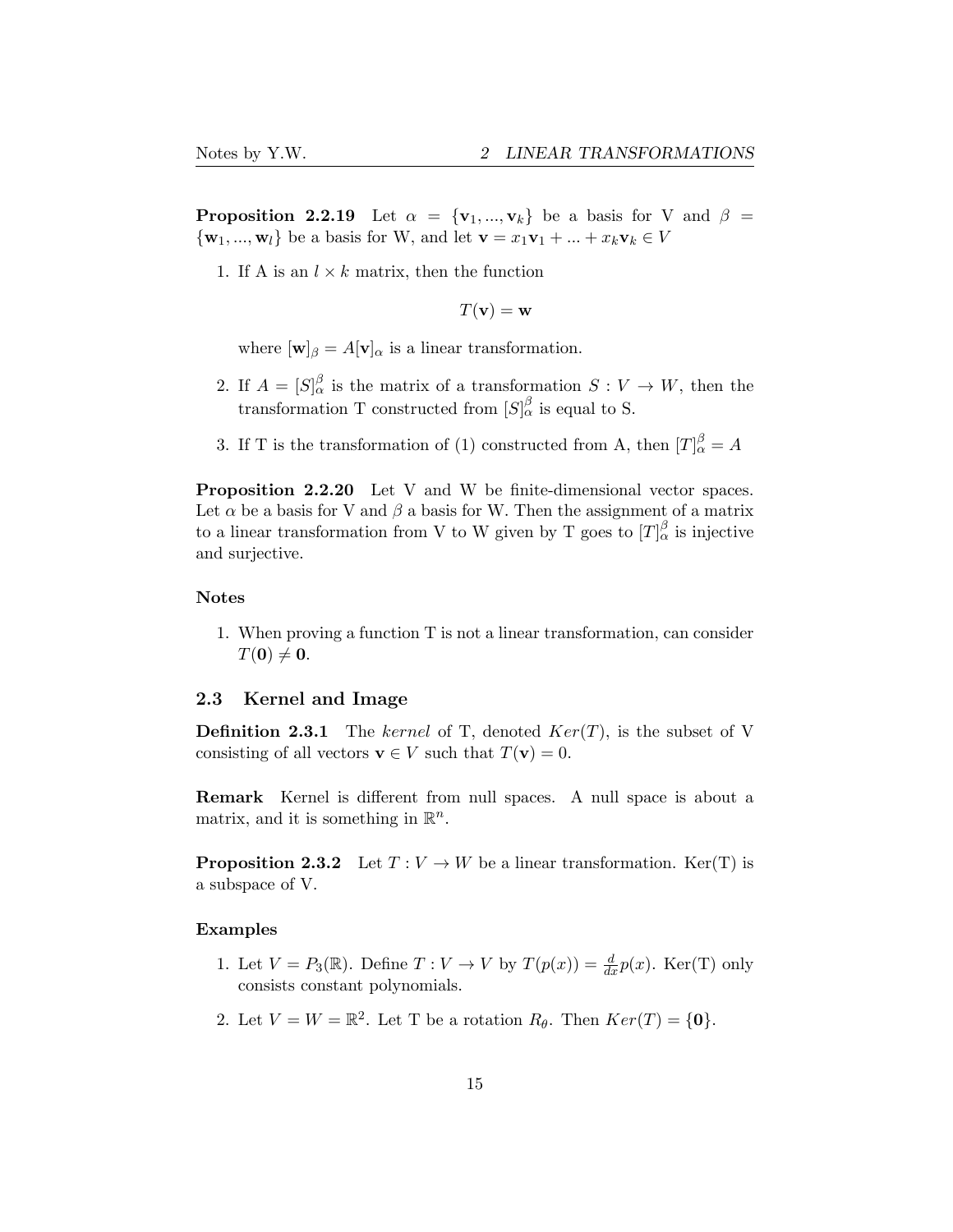**Proposition 2.3.7** Let  $T: V \to W$  be a linear transformation of finitedimensional vector spaces, and let  $\alpha$  and  $\beta$  be bases for V and W, respectively. Then  $\mathbf{x} \in \text{Ker}(T)$  ife lf the coordinate vector of  $\mathbf{x}, [\mathbf{x}]_{\alpha}$ , satisfies the system of equations

$$
a_{11}x_1 + \dots + a_{1k}x_k = 0
$$
  
 
$$
\vdots
$$
  
 
$$
a_{l1}x_1 + \dots + a_{lk}x_k = 0
$$

where the coefficients  $a_{ij}$  are the entries of the matrix  $[T]_{\alpha}^{\beta}$ .

Remark This says

$$
x \in \ker(T) \iff [x]_{\alpha} \in Null[T]^{\beta}_{\alpha}
$$

Proposition 2.3.8 Independence is Basis-Independent Let V be a finite-dimensional vector space, and let  $\alpha = {\mathbf{v}_1, ..., \mathbf{v}_k}$  be a basis for V. Then the vectors  $\mathbf{x}_1, ..., \mathbf{x}_m \in V$  are linearly independent iff their corresponding coordinate vectors  $[\mathbf{x}_1]_{\alpha}, ..., [\mathbf{x}_m]_{\alpha}$  are linearly independent.

**Definition 2.3.10** The subset of W consisting of all vectors  $\mathbf{w} \in W$  for which there exists a  $\mathbf{v} \in V$  such that  $T(\mathbf{v}) = \mathbf{w}$  is called the *image* of T and is denoted by  $Im(T)$ .

**Proposition 2.3.11** Let  $T: V \to W$  be a linear transformation. The image of T is a subspace of W.

**Proposition 2.3.12** If  $\{v_1, ..., v_m\}$  is any set that spans V (in particular, it could be a basis of V), then  $\{T(\mathbf{v}_1), ..., T(\mathbf{v}_m)\}$  spans  $Im(T)$ .

Corollary 2.3.13 If  $\alpha = {\bf{v}_1, ..., v_k}$  is a basis for V and  $\beta = {\bf{w}_1, ..., w_l}$ is a basis for W, then the vectors in W, whose coordinate vectors (in terms of  $\beta$ ) are the columns of  $[T]_{\alpha}^{\beta}$ , span  $Im(T)$ .

Rank-Nullity Theorem 2.3.17 If V is finite-dimensional vector space and  $T: V \to W$  is a linear transformation, then

$$
\dim(Ker(T)) + \dim(Im(T)) = \dim(V)
$$

Equivalently,

$$
Nullity(T) + Rank(T) = \dim(V)
$$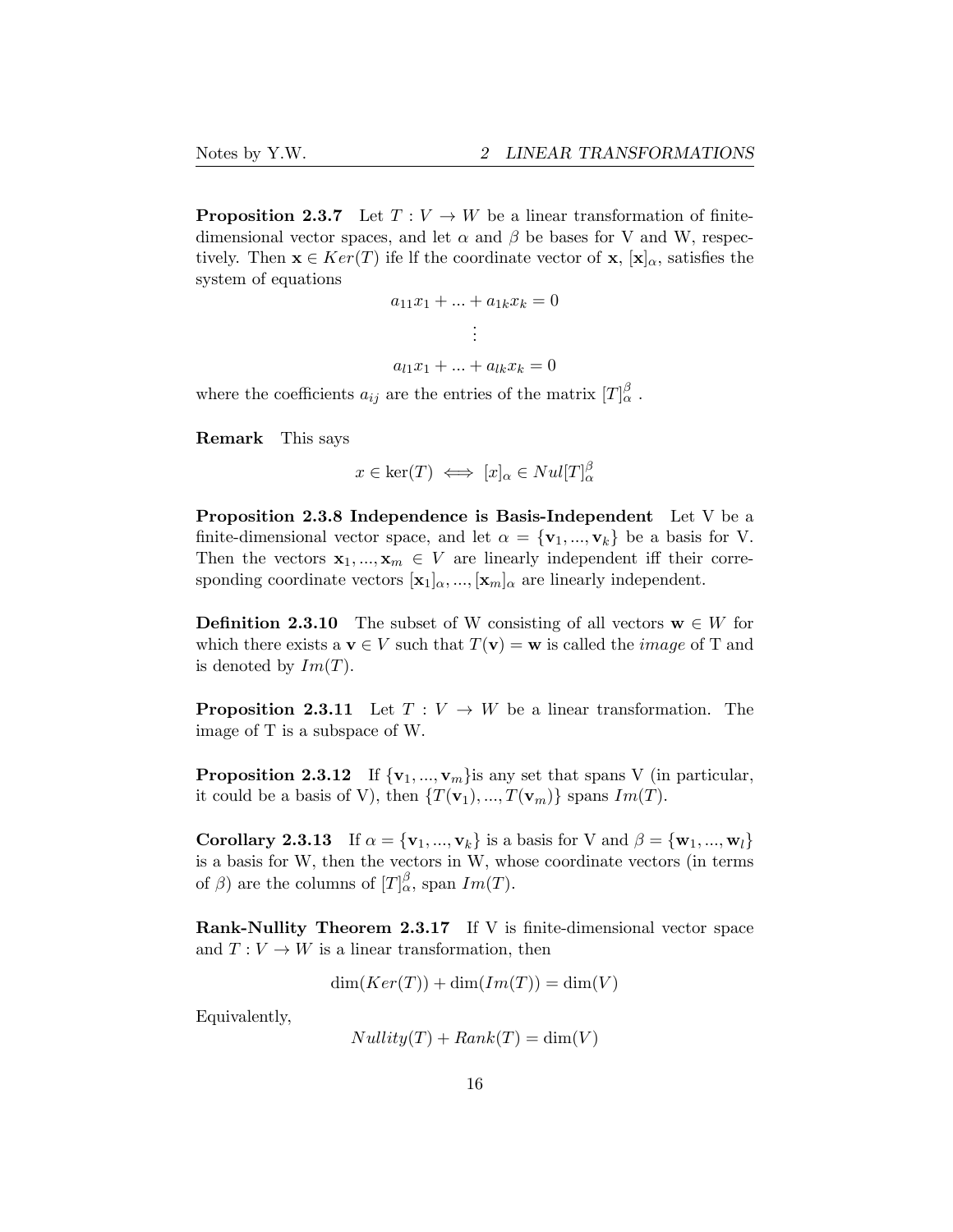# <span id="page-16-0"></span>2.4 Applications of the Dimension Theorem

**Proposition 2.4.2** A linear transformation  $T: V \to W$  is injective iff  $dim(Ker(T)) = 0$ , or  $dim(Im(T)) = dim(V)$ .

Remark Analogously, in MAT223 we said that a matrix is one-to-one if all the columns are l.i..

**Corollary 2.4.3** A linear mapping  $T: V \to W$  on a finite-dimensional vector space V is injective iff  $\dim(\text{Im}(T)) = \dim(V)$ .

**Corollary 2.4.4** If  $\dim(W) < \dim(V)$  and  $T: V \to W$  is a linear mapping, then T is not injective. *proof:*

$$
\dim(Im(T)) \le \dim(W) < \dim(V)
$$
\n
$$
\implies \dim(Ker(T)) > 0
$$

Proposition 2.4.7 If W is finite-dimensional, then a linear mapping *T* :  $V \to W$  is surjective iff  $\dim(Im(T)) = \dim(W)$ 

**Remark** Analogously, in MAT223 we said that a matrix  $A \in M_{m \times n}(\mathbb{R})$  is onto if there is a pivot in every row, or the columns of A spans  $\mathbb{R}^m$ .

**Corollary 2.4.8** If V and W are finite-dimensional, with  $\dim(V) < \dim(W)$ , then there is no surjective linear mapping  $T: V \to W$ *proof:* dim $(Im(T)) \le dim(V) < dim(W) \implies T$  is not surjective

**Corollary 2.4.9** A linear mapping  $T: V \to W$  can be surjective iff

 $\dim(V) \geq \dim(W)$ 

**Proposition 2.4.10** Let  $\dim(V) = \dim(W)$ . A linear transformation  $T: V \to W$  is injective iff it is surjective.

**Proposition 2.4.11** Let  $T: V \to W$  be a linear transformation, and let  $w \in Im(T)$ . Let  $v_1$  be any fixed vector with  $T(v_1) = w$ . Then every vector  $v_2 \in T^{-1}(\{w\})$  can be written uniquely as  $v_2 = v_1 + u$ , where  $u \in Ker(T)$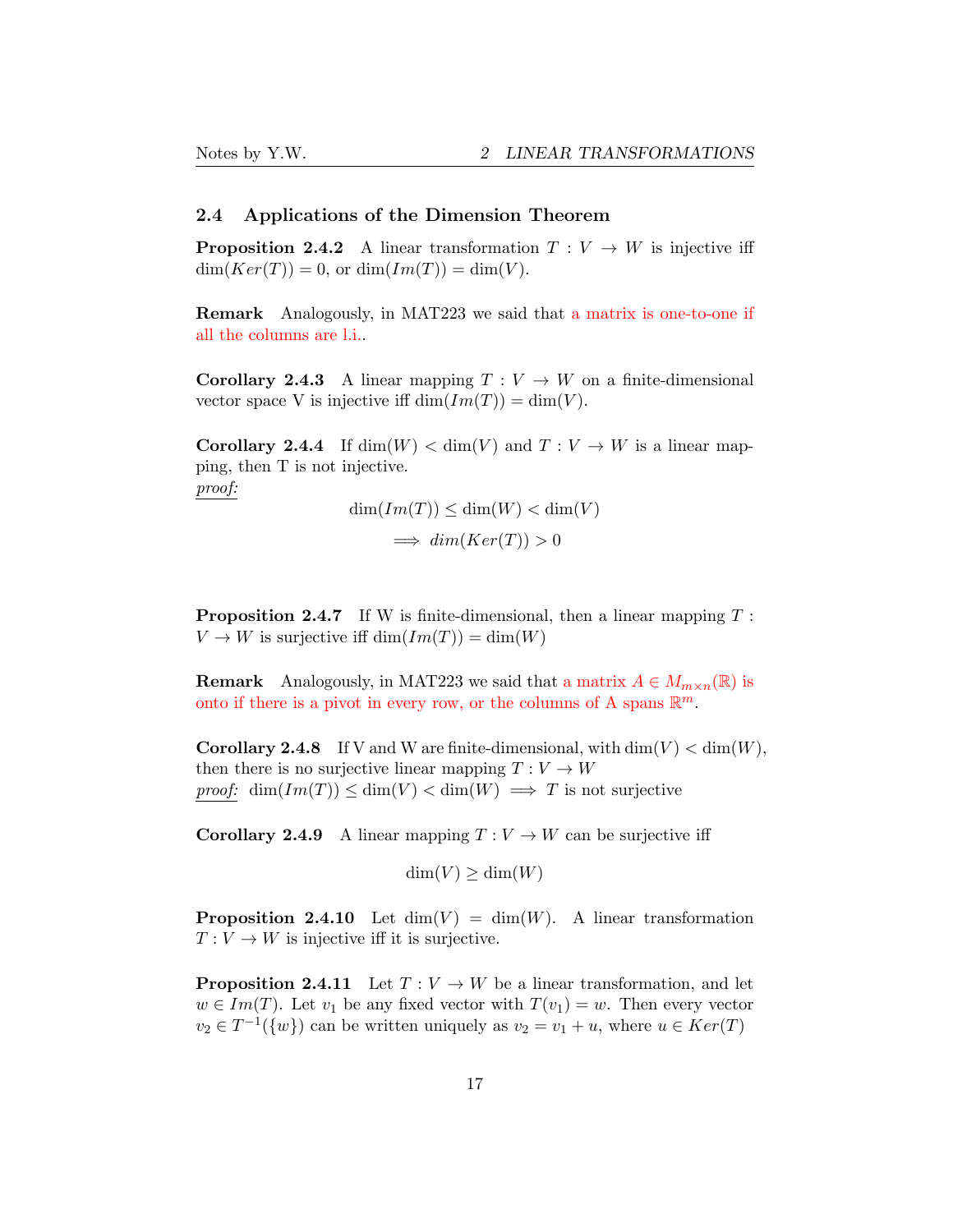**Remark** In this situation  $T^{-1}(\{w\})$  is a subspace of V iff  $w = 0$ .

**Corollary 2.4.15** Let  $T: V \to W$  be a linear transformation of finitedimensional vector spaces, and let  $w \in W$ . Then there is a unique vector  $v \in V$  such that  $T(v) = w$  iff

- 1.  $w \in Im(T)$ , and
- 2. dim(Ker(T)) = 0

Proposition 2.4.16 With notation as before

- 1. The set of solutions of the system of linear equations  $A\mathbf{x} = \mathbf{b}$  is the subset  $T^{-1}(\{\mathbf{b}\})$  of  $V = \mathbb{R}^n$
- 2. The set of solutions of the system of linear equations  $A\mathbf{x} = \mathbf{b}$  is a subspace of V iff the system is homogeneous, in which case the set of solutions is  $Ker(T)$ .

### Corollary 2.4.17

- 1. The number of free variables in the homogeneous system  $A\mathbf{x} = \mathbf{0}$  (or its echelon form equivalent) is equal to  $dim(Ker(T))$
- 2. The number of basic variables of the system is equal to  $dim(Im(T))$

**Definition 2.4.18** Given an inhomogeneous system of equations,  $A\mathbf{x} = \mathbf{b}$ , any single vector x satisfying the system (necessarily  $x \neq 0$ ) is called a particular solution of the system of equations.

**Proposition 2.4.19** Let  $\mathbf{x}_p$  be a particular solution of the system  $A\mathbf{x} = \mathbf{b}$ . Then every other solution to  $A\mathbf{x} = \mathbf{b}$  is of the form  $\mathbf{x} = \mathbf{x}_p + \mathbf{x}_h$ , where  $\mathbf{x}_h$  is a solution of the corresponding homogeneous system of equations  $A\mathbf{x} = \mathbf{0}$ . Furthermore, given **x** and **x**<sub>p</sub>, there is a unique **x**<sub>h</sub> such that **x** = **x**<sub>p</sub> + **x**<sub>h</sub>.

**Corollary 2.4.20** The system  $A\mathbf{x} = \mathbf{b}$  has a unique solution iff  $\mathbf{b} \in Im(T)$ and the only solution to  $A\mathbf{x} = \mathbf{0}$  is the zero vector.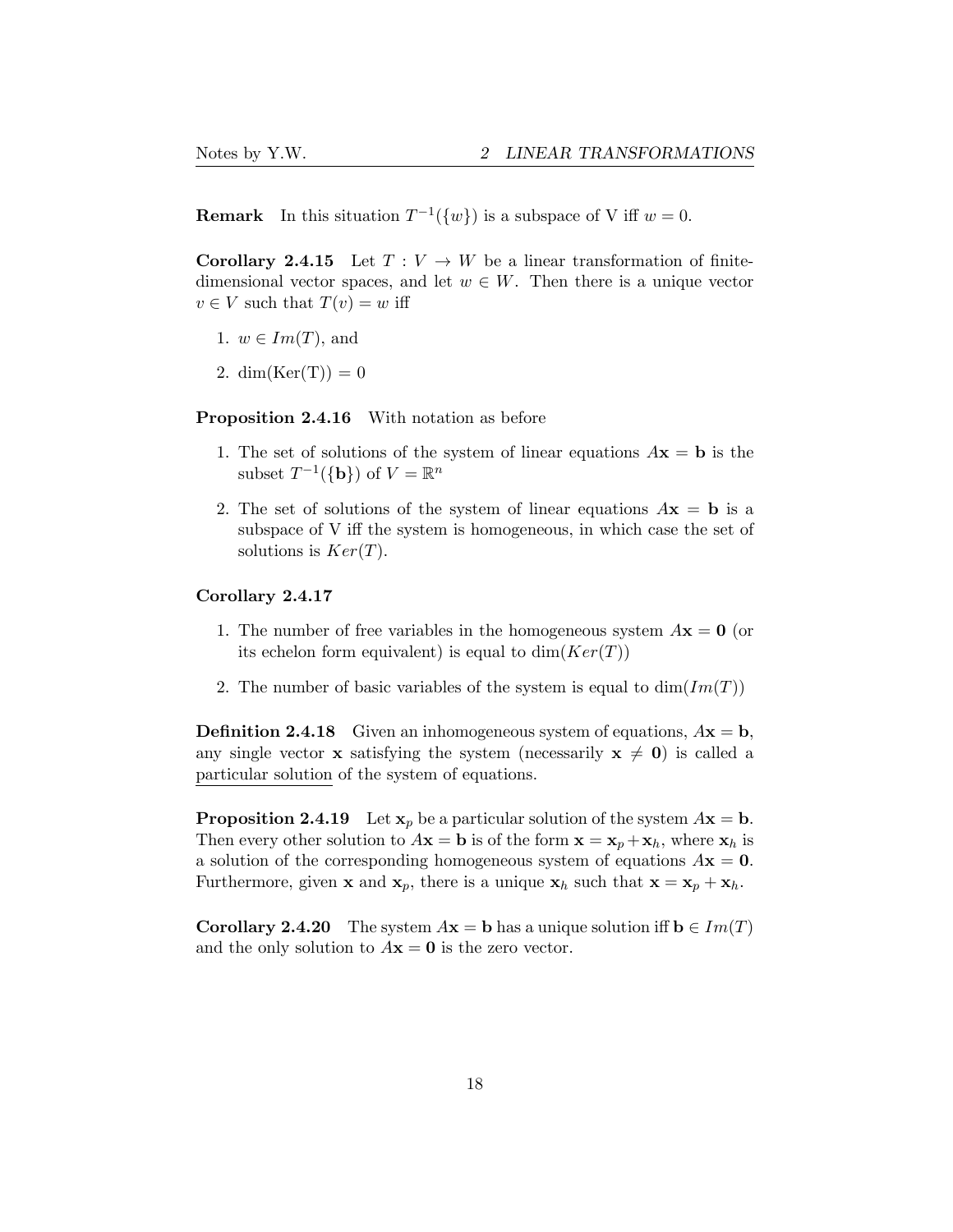### <span id="page-18-0"></span>2.5 Composition of Linear Transformations

**Definition** Let U, V, and W be vector spaces, and let  $S: U \to V$  and  $T: V \to W$  be linear transformations. The *composition* of S and T is denoted  $TS: U \rightarrow W$  and is defined by

$$
TS(\mathbf{v}) = T(S(\mathbf{v}))
$$

Notice that this is well defined since the image of S is contained in V, which is the domain of T.

**Proposition 2.5.1** Let  $S: U \to V$  and  $T: V \to W$  be linear transformations, then TS is a linear transformation.

Remark In general, ST is not equal to TS. We emphasize that the composition is well defined only if the image of the first transformation is contained in the domain of the second.

### Proposition 2.5.4

1. Let  $R: U \to V, S: V \to W$  and  $T: W \to X$  be linear transformations of the vector space U,V,W and X as indicated. Then

 $T(SR) = (TS)R$  (associativity)

2. Let  $R: U \to V, S: V \to W$  and  $T: W \to X$  be linear transformations of the vector space U,V,W and X as indicated. Then

$$
T(R + S) = TR + TS
$$
 (distributivity)

3. Let  $R: U \to V, S: V \to W$  and  $T: W \to X$  be linear transformations of the vector space U,V,W and X as indicated. Then

$$
(T + S)R = TR + SR
$$
 (distributivity)

**Proposition 2.5.6** Let  $S: U \to V$  and  $T: V \to W$  be linear transformations. Then

- 1.  $Ker(S) \subset Ker(TS)$
- 2.  $Im(TS) \subset Im(T)$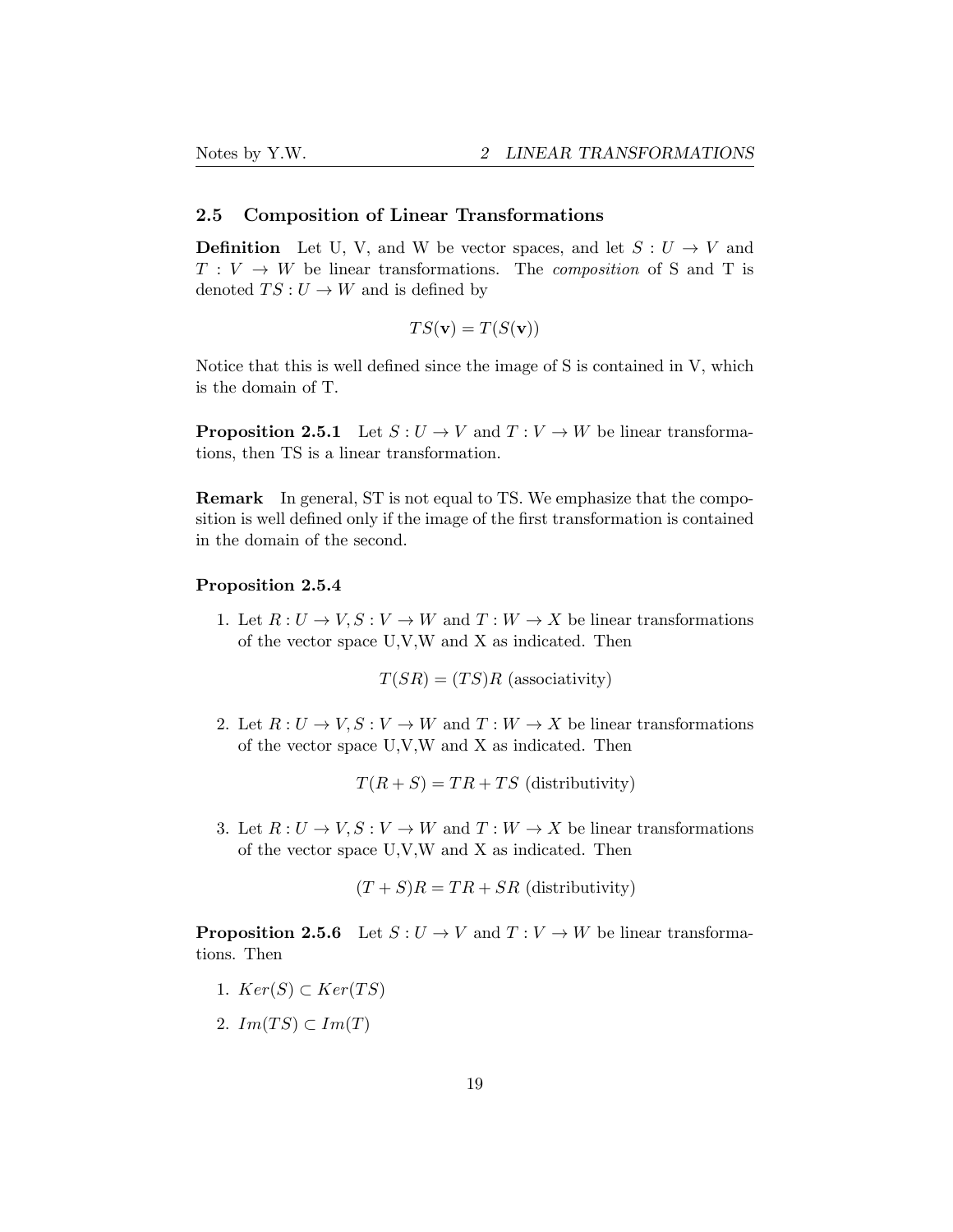### *proof:*

- 1. If  $u \in Ker(S), S(u) = 0$ . Then  $TS(u) = T(0) = 0$ . Therefore  $\mathbf{u} \in \text{Ker}(TS)$ .
- 2. If  $\mathbf{x} \in Im(TS)$ , then  $\exists \mathbf{u} \in U$  s.t.  $TS(\mathbf{u}) = T(S(\mathbf{u})) = \mathbf{x}$ , then  $\exists \mathbf{v} = S(\mathbf{u}) \in V$  s.t.  $T(\mathbf{v}) = \mathbf{x}$ . Therefore  $\mathbf{x} \in Im(T)$

**Corollary 2.5.7** Let  $S: U \to V$  and  $T: V \to W$  be linear transformations of finite-dimensional vector spaces. Then

- 1. dim $(Ker(S)) \leq \dim(Ker(TS))$
- 2. dim $(Im(TS)) \leq dim(Im(T))$

Proposition 2.5.9 If  $[S]_{\alpha}^{\beta}$  has entries  $a_{ij}$ ,  $i = 1, \ldots, n$  and  $j = 1, \ldots, m$ and  $[T]_{\beta}^{\gamma}$  has entries  $b_{kl}$ ,  $k = 1, \ldots, p$  and  $l = 1, \ldots, n$ , then the entries of  $[TS]_{\alpha}^{\gamma}$  are  $\sum_{l=1}^{n} b_{kl} a_{lj}$ 

**Definition 2.5.10** Let A be an  $n \times m$  matrix and B a  $p \times n$  matrix, then the *matrix* product BA is defined to be the  $p \times m$  matrix whose entries are  $\sum_{i=1}^{n} h_i a_{i,i}$  for  $k = 1$ , and  $i = 1$ , and  $m$  $\sum_{l=1}^{n} b_{kl} a_{lj}$  for  $k = 1, ..., p$  and  $j = 1, ..., m$ .

**Proposition 2.5.13** Let  $S: U \to V$  and  $T: V \to W$  be linear transformations between finite-dimensional vector spaces. Let  $\alpha$ ,  $\beta$  and  $\gamma$  be bases for U,V and W, respectively. Then

$$
[TS]^\gamma_\alpha = [T]^\gamma_\beta [S]^\beta_\alpha
$$

In words, the matrix of the composition of two linear transformations is the product of the matrices of the transformations

### Proposition 2.5.14

1. Let A,B and C be  $m \times n$ ,  $n \times p$  and  $p \times r$  matrices, then

$$
(AB)C = A(BC)
$$
 (associativity)

2. Let A,B and C be  $m \times n, n \times p$  and  $p \times r$  matrices, then

$$
A(B+C) = AB + AC
$$
 (distributivity)

3. Let A,B and C be  $m \times n$ ,  $n \times p$  and  $p \times r$  matrices, then

 $(A + B)C = AC + BC$  (distributivity)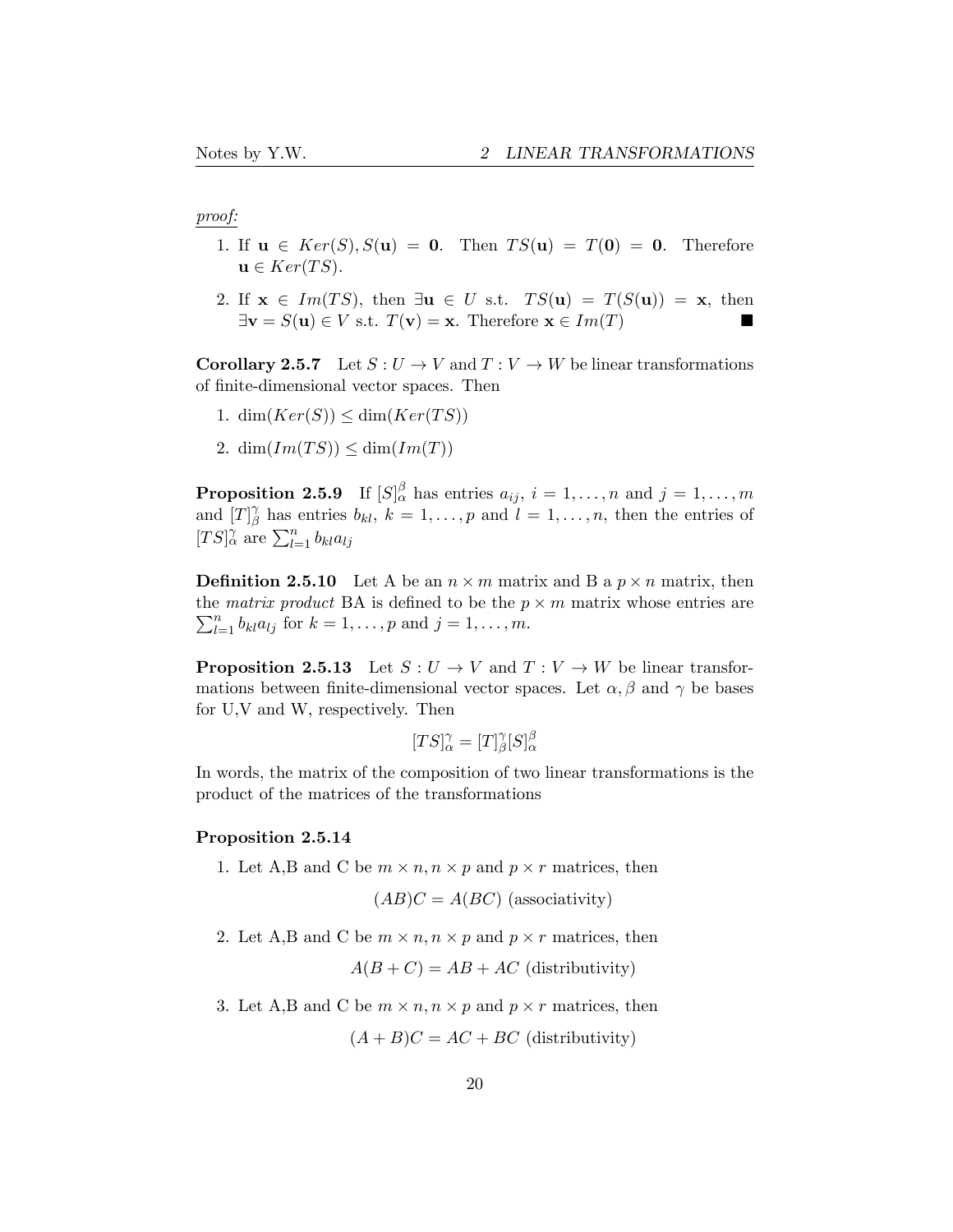### <span id="page-20-0"></span>2.6 The Inverse of a Linear Transformation

**Definition** If  $f : S_1 \to S_2$  is a function from one set to another, we say that *g* is the *inverse* function of f if for every  $x \in S_1$ ,  $g(f(x)) = x$  and for every  $y \in S_2$ ,  $f(g(y)) = y$ . If such a *g* exists, *f* must be both injective and surjective(bijective).

To see this, notice that if  $f(x_1) = f(x_2)$ , then

$$
x_1 = g(f(x_1)) = g(f(x_2)) = x_2
$$

So that *f* is injective. If  $y \in S_2$ , then for  $x = g(y)$ ,  $f(x) = f(g(y)) = y$  so that *f* is surjective.

Converse is true: bijective  $\implies$  exists an inverse

**Proposition 2.6.1** If  $T: V \to W$  is injective and surjective, then the inverse function  $S: W \to V$  is a linear transformation.

*proof:* Let  $\mathbf{w}_1$  and  $\mathbf{w}_2 \in W$  and  $a$  and  $b \in \mathbb{R}$ . By definition,  $S(\mathbf{w}_1) = \mathbf{v}_1$ and  $S(\mathbf{w}_2) = \mathbf{v}_2$  are the unique vectors  $\mathbf{v}_1$  and  $\mathbf{v}_2$  satisfying  $T(\mathbf{v}_1) = \mathbf{w}_1$ and  $T(\mathbf{v}_2) = \mathbf{w}_2$ . By definition,  $S(a\mathbf{w}_1 + b\mathbf{w}_2)$  is the unique vector **v** with  $T(\mathbf{v}) = a\mathbf{w}_1 + b\mathbf{w}_2$  but  $\mathbf{v} = a\mathbf{v}_1 + b\mathbf{v}_2$  satisfies  $T(a\mathbf{v}_1 + b\mathbf{v}_2) = aT(\mathbf{v}_1) + bT(\mathbf{v}_2)$  $bT(\mathbf{v}_2) = a\mathbf{w}_1 + b\mathbf{w}_2$ . Thus,  $S(a\mathbf{w}_1 + b\mathbf{w}_2) = a\mathbf{v}_1 + b\mathbf{v}_2 = aS(\mathbf{w}_1) + bS(\mathbf{w}_2)$ as we desired.

**Proposition 2.6.2** A linear transformation  $T: V \to W$  has an inverse linear transformation S if and only if T is injective and surjective.

**Definition 2.6.3** If  $T: V \to W$  is a linear transformation that has an inverse transformation  $S: W \to V$ , we say that T is invertible, and we denote the inverse of *T* by  $T^{-1}$ .

**Definition 2.6.4** If  $T: V \to W$  is an invertible transformation, *T* is called an isomorphism, and we say *V* and *W* are isomorphic vector spaces.

**Notes**  $T^{-1}T(v)$  is the identity linear transformation of V,  $T^{-1}T = I_V$ , and  $TT^{-1}$  is the identity linear transformation of W,  $TT^{-1} = I_W$ . If *S* is a linear transformation that is a candidate for the inverse, we need only verify that  $ST = I_V$  and  $TS = I_W$ .

Proposition 2.6.7 If V and W are finite-dimensional vector spaces, then there is an isomorphism  $T: V \to W$  if and only if  $\dim(V) = \dim(W)$ .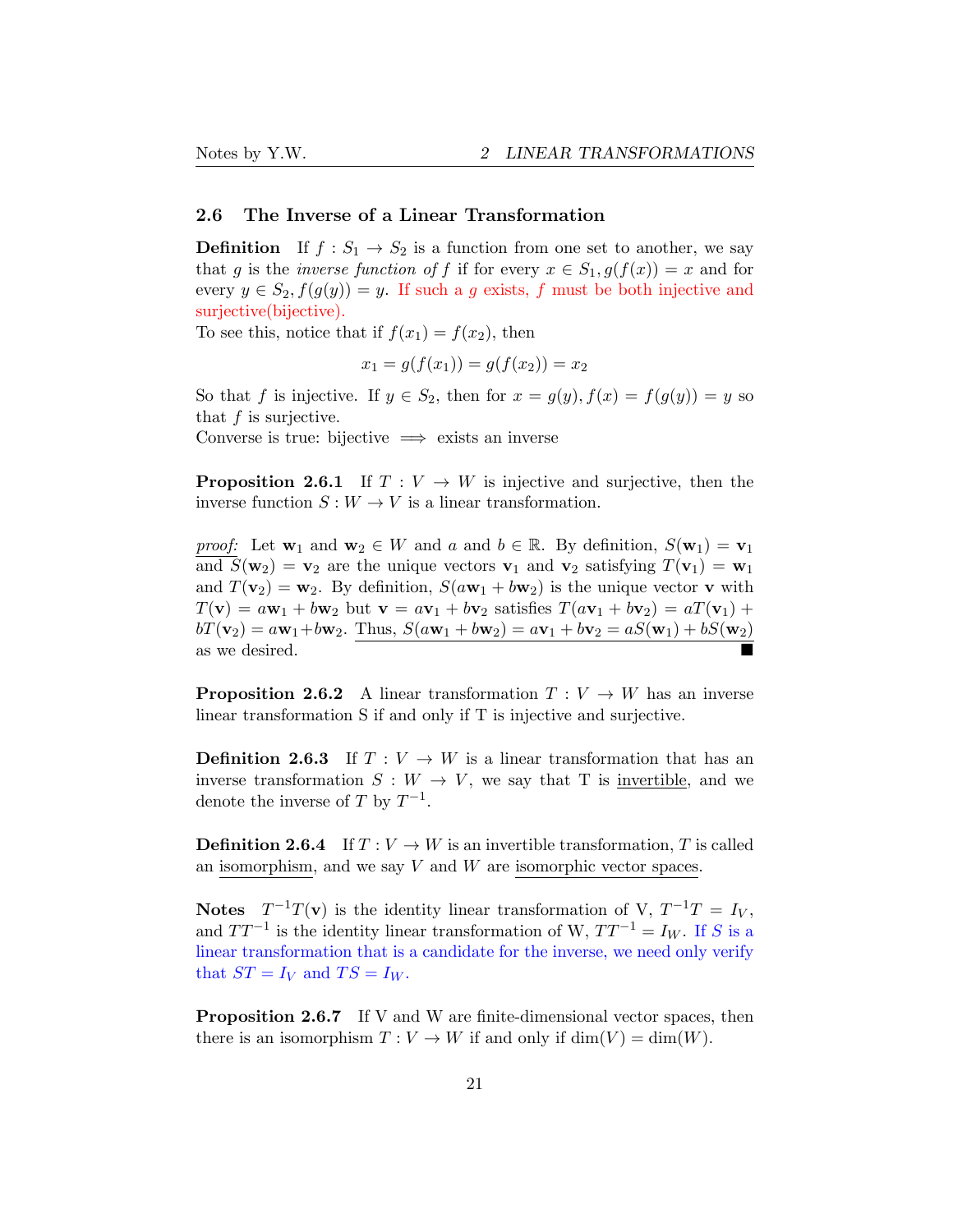**Definition 2.6.10** An  $n \times n$  matrix A is called *invertible* if there exists an  $n \times n$  matrix B so that  $AB = BA = I$ . *B* is called the *inverse* of A and is denoted by  $A^{-1}$ .

**Proposition 2.6.11** Let  $T: V \to W$  be an isomorphism of finite-dimensional vector spaces. Then for any choice of bases  $\alpha$  for *V* and  $\beta$  for *W* 

$$
[T^{-1}]^\alpha_\beta=[T]^{ \beta^{-1}}_\alpha
$$

### <span id="page-21-0"></span>2.7 Change of Basis

**Proposition 2.7.3** Let V be a finite-dimensional vector space, and let  $\alpha$ and  $\alpha'$  be bases for V. Let  $\mathbf{v} \in V$ . Then the coordinate vector  $[\mathbf{v}]_{\alpha'}$  of  $\mathbf{v}$  in the basis  $\alpha'$  is related to the coordinate vector  $[\mathbf{v}]_{\alpha}$  of **v** in the basis  $\alpha$  by

$$
[I]_{\alpha}^{\alpha'}[\mathbf{v}]_{\alpha} = [\mathbf{v}]_{\alpha'}
$$

**Theorem 2.7.5** Let  $T: V \to W$  be a linear transformation between finitedimensional vector spaces V and W. Let  $I_V: V \to V$  and  $I_W: W \to W$  be the respective identity transformations of V and W. Let  $\alpha$  and  $\alpha'$  be two bases for V, and let  $\beta$  and  $\beta'$  be two bases for W. Then

$$
[T]_{\alpha'}^{\beta'} = [I_W]_{\beta}^{\beta'} \cdot [T]_{\alpha}^{\beta} \cdot [I_V]_{\alpha'}^{\alpha}
$$

**Definition 2.7.6** Let A,B be  $n \times n$  matrices. A and B are said to be *similar* if there is an invertible  $n \times n$  matrix Q such that

$$
B = Q^{-1}AQ
$$

### <span id="page-21-1"></span>3 The Determinant Function

### <span id="page-21-2"></span>3.1 The Determinant as Area

**Corollary 3.1.2** Let  $V = \mathbb{R}^2$ .  $T: V \to V$  is an isomorphism if and only if the area of the parallelogram constructed previously is nonzero.

**Proposition 3.1.3** The function  $Area(a_1, a_2)$  has the following properties for  $\mathbf{a}_1, \mathbf{a}_2, \mathbf{a}'_1$ , and  $\mathbf{a}'_2 \in \mathbb{R}^2$ 

1. 
$$
Area(b\mathbf{a}_1 + c\mathbf{a}'_1, \mathbf{a}_2) = bArea(\mathbf{a}_1, \mathbf{a}_2) + cArea(\mathbf{a}'_1, \mathbf{a}_2)
$$
 for  $b, c \in \mathbb{R}$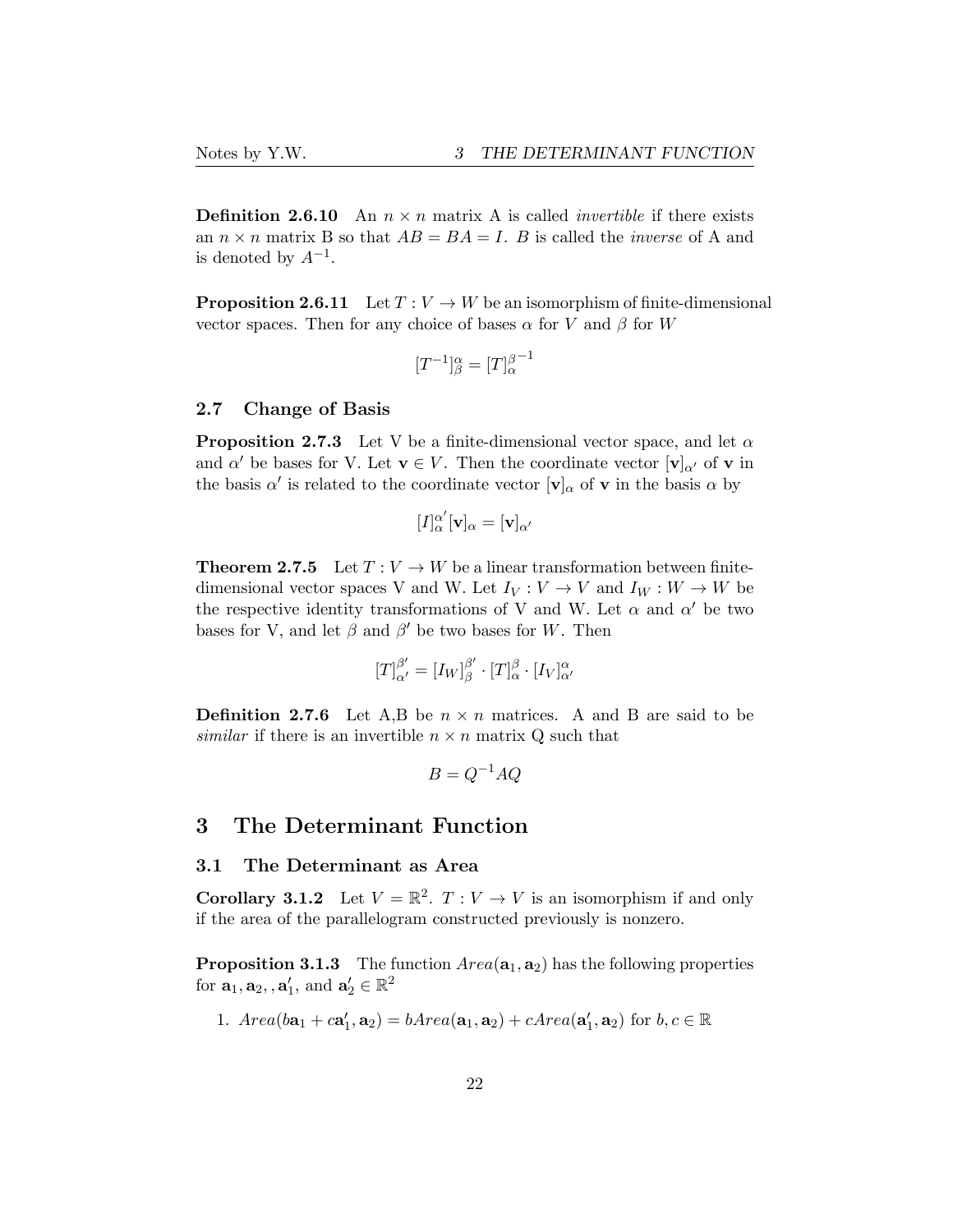- 2.  $Area(a_1, ba_2 + ca'_2) = bArea(a_1, a_2) + cArea(a_1, a'_2)$  for  $b, c \in \mathbb{R}$
- 3.  $Area(a_1, a_2) = -Area(a_2, a_1)$
- 4.  $Area((1,0),(0,1)) = 1$

**Proposition 3.1.4** If  $B(a_1, a_2)$  is any real-valued function of  $a_1$  and  $a_2 \in$  $\mathbb{R}^2$  that satisfies Properties (i),(ii),(iii) of Proposition (3.1.3), then B is equal to the area function.

**Definition 3.1.5** The determinant of a  $2 \times 2$  matrix A, denoted by  $det(A)$ or  $det(\mathbf{a}_1, \mathbf{a}_2)$ , is the unique function of the rows of A satisfying

- 1.  $\det(\mathbf{a}_1, \mathbf{b}\mathbf{a}_2 + \mathbf{c}\mathbf{a}'_2) = b \det(\mathbf{a}_1, \mathbf{a}_2) + c \det(\mathbf{a}_1, \mathbf{a}'_2)$  for  $b, c \in \mathbb{R}$
- 2.  $det(\mathbf{a}_1, \mathbf{a}_2) = -det(\mathbf{a}_2, \mathbf{a}_1)$
- 3.  $det(e_1, e_2) = 1$

As a consequence of  $(3.1.4)$ ,  $det(A)$  is given explicitly by

$$
\det(A) = a_{11}a_{22} - a_{12}a_{21}
$$

We can rephrase the work of this section as follows

### Proposition 3.1.6

- 1. A 2 × 2 matrix A is invertible if and only if  $\det(A) \neq 0$
- 2. If  $T: V \to V$  is a linear transformation of a two-dimensional vector space V, then T is an isomorphism if and only if  $\det([T]_{\alpha}^{\alpha}) \neq 0$

### <span id="page-22-0"></span>3.2 The Determinant of an  $n \times n$  Matrix

**Definition 3.2.1** A function *f* of the rows of a matrix A is called multilinear if *f* is a linear function of each of its rows when the remaining rows are held fixed. That is, *f* is multilinear if for all *b* and  $b' \in \mathbb{R}$ ,

$$
f(\mathbf{a}_1,\ldots,\mathbf{b}\mathbf{a}_l+b'\mathbf{a}'_l,\ldots,\mathbf{a}_n)=bf(\mathbf{a}_1,\ldots,\mathbf{a}_l,\ldots,\mathbf{a}_n)+b'f(\mathbf{a}_1,\ldots,\mathbf{a}'_l,\ldots,\mathbf{a}_n)
$$

Definition 3.2.2 A function *f* of the rows of a matrix A is said to be alternating if whenever any two rows of A are interchanged *f* changes sign. That is, for all $i \neq j, 1 \leq i, j \leq n$ , we have

$$
f(\mathbf{a}_1,\ldots,\mathbf{a}_l,\ldots,\mathbf{a}_j,\ldots,\mathbf{a}_n)=-f(\mathbf{a}_1,\ldots,\mathbf{a}_j,\ldots,\mathbf{a}_i,\ldots,\mathbf{a}_n)
$$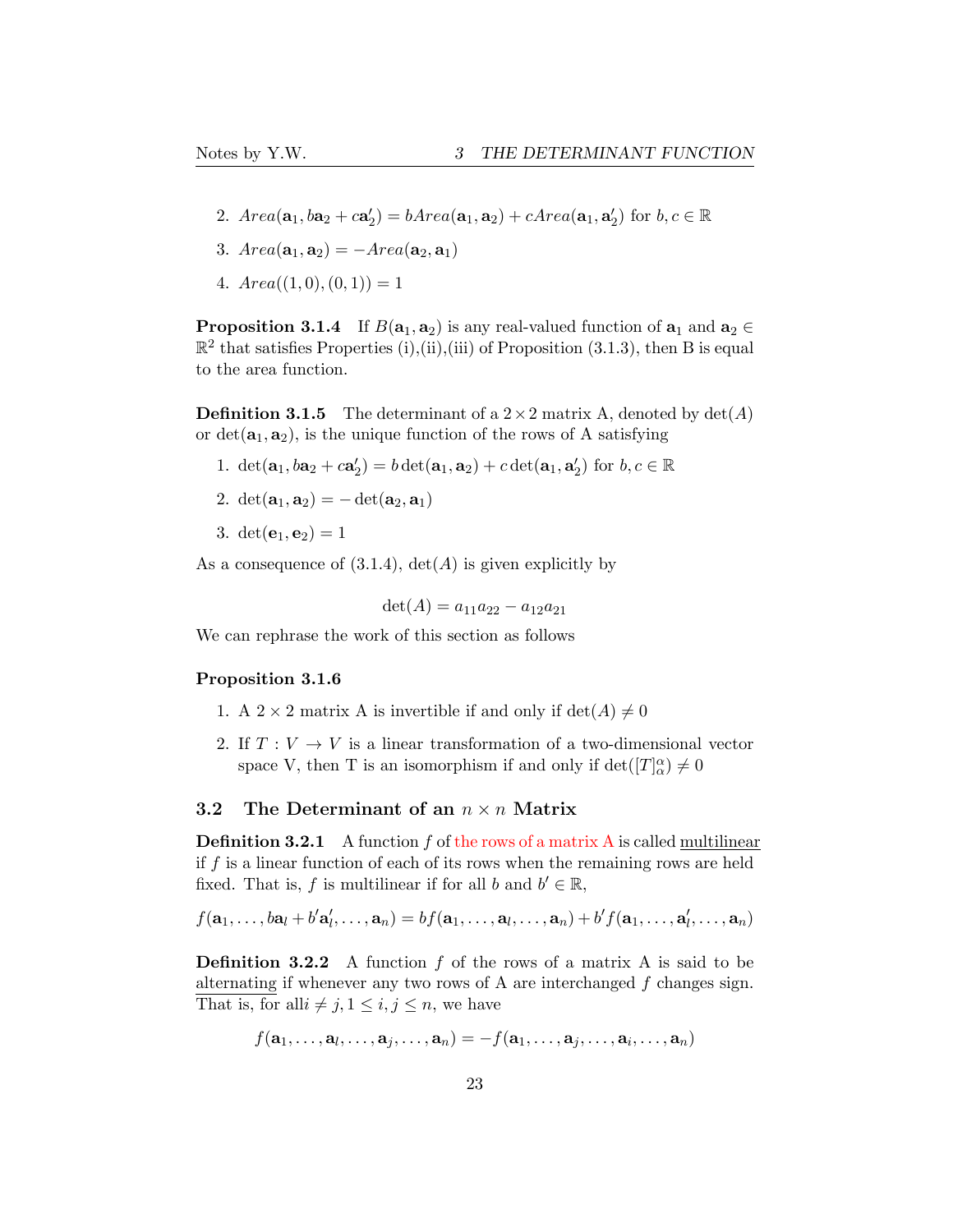Lemma 3.2.3 If f is an alternating real-valued function of the rows of an  $n \times n$  matrix and two rows of the matrix A are identical, then  $f(A) = 0$ 

**Definition 3.2.4** Let A be an  $n \times n$  matrix with entries  $a_{ij}, i, j = 1, \ldots, n$ . The *ij*th minor of A is defined to be the  $(n-1) \times (n-1)$  matrix obtained by deleting the *i*th row and *j*th column of A. The *ij*th minor is denoted by  $A_{ij}$ .

**Proposition 3.2.5** Let A be a  $3 \times 3$  matrix, and let f be an alternating multilinear function. Then

$$
f(A) = [a_{11} \det(A_{11}) - a_{12} \det(A_{12}) + a_{13} \det(A_{13})] f(I)
$$

Corollary 3.2.6 There exists exactly one multilinear alternating function *f* of the rows of a  $3 \times 3$  matrix such that  $f(I) = 1$ 

**Definition 3.2.7** The determinant function of a  $3 \times 3$  matrix is the unique alternating multilinear function *f* with  $f(I) = 1$ . This function will be denoted by  $\det(A)$ .

Theorem 3.2.8 There exists exactly one alternating multilinear function  $f: M_{n \times n}(\mathbb{R}) \to \mathbb{R}$  satisfying  $f(I) = 1$ , which is called the determinant function  $f(A) = \det(A)$ . Further, any alternating multilinear function f satisfies  $f(A) = \det(A)f(I)$ 

**Proposition 3.2.10** If an  $n \times n$  matrix A is not invertible, then  $\det(A) = 0$ .

Proposition 3.2.11

 $\det(\mathbf{a}_1, \ldots, \mathbf{a}_n) = \det(\mathbf{a}_1, \ldots, \mathbf{a}_i + b\mathbf{a}_j, \ldots, \mathbf{a}_n)$ 

**Lemma 3.2.12** If A is an  $n \times n$  diagonal matrix, then  $\det(A) = a_{11}a_{22} \dots a_{nn}$ 

**Proposition 3.2.13** If A is invertible, then  $det(A) \neq 0$ 

**Theorem 3.2.14** Let A be an  $n \times n$  matrix. A is invertible if and only if  $\det(A) \neq 0$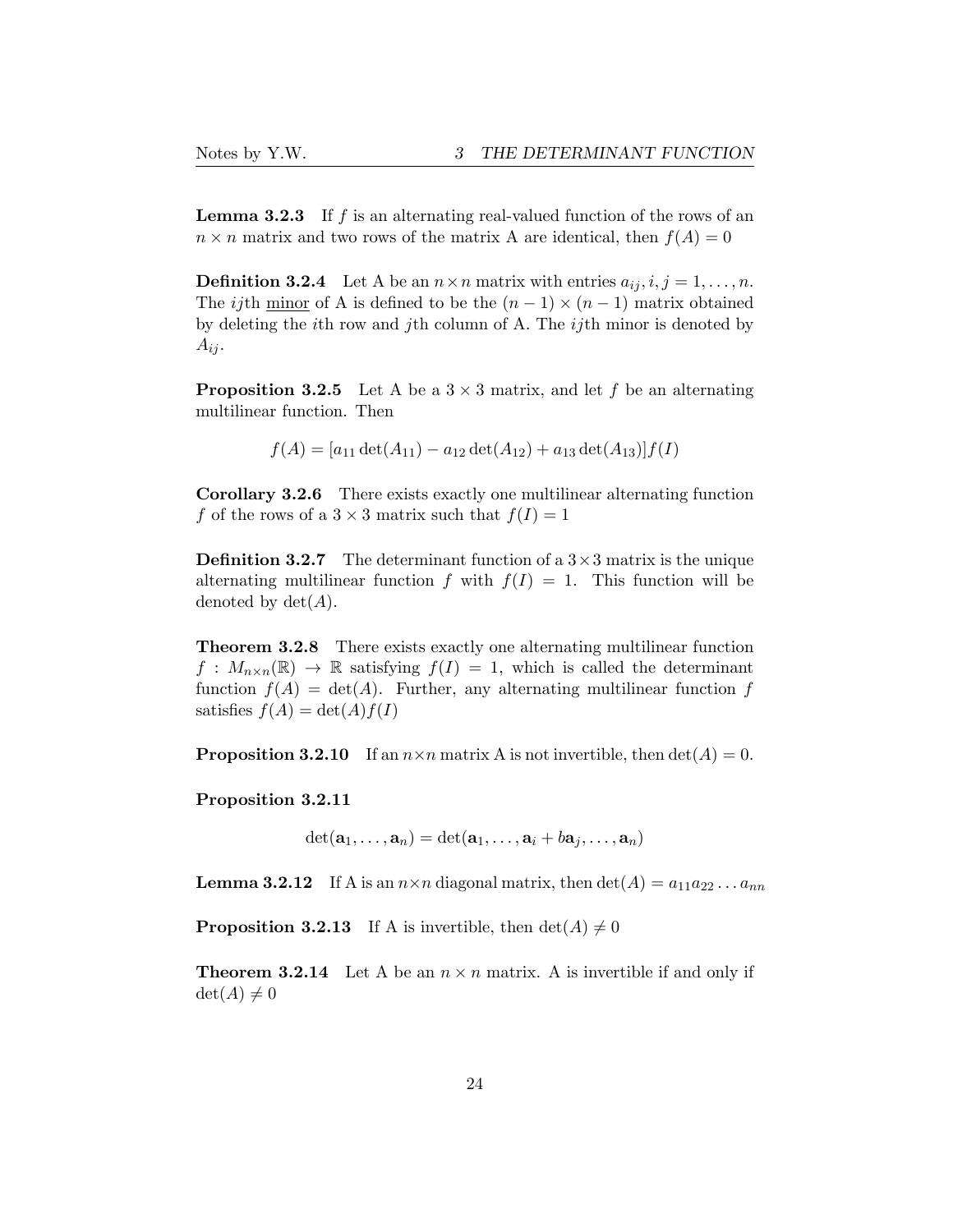### <span id="page-24-0"></span>3.3 Further Properties of the Determinant

Let *A*<sup> $\prime$ </sup> be the matrix whose entries  $a'_{ij}$  are the scalars  $(-1)^{i+j} \det(A_{ji})$ . The quantity  $a'_{ij}$  is called the *ji*th <u>cofactor</u> of A.

### Proposition 3.3.1

$$
AA' = det(A)I
$$

**Corollary 3.3.2** If A is an invertible  $n \times n$  matrix, then  $A^{-1}$  is the matrix whose *ij*th entry is  $(-1)^{i+j} \det(A_{ji}) / \det(A)$ 

**Proposition 3.3.4** For any fixed j,  $1 \leq j \leq n$ ,

$$
\det(A) = \sum_{i=1}^{n} (-1)^{i+j} a_{ij} \det(A_{ij})
$$

**Remark 3.3.5** In general, if **b** is a vector in  $\mathbb{R}^n$ ,  $A'$ **b** is a vector whose *i*th entry is  $\sum_{j=1}^{n} a'_{ij} b_j = \sum_{j=1}^{n} b_j (-1)^{i+j} \det(A_{ji})$ . This is the determinant of the matrix whose columns are  $\mathbf{a}_1, \ldots, \mathbf{a}_{i-1}, \mathbf{b}, \mathbf{a}_{i+1}, \ldots, \mathbf{a}_n$ , where  $\mathbf{a}_j, 1 \leq$  $j \leq n$ , is the *j*th column of A. The determinant is expanded along the *i*th column. This fact will be used in the discussion of Cramer's rule, which appears later in this section.

**Proposition 3.3.7** If A and B are  $n \times n$  matrices, then

- 1.  $\det(AB) = \det(A) \det(B)$
- 2. If A is invertible, then  $\det(A^{-1}) = 1/\det(A)$

**Corollary 3.3.8** If  $T: V \to V$  is a linear transformation, dim(V) = *n*, then

$$
\det([T]^\alpha_\alpha) = \det([T]^\beta_\beta)
$$

for all choices of bases  $\alpha$  and  $\beta$  for V.

**Definition 3.3.9** The determinant of a linear transformation  $T: V \to V$ of a finite-dimensional vector space is the determinant of  $[T]_{\alpha}^{\alpha}$  for any choice of  $\alpha$ . We denote this by  $\det(T)$ .

**Proposition 3.3.11** A linear transformation  $T: V \rightarrow V$  of a finitedimensional vector space is an isomorphism if and only if  $det(T) \neq 0$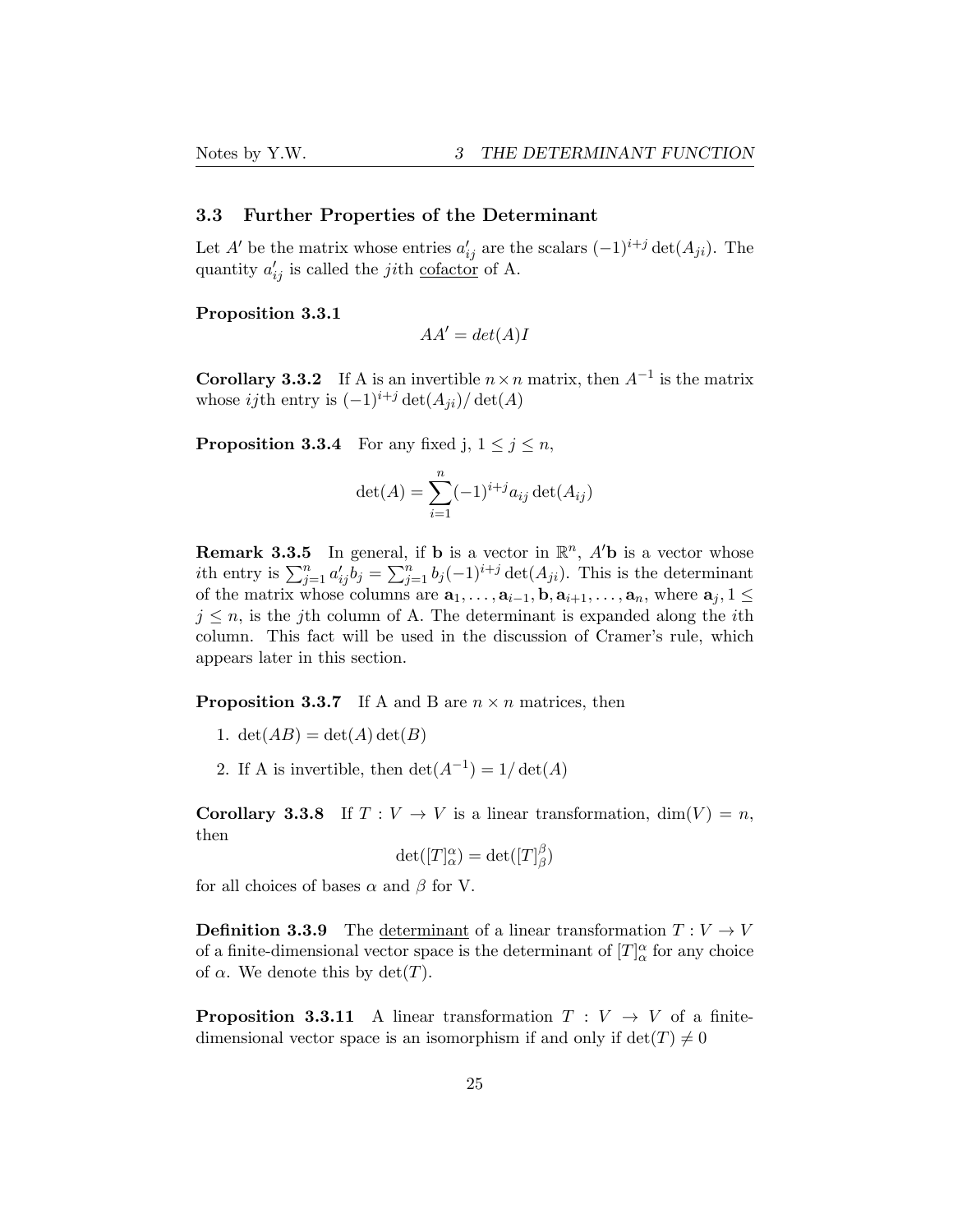**Proposition 3.3.12** Let  $S: V \to V$  and  $T: V \to V$  be linear transformations of a finite-dimensional vector space, then

- 1.  $\det(ST) = \det(S) \det(T)$  and
- 2. if T is an isomorphism,  $\det(T^{-1}) = \det(T)^{-1}$

**Proposition 3.3.13 (Cramer's rule)** Let A be an invertible  $n \times n$  matrix. The solution **x** to the system of equations  $A\mathbf{x} = \mathbf{b}$  is the vector whose *j*th entry is the quotient

$$
\det(B_j)/\det(A)
$$

where  $B_j$  is the matrix obtained from A by replacing the *j*th column of A by the vector b.

# <span id="page-25-0"></span>4 Eigenvalues, Eigenvectors, Diagonalization, and the Spectral Theorem in R*<sup>n</sup>*

### <span id="page-25-1"></span>4.1 Eigenvalues and Eigenvectors

**Definition 4.1.2** Let  $T: V \to V$  be a linear mapping

- 1. A vector  $\mathbf{x} \in V$  is called an eigenvector of T if  $\mathbf{x} \neq \mathbf{0}$  and there exists a scalar  $\lambda \in \mathbb{R}$  such that  $T(\mathbf{x}) = \lambda \mathbf{x}$
- 2. If **x** is an eigenvector of T and  $T(\mathbf{x}) = \lambda \mathbf{x}$ , the scalar  $\lambda$  is called the *eigenvalue* of T corresponding to x.

**Proposition 4.1.15** A vector **x** is an eigenvector of T with eigenvalue  $\lambda$ if and only if  $\mathbf{x} \neq \mathbf{0}$  and  $\mathbf{x} \in \text{Ker}(T - \lambda I)$ .

**Definition 4.1.16** Let  $T: V \to V$  be a linear mapping, and let  $\lambda \in \mathbb{R}$ . The  $\lambda$ -eigenspace of T, denoted  $E_{\lambda}$ , is the set

$$
E_{\lambda} = \{ \mathbf{x} \in V | T(\mathbf{x}) = \lambda \mathbf{x} \}
$$

That is,  $E_{\lambda}$  is the set containing all the eigenvectors of T with eigenvalue λ, together with the vector **0**. If  $\lambda$  is not an eigenvalue of T, then we have  $E_{\lambda} = \{0\}.$ 

**Proposition 4.1.7**  $E_{\lambda}$  is a subspace of V for all  $\lambda$ .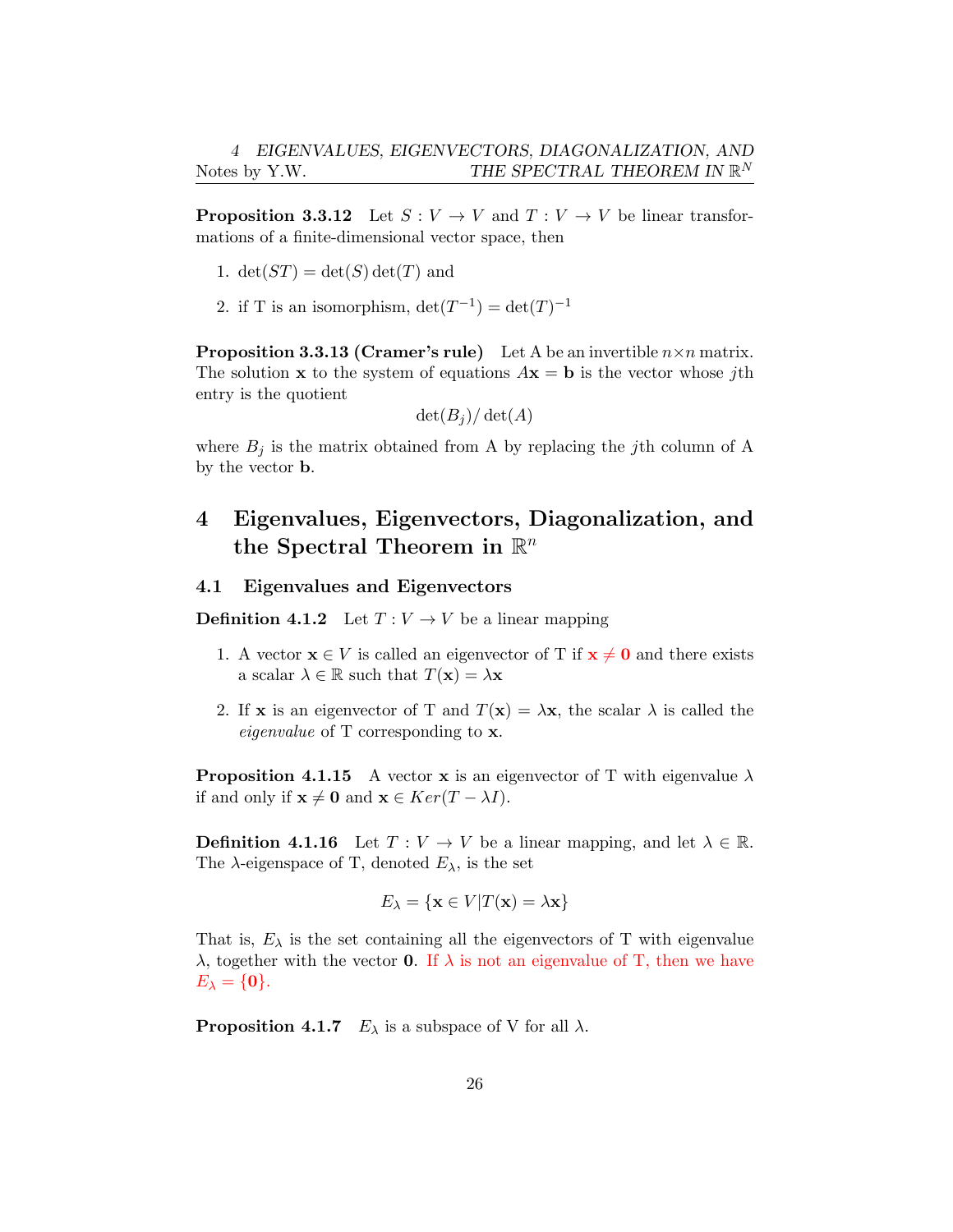**Proposition 4.1.9** Let  $A \in M_{n \times n}(\mathbb{R})$ . Then  $\lambda \in \mathbb{R}$  is an eigenvalue of A if and only if  $\det(A - \lambda I) = 0$ .

**Definition 4.1.11** Let  $A \in M_{n \times n}(\mathbb{R})$ . The polynomial det $(A - \lambda I)$  is called the *characteristic polynomial* of A.

Remark The characteristic polynomial should only depends on the linear mapping defined by the matrix A and not on the matrix itself. (if change to another basis, the characteristic polynomial should be the same.)

Proposition 4.1.12 Similar matrices have equal characteristic polynomials. *proof:* Suppose A and B are two similar matrices, so that  $B = Q^{-1}AQ$ for some invertible matrix Q. Then we have

$$
det(B - \lambda I) = det(Q^{-1}AQ - \lambda I)
$$
  
= det(Q<sup>-1</sup>AQ - Q<sup>-1</sup>\lambda IQ)  
= det(Q<sup>-1</sup>(A - \lambda I)Q)  
= det(Q<sup>-1</sup>) det(A - \lambda I) det(Q)  
= 
$$
\frac{1}{det(Q)} det(A - \lambda I) det(Q)
$$
  
= det(A - \lambda I)

### Examples 4.1.13

- 1. For a general  $2 \times 2$  matrix  $A =$  $\int a b$ *c d*  $\setminus$ we have  $\det(A - \lambda I) = \lambda^2 - Tr(A)\lambda + \det(A)$
- 2. If we substitute A into its own characteristic polynomial, we get  $p(A) =$ 0. We find that A satisfies its own polynomial equation.

3. For a general  $3 \times 3$  matrix  $A =$  $\sqrt{ }$  $\mathbf{I}$ *a b c d e f g h i*  $\setminus$ we have

$$
\det(A - \lambda I) = -\lambda^3 + Tr(A)\lambda^2 - ((ae - bd) + (ai - cg) + (ei - fh))\lambda + \det(A)
$$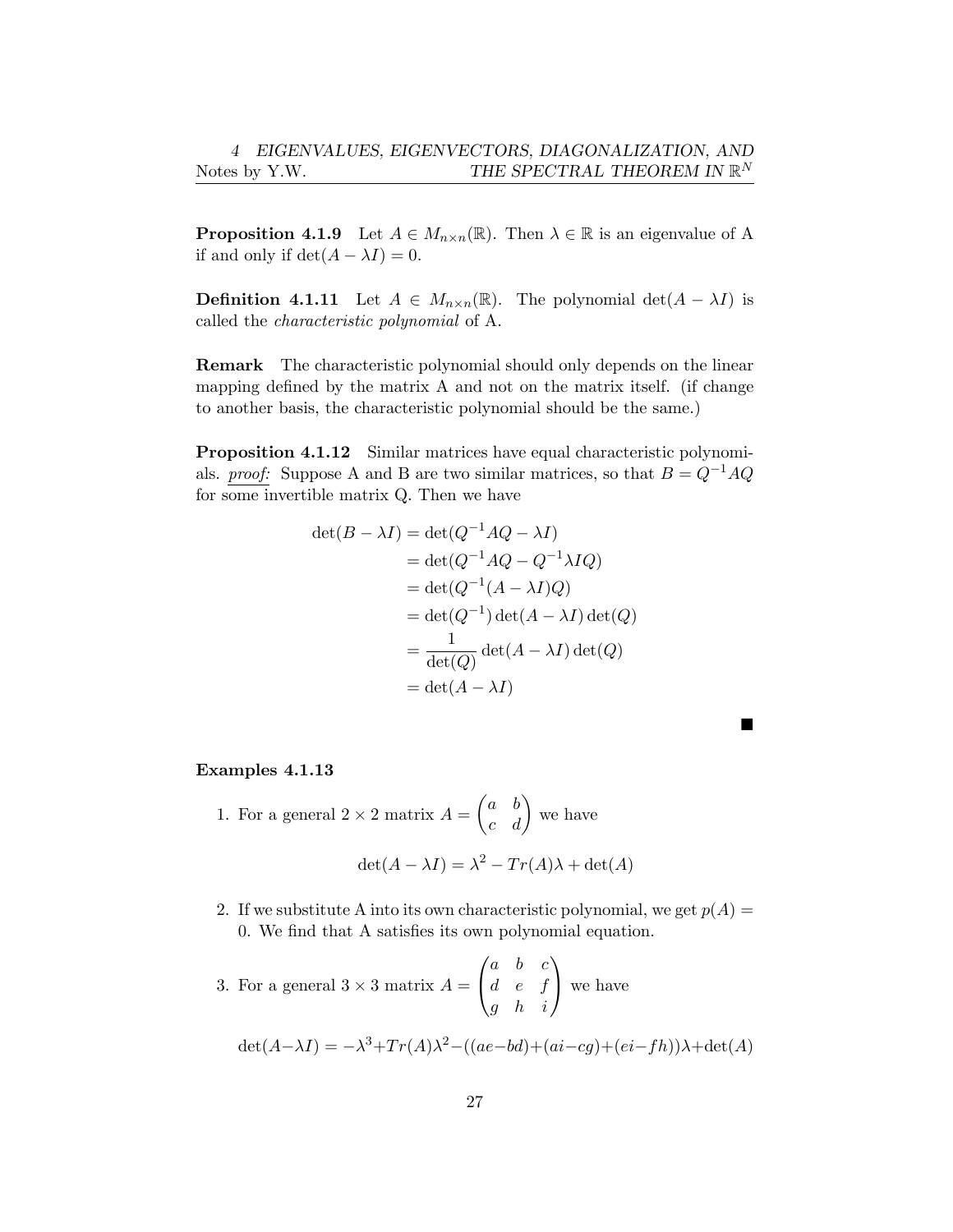4. For any  $n \times n$  matrix A, the characteristic polynomial has the form

$$
(-1)^n \lambda^n + (-1)^{n-1} Tr(A) \lambda^{n-1} + c_{n-1} \lambda^{n-2} + \ldots + c_1 \lambda + \det(A)
$$

where the  $c_i$  are other polynomial expressions in the entries of the matrix A.

**Corollary 4.1.14** Let  $A \in M_{n \times n}(\mathbb{R})$ . Then A has no more than n distinct eigenvalues. In addition, if  $\lambda_1, \ldots, \lambda_k$  are the distinct eigenvalues of A and  $\lambda_i$  is an  $m_i$ -fold root of the characteristic polynomial, then  $m_1 + \ldots + m_k \leq n$ 

**Theorem 4.1.18** Let  $A \in M_{n \times n}(\mathbb{R})$ , and let  $p(t) = \det(A - tI)$  be its characteristic polynomial. Then  $p(A) = 0$  (the  $n \times n$  zero matrix).

### <span id="page-27-0"></span>4.2 Diagonalizability

Definition 4.2.1 Let V be a finite-dimensional vector space, and let *T* :  $V \rightarrow V$  be a linear mapping. T is said to be diagonalizable if there exists a basis of V, all of whose vectors are eigenvectors of T.

**Proposition 4.2.2**  $T: V \to V$  is diagonalizable if and only if, for any basis  $\alpha$  of V, the matrix  $[T]_{\alpha}^{\alpha}$  is similar to a diagonal matrix.

**Proposition 4.2.4** Let  $\mathbf{x}_i (1 \leq i \leq k)$  be eigenvectors of a linear mapping  $T: V \to V$  corresponding to distinct eigenvalues  $\lambda_i$ . Then  $\{x_1, \ldots, x_k\}$  is a linearly independent subset of V.

**Corollary 4.2.5** For each  $i(1 \leq i \leq k)$ , let  $\{x_{i,1},...,x_{l,n_i}\}$  be a linearly independent set of eigenvectors of T all with eigenvalue  $\lambda_i$  and suppose the  $\lambda_i$  are distinct. Then  $S = {\mathbf{x}_{1,1}, \ldots, \mathbf{x}_{1,n_1}} \cup \ldots \cup {\mathbf{x}_{k,1}, \ldots, \mathbf{x}_{k,n_k}}$  is linearly independent.

**Proposition 4.2.6** Let V be finite-dimensional, and let  $T: V \to V$  be linear. Let  $\lambda$  be an eigenvalue of T, and assume that  $\lambda$  is an *m*-fold root of the characteristic polynomial of T. Then we have

$$
1 \le \dim(E_{\lambda}) \le m
$$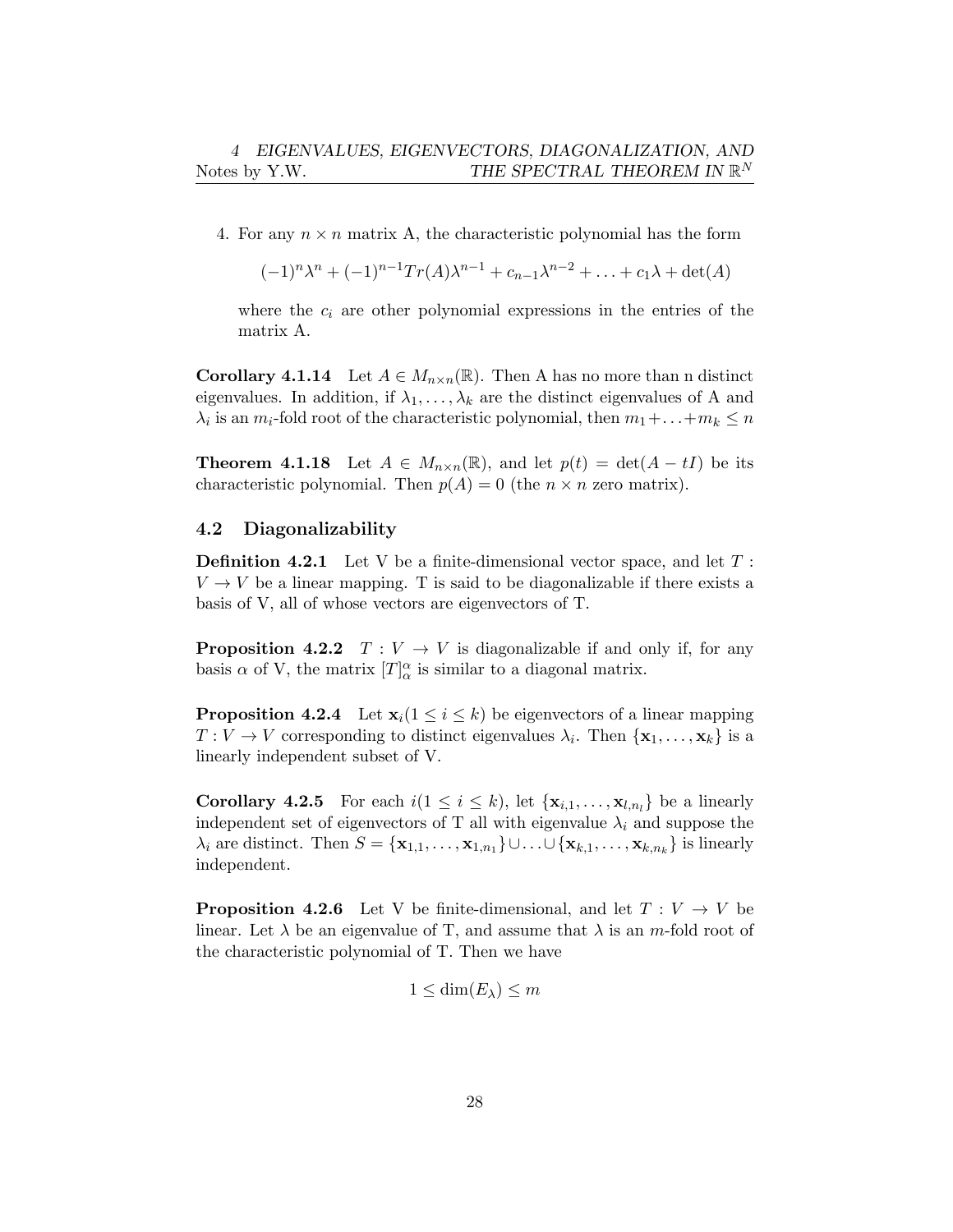**Theorem 4.2.7** Let  $T: V \to V$  be a linear mapping on a finite-dimensional vector space V, and let  $\lambda_1, \ldots, \lambda_k$  be its distinct eigenvalues. Let  $m_l$  be the multiplicity of  $\lambda_i$  as a root of the characteristic polynomial of T. Then T is diagonalizable if and only if

- 1.  $m_1 + \ldots + m_k = n = \dim(V)$ , and
- 2. for each  $i, \dim(E_{\lambda_i}) = m_i$

**Corollary 4.2.8** Let  $T: V \to V$  be a linear mapping on a finite-dimensional space V, and assume that T has  $n = \dim(V)$  distinct real eigenvalues. Then T is diagonalizable.

**Corollary 4.2.9** A linear mapping  $T: V \to V$  on a finite-dimensional space V is diagonalizable if and only if the sum of the multiplicities of the real eigenvalues is  $n = \dim(V)$ , and either

- 1. We have  $\sum_{i=1}^{k} \dim(E_{\lambda_i}) = n$ , where the  $\lambda_i$  are the distinct eigenvalues of T, or
- 2. We have  $\sum_{i=1}^{k} (n \dim(Im(T \lambda_i I))) = n$ , where again  $\lambda_i$  are the distinct eigenvalues.

Remark In order for a linear mapping or a matrix to be diagonalizable, it must have enough linearly independent eigenvectors to form a basis of V.

### <span id="page-28-0"></span>4.3 Geometry in R*<sup>n</sup>*

### Example

$$
f \cdot g = \int_{a}^{b} f(x)g(x) \, dx
$$

defines an inner product on [*a, b*].

**Definition 4.3.5** The angle,  $\theta$ , between two nonzero vectors  $\mathbf{x}, \mathbf{y} \in \mathbb{R}^n$  is defined to be

$$
\theta = \cos^{-1}\left(\frac{<\mathbf{x}, \mathbf{y}>}{\|x\| \cdot \|y\|}\right)
$$

### Definition of Orthogonal and Orthonormal Sets

- 1. S is an orthogonal set if  $\forall x, y \in S, x \neq y \implies x \cdot y = 0$ .
- 2. S is an orthonormal set if it is orthogonal and all elements are unit vectors.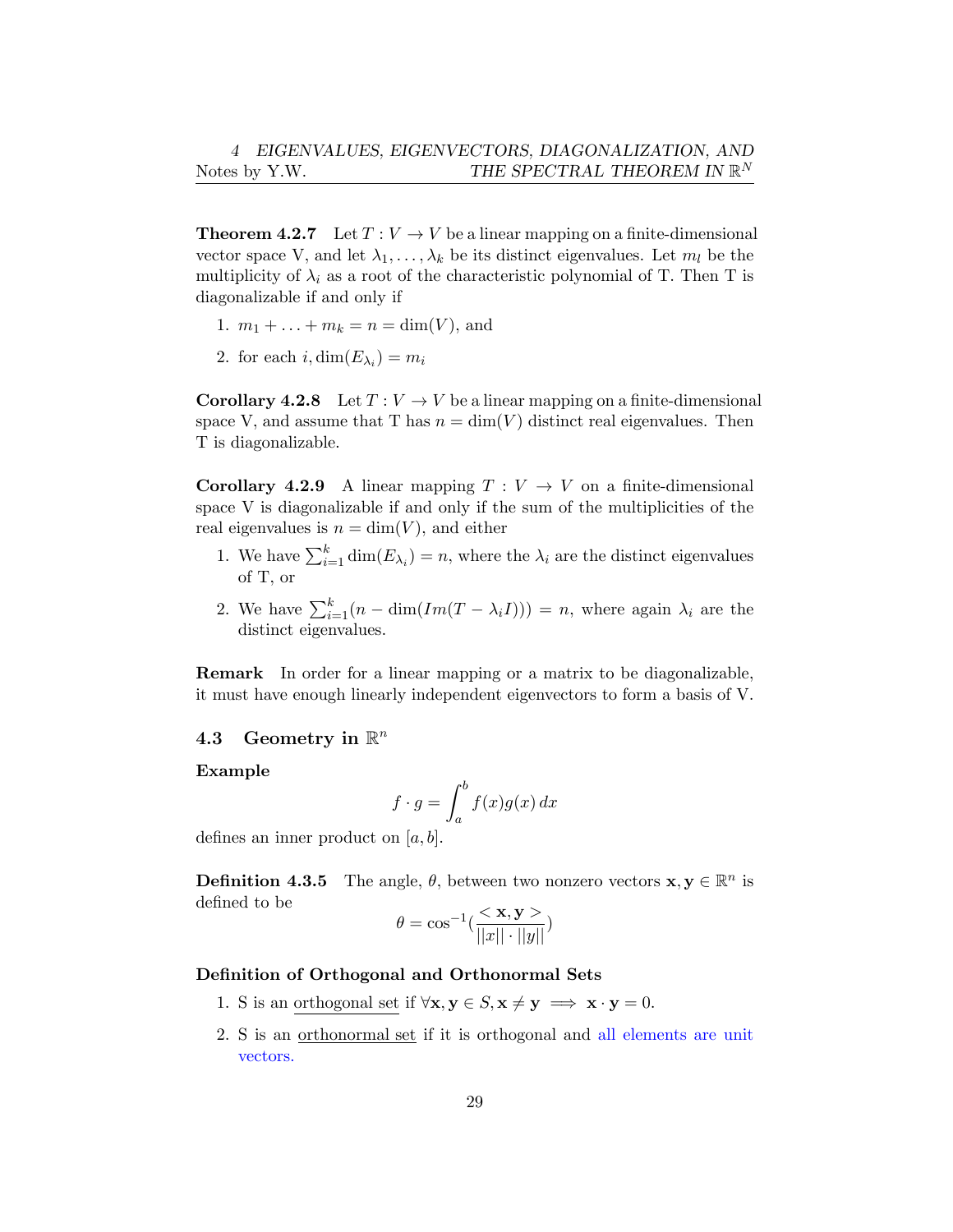**Proposition 4.3.10** If  $x, y \in \mathbb{R}^n$  are orthogonal, nonzero vectors, then *{*x*,* y*}* is linearly independent.

Theorem Orthogonal sets of nonzero vectors are independent. *proof:*

$$
S = \{x_1, \ldots, x_n\}
$$

Suppose  $c_1x_1 + c_2x_2 + \ldots + c_nx_n = 0$ 

$$
0 = x_i \cdot 0
$$
  
=  $x_i \cdot \sum_{j=1}^n c_j x_j$   
=  $\sum_{j=1}^n c_j (x_i \cdot x_j)$   
=  $\sum_{j=1}^n c_j (0 \text{ if } i \neq j)$   
=  $c_i ||x_i||^2$ 

Since  $x_i$  nonzero, then  $c_i = 0 \forall i$ 

**Definition of Bilinearity** A mapping  $B: V \times V \to \mathbb{R}$  is said to be bilinear if B is linear in each variable, or more precisely if

- 1.  $B(c\mathbf{x} + \mathbf{y}, \mathbf{z}) = cB(\mathbf{x}, \mathbf{z}) + B(\mathbf{y}, \mathbf{z})$  and
- 2.  $B(\mathbf{x}, c\mathbf{y} + \mathbf{z}) = cB(\mathbf{x}, \mathbf{y}) + B(\mathbf{x}, \mathbf{z})$  for all  $\mathbf{x}, \mathbf{y}, \mathbf{z} \in V$  and all  $c \in \mathbb{R}$

### <span id="page-29-0"></span>4.4 Orthogonal Projections and the Gram-Schmidt Process

**Definition 4.4.1** The *orthogonal complement* of W, denoted  $W^{\perp}$ , is the set  $W^{\perp} = \{ \mathbf{v} \in \mathbb{R}^n \mid \mathbf{v}, \mathbf{w} \geq 0 \text{ for all } \mathbf{w} \in W \}$ 

**Remark** If we choose a basis  $\{w_1, \ldots, w_k\}$  for W, then  $\mathbf{v} \in W^{\perp}$  iff  $\mathbf{v}$  is orthogonal to every vector in the basis.

### Examples

- 1.  $W = \{0\}$ , then  $W^{\perp} = \mathbb{R}^n$
- 2.  $u_1, u_2 \in \mathbb{R}^3$  $Span\{u_1, u_2\}^\perp = \{x | x \cdot u_1 = 0\} \cap \{x | x \cdot u_2 = 0\} = Ker$

 $\sqrt{u_1}$ *u*2  $\setminus$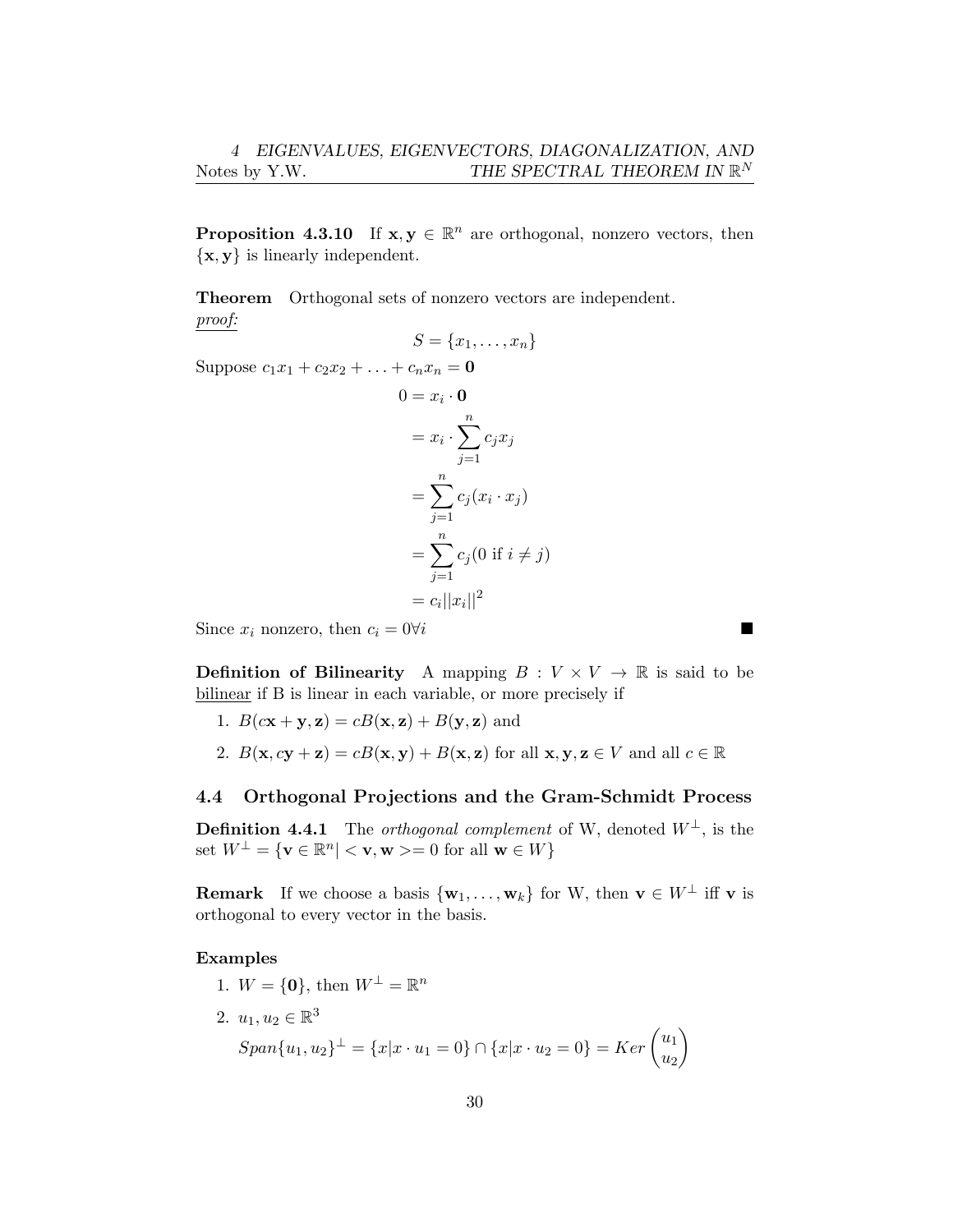### Proposition 4.4.3

- 1. For every subspace W of  $\mathbb{R}^n$ ,  $W^{\perp}$  is also a subspace of  $\mathbb{R}^n$
- 2. We have  $\dim(W) + \dim(W^{\perp}) = \dim(\mathbb{R}^n) = n$
- 3. For all subspaces W of  $\mathbb{R}^n$ ,  $W \cap W^{\perp} = \{0\}$
- 4. Given a subspace W of  $\mathbb{R}^n$ , every vector  $\mathbf{x} \in \mathbb{R}^n$  can be written uniquely as  $\mathbf{x} = \mathbf{x}_1 + \mathbf{x}_2$ , where  $\mathbf{x}_1 \in W$  and  $\mathbf{x}_2 \in W^{\perp}$ . In other words,  $\mathbb{R}^n = W \bigoplus W^{\perp}$

**Definition of Orthogonal Projection** Every vector  $\mathbf{x} \in \mathbb{R}^n$  can be written uniquely as  $\mathbf{x} = \mathbf{x}_1 + \mathbf{x}_2$ , where  $\mathbf{x}_1 \in W$  and  $\mathbf{x}_2 \in W^{\perp}$ . Define  $P_W : \mathbb{R}^n \to \mathbb{R}^n$  by  $P_W(\mathbf{x}) = \mathbf{x}_1$ .

### Proposition 4.4.5

- 1. *P<sup>W</sup>* is a linear mapping
- 2.  $Im(P_W) = W$ , and if  $\mathbf{w} \in W$ , then  $P_W(\mathbf{w}) = \mathbf{w}$  (Identity transformation)
- 3.  $Ker(P_W) = W^{\perp}$

**Proposition 4.4.6** Let  $\{w_1, \ldots, w_k\}$  be an orthonormal basis for the subspace  $W \subset \mathbb{R}^n$ 

1. For each  $\mathbf{w} \in W$ , we have

$$
\mathbf{w} = \sum_{i=1}^k <\mathbf{w}, \mathbf{w}_i > \mathbf{w}
$$

2. For all  $\mathbf{x} \in \mathbb{R}^n$ , we have

$$
P_W(\mathbf{x}) = \sum_{i=1}^k <\mathbf{x}, \mathbf{w}_i > \mathbf{w}_i
$$

Remarks The real meaning of the statement is that we can use the inner product to compute the scalars needed to express the relevant vector in W as a linear combination of the basis vectors w*<sup>i</sup> proof:* see textbook p194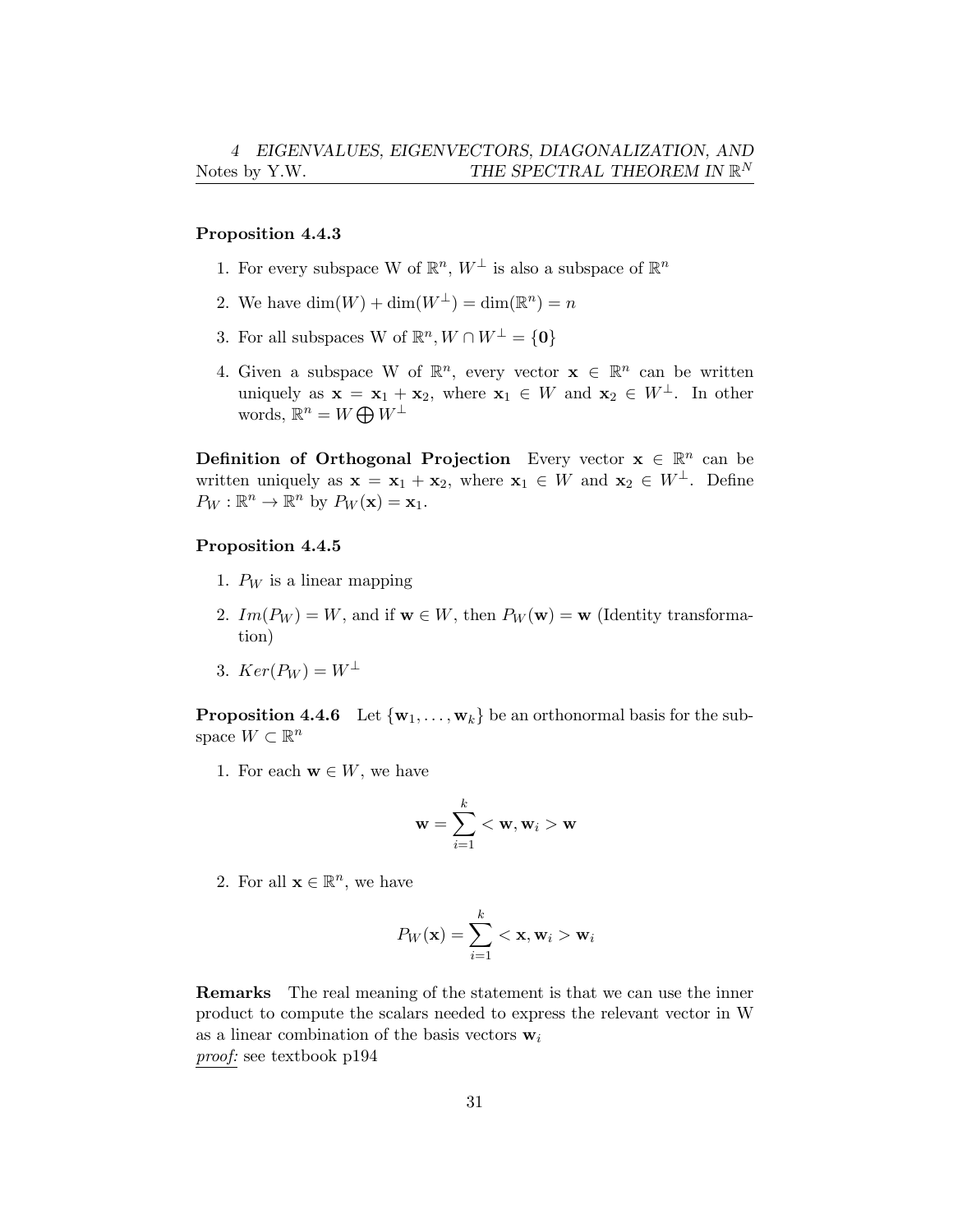Gram-Schmidt Orthogonalization Process Suppose we are given vectors  $\{u_1, \ldots, u_k\}$  that are linearly independent but not necessarily orthogonal, and we want to construct an orthogonal set of vectors  ${\mathbf{v}_1, \ldots, \mathbf{v}_k}$  with the property that  $Span(\{\mathbf{u}_1, \ldots, \mathbf{u}_k\}) = Span(\{\mathbf{v}_1, \ldots, \mathbf{v}_k\}).$ 

$$
\mathbf{v}_1 = \mathbf{u}_1
$$
  
\n
$$
W_1 = Span{\mathbf{u}_1}
$$
  
\n
$$
\mathbf{v}_2 = \mathbf{u}_2 - P_{W_1}(\mathbf{u}_2)
$$
  
\n
$$
W_2 = Span{\mathbf{v}_1, \mathbf{v}_2}
$$
  
\n
$$
\mathbf{v}_3 = \mathbf{u}_3 - P_{W_2}(\mathbf{u}_3)
$$
  
\n...  
\n
$$
W_k = Span{\mathbf{v}_1, \dots, \mathbf{v}_{k-1}}
$$
  
\n
$$
\mathbf{v}_k = \mathbf{u}_k - P_{W_k}(\mathbf{u}_k)
$$

By proposition 4.4.6, we see that

$$
P_{W_j}(\mathbf{v}) = \sum_{i=1}^j \frac{<\mathbf{v}_i, \mathbf{v} \gt \mathbf{v}_i}{<\mathbf{v}_i, \mathbf{v}_i \gt \mathbf{v}_i}
$$

Therefore,

$$
\mathbf{v}_1 = \mathbf{u}_1
$$
  
\n
$$
\mathbf{v}_2 = \mathbf{u}_2 - \frac{< \mathbf{v}_1, \mathbf{u}_2>}{< \mathbf{v}_1, \mathbf{v}_1>} \mathbf{v}_2
$$
  
\n:  
\n:  
\n
$$
\mathbf{v}_{j+1} = \mathbf{u}_{j+1} - \sum_{i=1}^{j} \frac{< \mathbf{v}_i, \mathbf{u}_{j+1}>}{< \mathbf{v}_i, \mathbf{v}_i>} \mathbf{v}_i
$$

Remark The real meaning of the statement is that we can use the inner product to compute the scalars needed to express **w** and  $P_W(\mathbf{x})$  as a linear combination of the basis vectors w*i*.

**Theorem 4.4.9** Let W be a subspace of  $\mathbb{R}^n$ . Then there exists an orthonormal basis of W.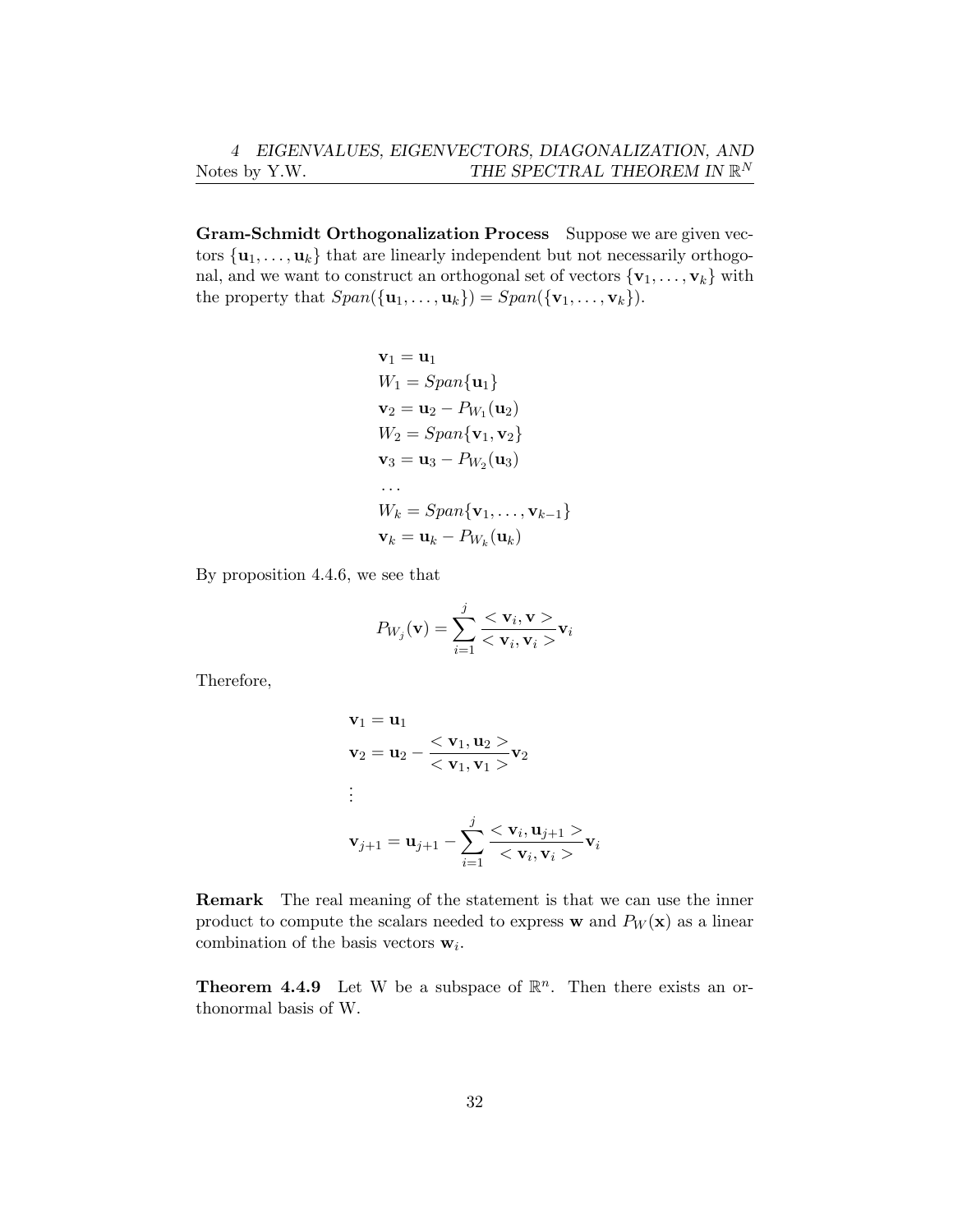### <span id="page-32-0"></span>4.5 Symmetric Matrices

**Definition 4.5.1** A square matrix A is said to be *symmetric* if  $A = A^T$ , where  $A<sup>T</sup>$  denotes the transpose of A.

**Proposition 4.5.2a** Let  $A \in M_{n \times n}(\mathbb{R})$ .

- 1. For all  $\mathbf{x}, \mathbf{y} \in \mathbb{R}^n, \langle Ax, \mathbf{y} \rangle = \langle \mathbf{x}, A^T \mathbf{y} \rangle$
- 2. A is symmetric if and only if  $\langle Ax, y \rangle = \langle x, Ay \rangle$  for all vectors  $\mathbf{x}, \mathbf{y} \in \mathbb{R}^n$

*proof:*

- 1.  $\mathbf{x}, \mathbf{y} \in \mathbb{R}^n, \langle A\mathbf{x}, \mathbf{y} \rangle = (A\mathbf{x})^T \mathbf{y} = \mathbf{x}^T A^T \mathbf{v} = \langle \mathbf{x}, A^T \mathbf{v} \rangle$
- 2. Obvious

**Corollary 4.5.2b** Let V be any subspace of  $\mathbb{R}^n$ , let  $T: V \to V$  be any linear mapping, and let  $\alpha = {\mathbf{x}_1, \ldots, \mathbf{x}_k}$  be any orthonormal basis of V. Then  $[T]_{\alpha}^{\alpha}$  is a symmetric matrix if and only if  $\langle T(\mathbf{x}), \mathbf{y} \rangle = \langle \mathbf{x}, T(\mathbf{y}) \rangle$ for all vectors  $\mathbf{x}, \mathbf{y} \in V$ .

 $\blacksquare$ 

**Definition 4.5.3** Let V be a subspace of  $\mathbb{R}^n$ . A linear mapping  $T: V \to V$ is said to be symmetric if  $\langle T(\mathbf{x}), \mathbf{y} \rangle = \langle \mathbf{x}, T(\mathbf{y}) \rangle$  for all vectors  $\mathbf{x}, \mathbf{y} \in V$ .

Example An important class of symmetric mappings is orthogonal projections see textbook p202

Remark Write out the matrix of orthogonal projection transformation with an orthonormal basis, we see a direct proof that orthogonal projections are diagonalizable.

Fact 4.5.6 For any symmetric matrix:

- 1. All the roots of the characteristic polynomial are real.
- 2. eigenvectors corresponding to distinct eigenvalues are orthogonal.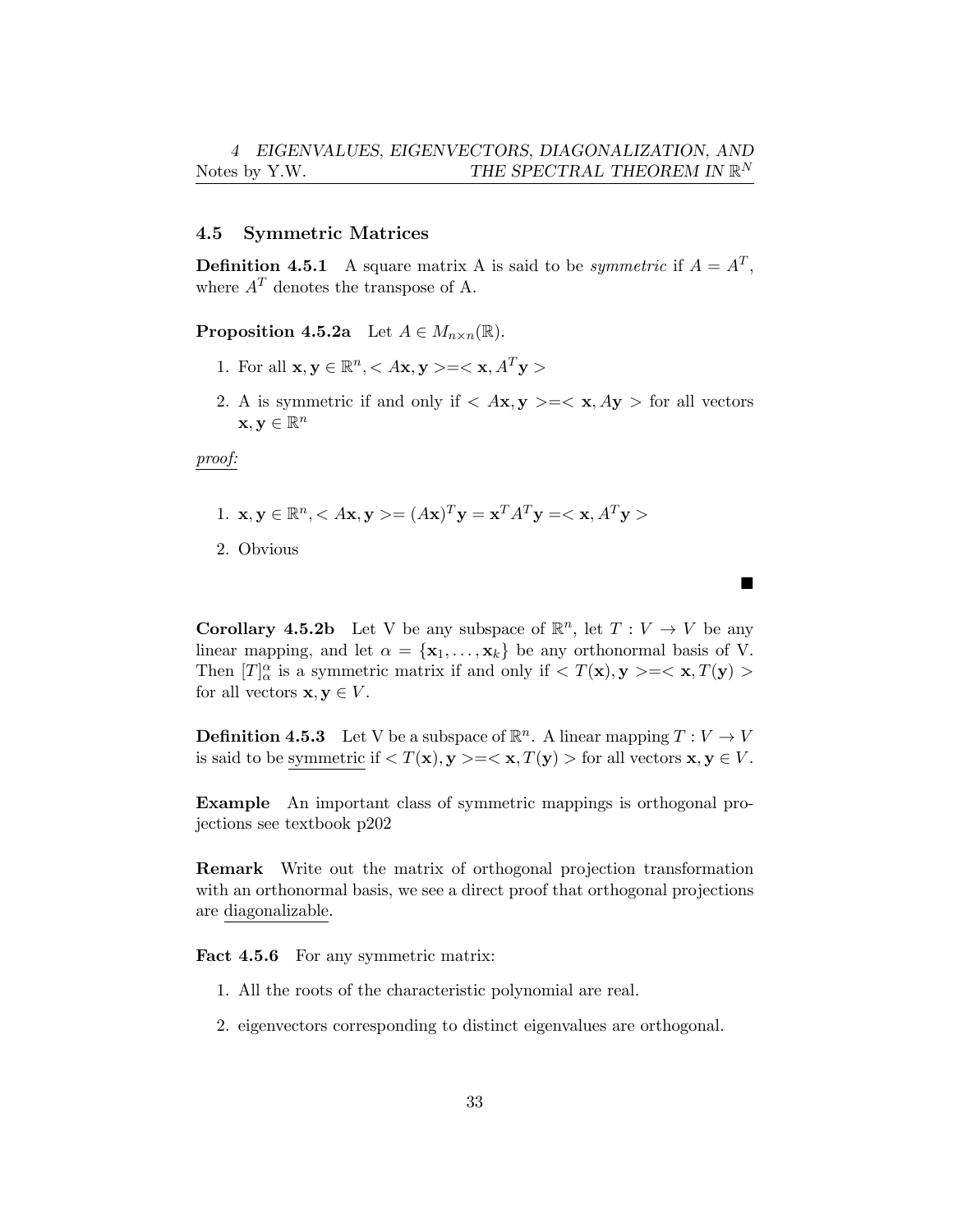*proof:* WLOG assume  $\lambda_1 \neq 0$ 

$$
\langle v_1, v_2 \rangle = \langle \frac{T(v_1)}{\lambda_1}, v_2 \rangle
$$
  
=  $\frac{1}{\lambda_1} \langle T(v_1), v_2 \rangle$   
=  $\frac{1}{\lambda_1} \langle v_1, T(v_2) \rangle$   
=  $\frac{1}{\lambda_1} \langle v_1, \lambda_2 v_2 \rangle$   
=  $\frac{\lambda_2}{\lambda_1} \langle v_1, v_2 \rangle$ 

Since  $\lambda_1 \neq \lambda_2$ , we have  $\langle v_1, v_2 \rangle = 0$ 

**Theorem 4.5.7** Let  $A \in M_{n \times n}(\mathbb{R})$  be a symmetric matrix, let  $\mathbf{x}_1$  be an eigenvector of A with eigenvalue  $\lambda_1$ , and let  $\mathbf{x}_2$  be an eigenvector of A with eigenvalue  $\lambda_2$ , where  $\lambda_1 \neq \lambda_2$ . Then  $\mathbf{x}_1$  and  $\mathbf{x}_2$  are orthogonal vectors in  $\mathbb{R}^n$ .

## <span id="page-33-0"></span>4.6 The Spectral Theorem

**Theorem 4.6.1 - The Spectral Theorem** Let  $T : \mathbb{R}^n \to \mathbb{R}^n$  be a symmetric linear mapping. Then there is an orthonormal basis of  $\mathbb{R}^n$  consisting of eigenvectors of T. In particular, T is diagonalizable. *proof:* By induction

### Base Case

If  $n = 1$ , then every linear mapping is symmetric and diagonalizable.

### Inductive Step

Assume the theorem is true for mappings from  $\mathbb{R}^k$  to  $\mathbb{R}^k$  and consider  $T: \mathbb{R}^{k+1} \to \mathbb{R}^{k+1}$ .

Let  $\lambda$  be any one of the eigenvalues, and let  $x_1$  be any unit eigenvector with eigenvalue  $\lambda$ .

Let  $W = Span({\mathbf{x}_1})$ . Note that  $W^{\perp}$  is a *k*-dimensional subspace of  $\mathbb{R}^{k+1}$ , so  $W^{\perp}$  is isomorphic to  $\mathbb{R}^{k}$ , and we can apply I.H. to  $T|_{W^{\perp}}$ 

1. To see that T takes vectors in  $W^{\perp}$  to vectors in  $W^{\perp}$ , note that if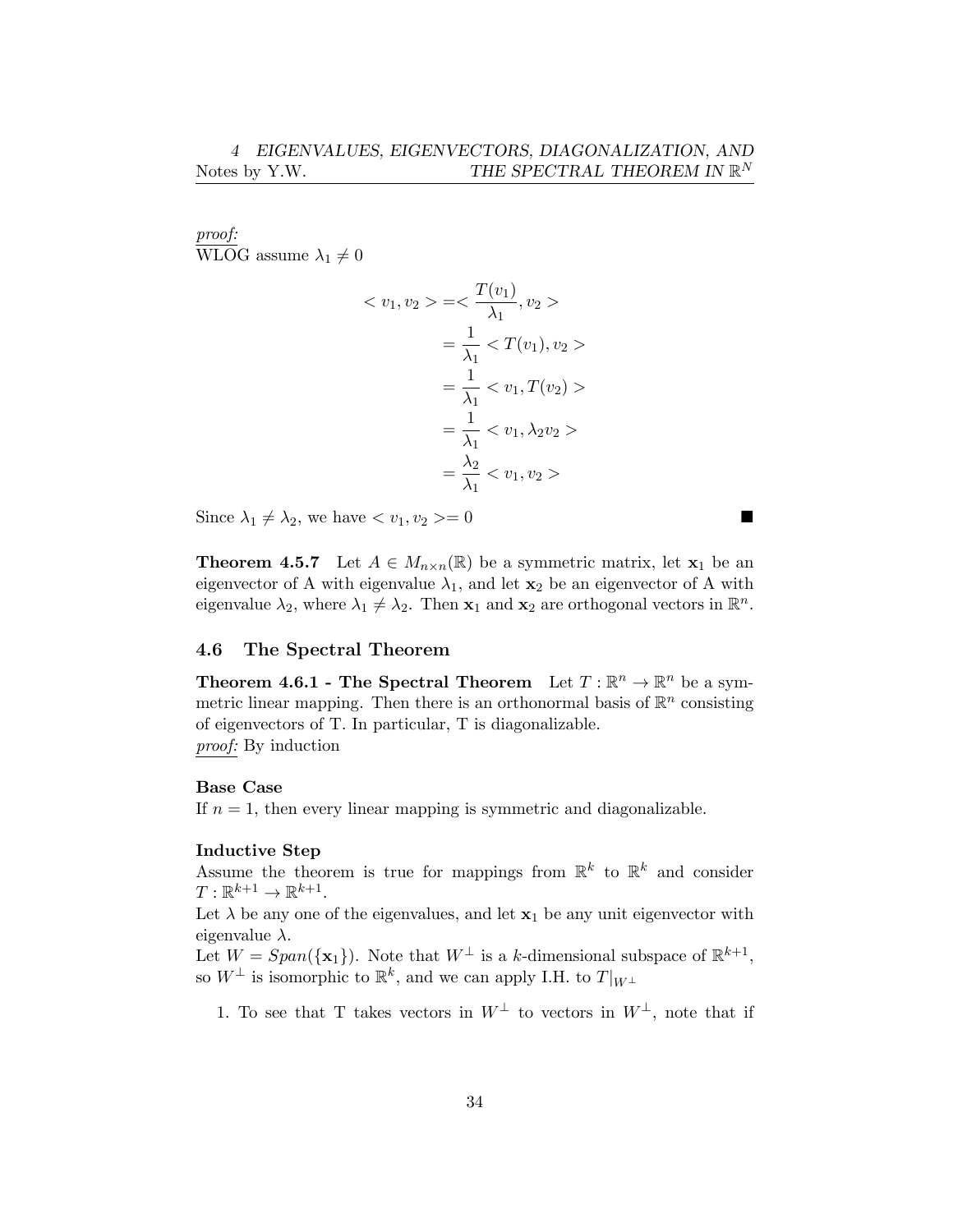$y \in W^{\perp}$ , then

$$
\langle \mathbf{x}_1, T(\mathbf{y}) \rangle = \langle T(\mathbf{x}_1), \mathbf{y} \rangle
$$
  
=\langle \lambda \mathbf{x}\_1, \mathbf{y} \rangle  
= 0 \qquad \qquad (\text{Since } \mathbf{y} \in W^{\perp})

Hence  $T(y) \in W^{\perp}$ 

2. To see that the restriction of T to  $W^{\perp}$  is still symmetric, note that if  $\mathbf{y}_1, \mathbf{y}_2 \in W^{\perp}$ , then  $\langle T(\mathbf{y}_1), \mathbf{y}_2 \rangle = \langle \mathbf{y}_1, T(\mathbf{y}_2) \rangle$ , since this holds more generally for all vectors in  $\mathbb{R}^{k+1}$ .

Hence by I.H. applied to  $T|_{W^{\perp}}$ , there exists an orthonormal basis  $\{x_2, \ldots, x_{k+1}\}\$ of  $W^{\perp}$ , consisting of eigenvectors of the restricted mapping. Union with  $x_1$ , we have the conclusion.

**Theorem 4.6.3** Let  $T : \mathbb{R}^n \to \mathbb{R}^n$  be a symmetric linear mapping, and let  $\lambda_1, \ldots, \lambda_k$  be the distinct eigenvalues of T. let  $P_i$  be the orthogonal projection of  $\mathbb{R}^n$  onto the eigenspace  $E_{\lambda_i}$ . Then

- 1.  $T = \lambda_1 P_1 + \ldots + \lambda_k P_k$ , and
- 2.  $I = P_1 + \ldots + P_k$

Remark Spectral Decomposition. This says that x can be recovered or built up from its projections on the various eigenspaces of T.

# <span id="page-34-0"></span>5 Complex Numbers and Complex Vector Spaces

### <span id="page-34-1"></span>5.1 Complex Numbers

**Definition 5.1.1** The set of *complex numbers*, denoted  $\mathbb{C}$ , is the set of ordered pairs of real numbers  $(a, b)$  with the operations of addition and multiplication defined by

$$
(a, b) + (c, d) = (a + c, b + d)
$$

and the *product* of  $(a, b)$  and  $(c, d)$  is the complex number defined by

$$
(a, b)(c, d) = (ac - bd, ad + cb)
$$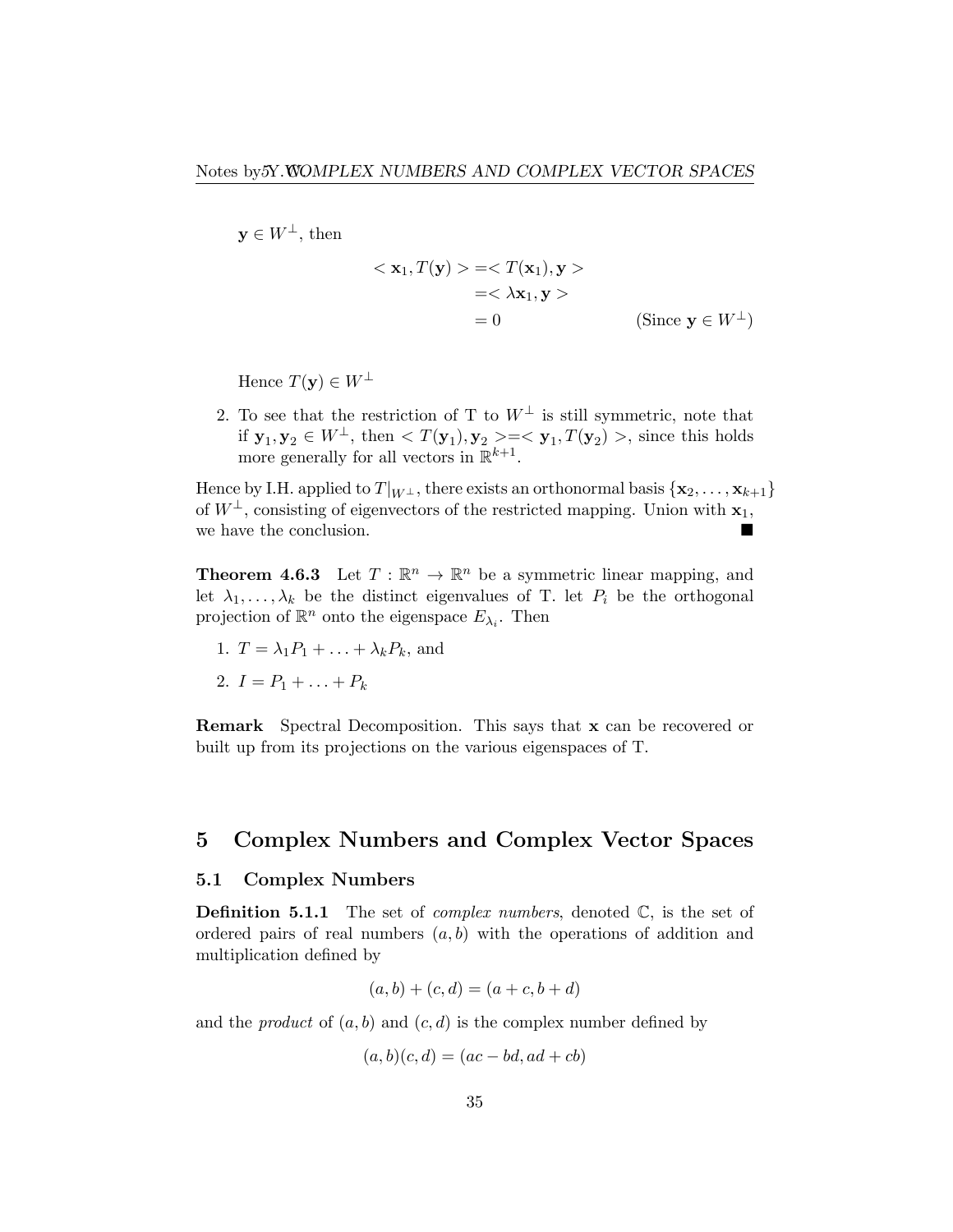**Definition 5.1.2** Let  $z = a + bi \in \mathbb{C}$ , The *real part* of *z*, denoted Re(*z*), is the real number *a*. The *imaginary* part of *z*, denoted  $\text{Im}(z)$ , is the real number *b. z* is called a *real number* if  $\text{Im}(z) = 0$ , and purely imaginary if  $Re(z) = 0.$ 

**Definition 5.1.4** A field is a set F with two operations, defined on ordered pairs of elements of *F*, called *addition* and *multiplication*. Addition assigns to the pair *x* and  $y \in F$  there *sum*, which is denoted by  $x + y$  and multiplication assigns to the pair *x* and  $y \in F$  their *product*, which is denoted by  $x \cdot y$  or *xy*. These two operations must satisfy the following properties for all*x*, *y* and  $z \in F$ :

- 1. Commutativity of addition:  $x + y = y + x$
- 2. Associativity of addition:  $(x + y) + z = x + (y + z)$
- 3. Existence of an additive identity: There is an element  $0 \in F$ , called zero, such that  $x + 0 = x$
- 4. Existence of additive inverses: For each *x* there is an element  $-x \in F$ such that  $x + (-x) = 0$
- 5. Commutativity of multiplication:  $xy = yx$
- 6. Associativity of multiplication:  $(xy)z = x(yz)$
- 7. Existence of a multiplicative identity: There is an element  $1 \in F$ , called 1, such that  $x \cdot 1 = x$
- 8. Existence of multiplicative inverses: If  $x \neq 0$ , then there is an element  $x^{-1} \in F$  such that  $xx^{-1} = 1$

### Examples

- 1.  $F = \mathbb{C}$
- 2.  $F = \mathbb{R}$
- 3.  $F = \mathbb{Q}$
- 4.  $F = \mathbb{Z}/p\mathbb{Z}$ , p prime
- 5. Algebraic numbers =  $\{x|p(x) = 0, \text{ for a polynomial } p \text{ with integer }$ coefficients*}*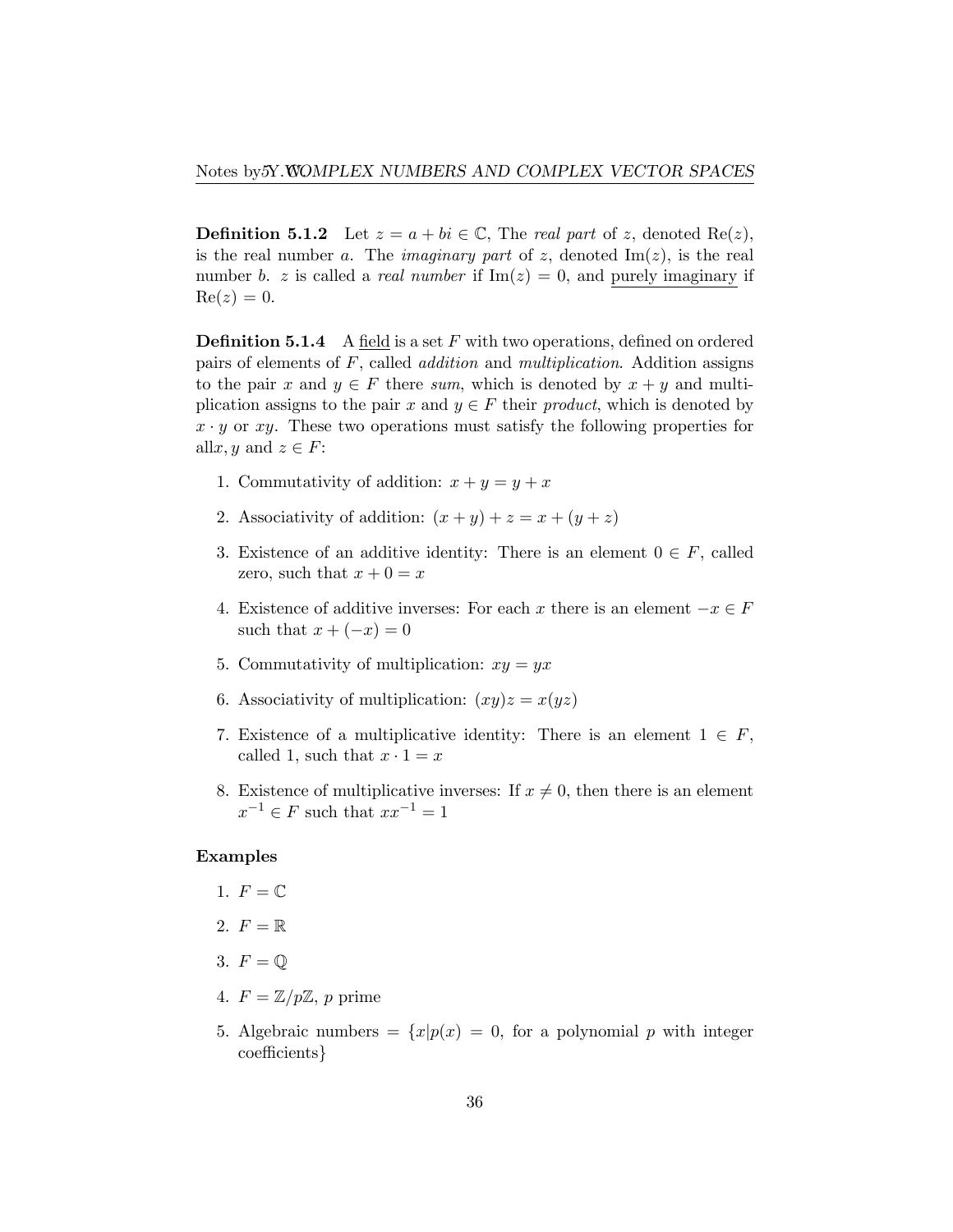Counter-Example  $P_n(\mathbb{R})$ 

**Proposition 5.1.5** The set of complex numbers is a field with the operations of addition and scalar multiplication as defines previously.

More definitions about complex numbers  $z = a + bi$ complex conjugate:  $\bar{z} = a - bi$  $z^{-1} = \frac{\bar{z}}{z\bar{z}}$  since  $z\bar{z} = a^2 + b^2$ 

## Proposition 5.1.7

- 1. The additive identity in a field is unique
- 2. The additive inverse of an element of a field is unique
- 3. The multiplicative identity of a field is unique
- 4. The multiplicative inverse of a nonzero element of a field is unique

**Definition 5.1.8** The absolute value of the complex number  $z = a + bi$  is the nonnegative real number  $\sqrt{a^2 + b^2}$  and is denoted by  $|z|$  or  $r = |z|$ . The *argument* of the complex number  $z$  is the angle  $\theta$  of the polar coordinate representation of *z*. Can write  $z = |z|(\cos(\theta) + i\sin(\theta))$ 

Remark In general, if *n* is an integer,

$$
z^n = r^n(\cos(n\theta) + i\sin(n\theta))
$$

**Definition 5.1.11** A field F is called algebraically closed if every polynomial  $p(z) = a_n z^n + \ldots + a_1 z + a_0$  with coefficients in F,  $a_i \in F$  for  $i = 0, \ldots, n$ , has *n* roots in *F*.

### Statement of De Moivre's Theorem.

$$
\forall x \in \mathbb{R}, n \in \mathbb{Z}, (\cos(x) + i\sin(x))^n = \cos(nx) + i\sin(nx)
$$

We can also reformulate this into the familiar notation that we used above, denoting the absolute value, or length, of the complex number, we have

$$
z^n = |z|^n (\cos(n\theta) + i\sin(n\theta))
$$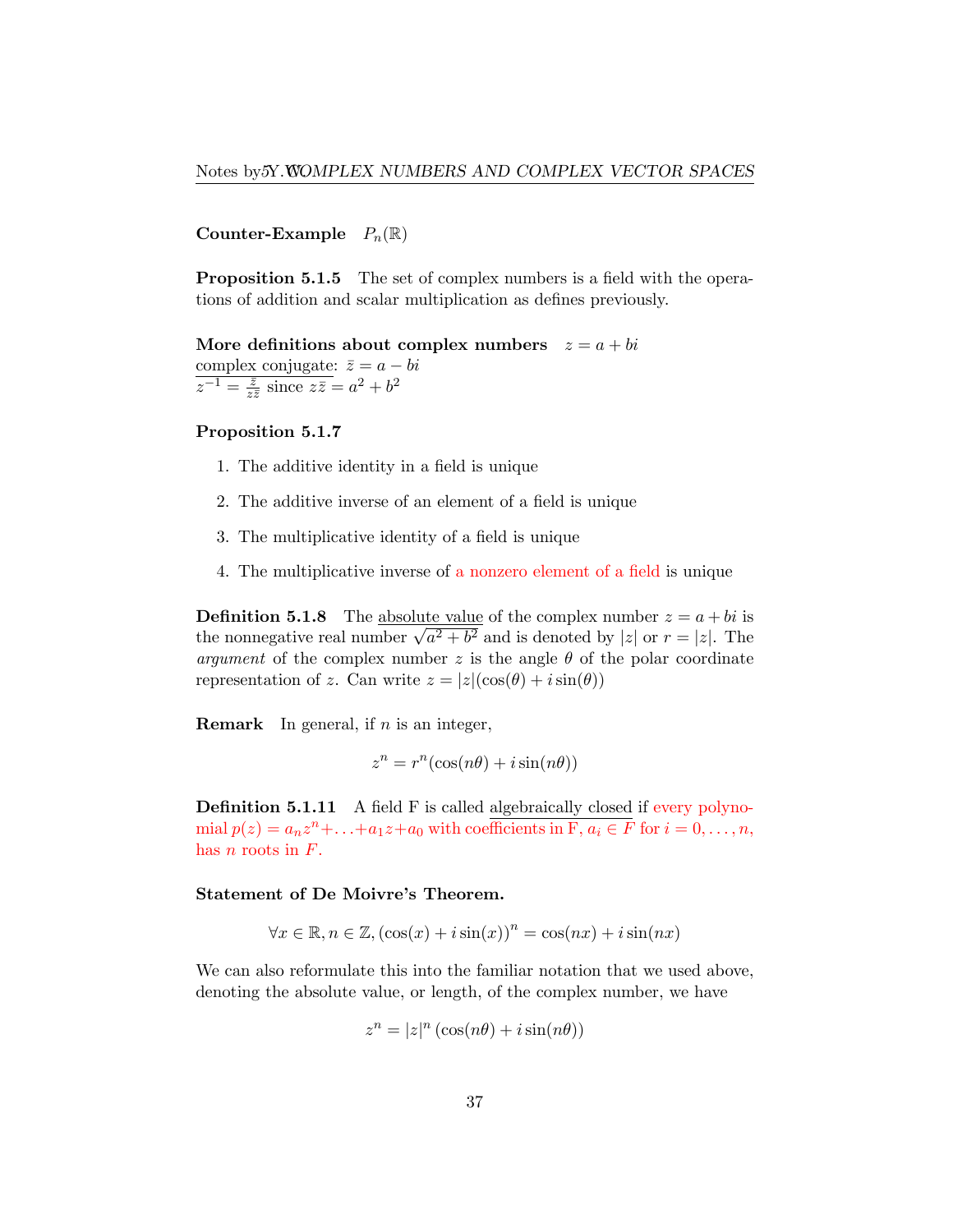Relation w/ Euler's Formula. First, we recall the Euler Formula as below

 $e^{i\theta} = \cos \theta + i \sin \theta$ 

Notice that in a special case of  $\theta = \pi$ , the above identity is a.k.a Euler's Identity( $e^{i\pi} + 1 = 0$ ). Considering any  $z \in \mathbb{C}$ , to derive the above identity, we have the following

$$
z = |z|e^{i\theta}
$$
  
\n
$$
z^n = |z|^n (e^{i\theta})^n
$$
  
\n
$$
= |z|^n e^{i\theta n}
$$
  
\n
$$
= |z|^n (\cos n\theta + i \sin n\theta)
$$

notice that we can now interchange, as we please,  $\cos \theta + i \sin \theta$  with  $e^{i\theta}$ .

**Theorem 5.1.12**  $\mathbb C$  is algebraically closed and  $\mathbb C$  is the smallest algebraically closed field containing R

### <span id="page-37-0"></span>5.2 Vector Spaces Over a Field

**Definition 5.2.1** A vector space over a field  $F$  is a set  $V$  (whose elements are called vectors) together with addition and multiplication and 8 axioms as in chapter 1.

**Example**  $F^n = \{ \mathbf{x} = (x_1, ..., x_n) | x_i \in F, \text{ for } i = 1, ..., n \}$ 

### <span id="page-37-1"></span>5.3 Geometry in a complex vector space

Definition 5.3.1 Let V be a complex vector space, A Hermitian inner product on V is a complex valued function on pairs of vectors in V, denoted by  $\langle \mathbf{u}, \mathbf{v} \rangle \in \mathbb{C}$  for  $\mathbf{u}, \mathbf{v} \in V$ , which satisfies the following properties:

- 1. For all  $\mathbf{u}, \mathbf{v}, \text{ and } \mathbf{w} \in V \text{ and } a, b \in \mathbb{C}, \langle a\mathbf{u}+b\mathbf{v}, \mathbf{w}\rangle = a \langle \mathbf{u}, \mathbf{w}\rangle$  $+b < v, w >$
- 2. For all  $\mathbf{u}, \mathbf{v}, \in V, \langle \mathbf{u}, \mathbf{v} \rangle = \langle \mathbf{v}, \mathbf{u} \rangle$ , and
- 3. For all  $\mathbf{v} \in V, \langle \mathbf{v}, \mathbf{v} \rangle > 0$  and  $\langle \mathbf{v}, \mathbf{v} \rangle = 0$  implies  $\mathbf{v} = \mathbf{0}$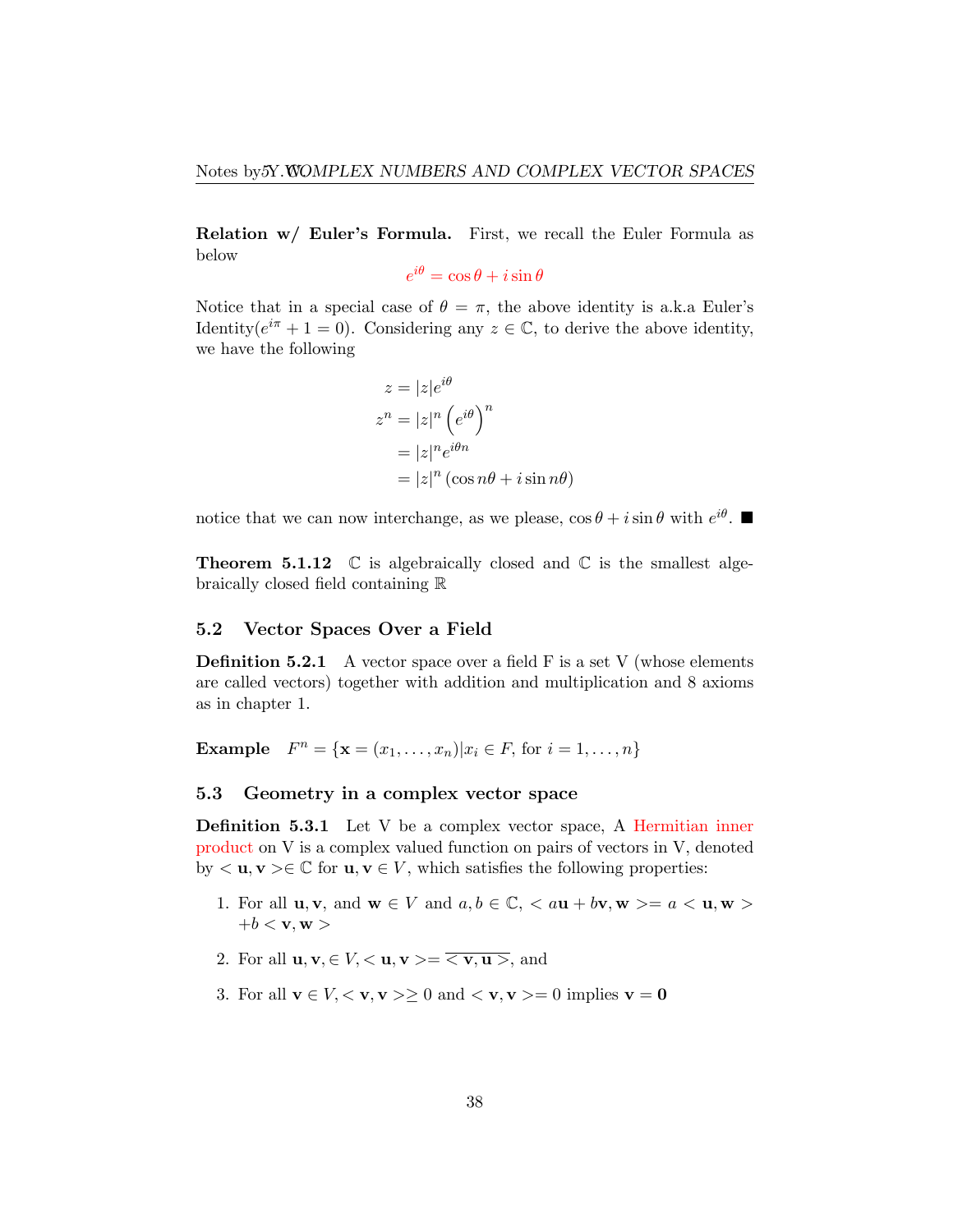**Example 5.3.2** Hermitian inner product on  $\mathbb{C}^n$ 

For  $\mathbf{x} = (x_1, \ldots, x_n)$  and  $\mathbf{y} = (y_1, \ldots, y_n) \in \mathbb{C}^n$ , we define their inner product by  $\langle \mathbf{x}, \mathbf{y} \rangle = x_1 \bar{y_1} + \ldots + x_n \bar{y_n}$ , which satisfies the Hermitian inner product properties.

Definition 5.3.7 Let V be a finite dimensional Hermitian inner product space and let  $\alpha$  be an orthonormal basis for V. The adjoint of the linear transformation  $T: V \to V$  is the linear transformation  $T^*$  whose matrix with respect to the orthonormal basis  $\alpha$  is the matrix  $([\bar{T}]^{\alpha}_{\alpha})^t$ ; that is,  $[T^*]^{\alpha}_{\alpha} =$  $([\bar{T}]^\alpha_\alpha)^t$ 

Proposition 5.3.8 Let V be a finite dimensional Hermitian inner product space. The adjoint of  $T: V \to V$  satisfies  $\langle T(\mathbf{v}, \mathbf{w}) \rangle = \langle \mathbf{v}, T^*(\mathbf{w}) \rangle$  for all **v** and **w**  $\in$  *V*.

**Definition 5.3.9**  $T: V \rightarrow V$  is called Hermitian or self-adjoint if  $\leq$ *T*(**u**), **v** > =  $\lt$  **u**, *T*(**v**) > for all **u** and **v**  $\in$  *V*. Equivalently, T is Hermitian or self-adjoint if  $T = T^*$  or  $[\bar{T}]^{\alpha t}_{\alpha} = [T]^{\alpha}_{\alpha}$  for an orthonormal basis  $\alpha$ . An  $n \times n$  complex matrix is called Hermitian or self-adjoint if  $A = A^*$ .

**Proposition 5.3.10** If  $\lambda$  is an eigenvalue of the self-adjoint linear transformation T, then  $\lambda \in \mathbb{R}$ 

**Proposition 5.3.11** If **u** and **v** are eigenvectors, respectively, for distinct eigenvalues  $\lambda$  and  $\mu$  of a self adjoint transformation  $T: V \to V$ , then  $\langle \mathbf{u}, \mathbf{v} \rangle = 0$ , so **u** and **v** are orthogonal.

**Theorem 5.3.12** Let  $T: V \to V$  be a self-adjoint transformation of a complex vector space V with Hermitian inner product  $\langle , \rangle$ . Then there is an orthonormal basis of V consisting of eigenvectors for T and, in particular, T is diagonalizable.

**Theorem 5.3.13** Let  $T: V \to V$  be a self-adjoint transformation of a complex vector space V with Hermitian inner product  $\langle , \rangle$ . Let  $\lambda_1, \ldots, \lambda_k \in$  $\mathbb{R}$  be the distinct eigenvalues for T, and Let  $P_i$  be the orthogonal projections of V onto the eigenspaces  $E_{\lambda_i}$ , then

- 1.  $T = \lambda_1 P_1 + \ldots + \lambda_k P_k$
- 2.  $I = P_1 + \ldots + P_k$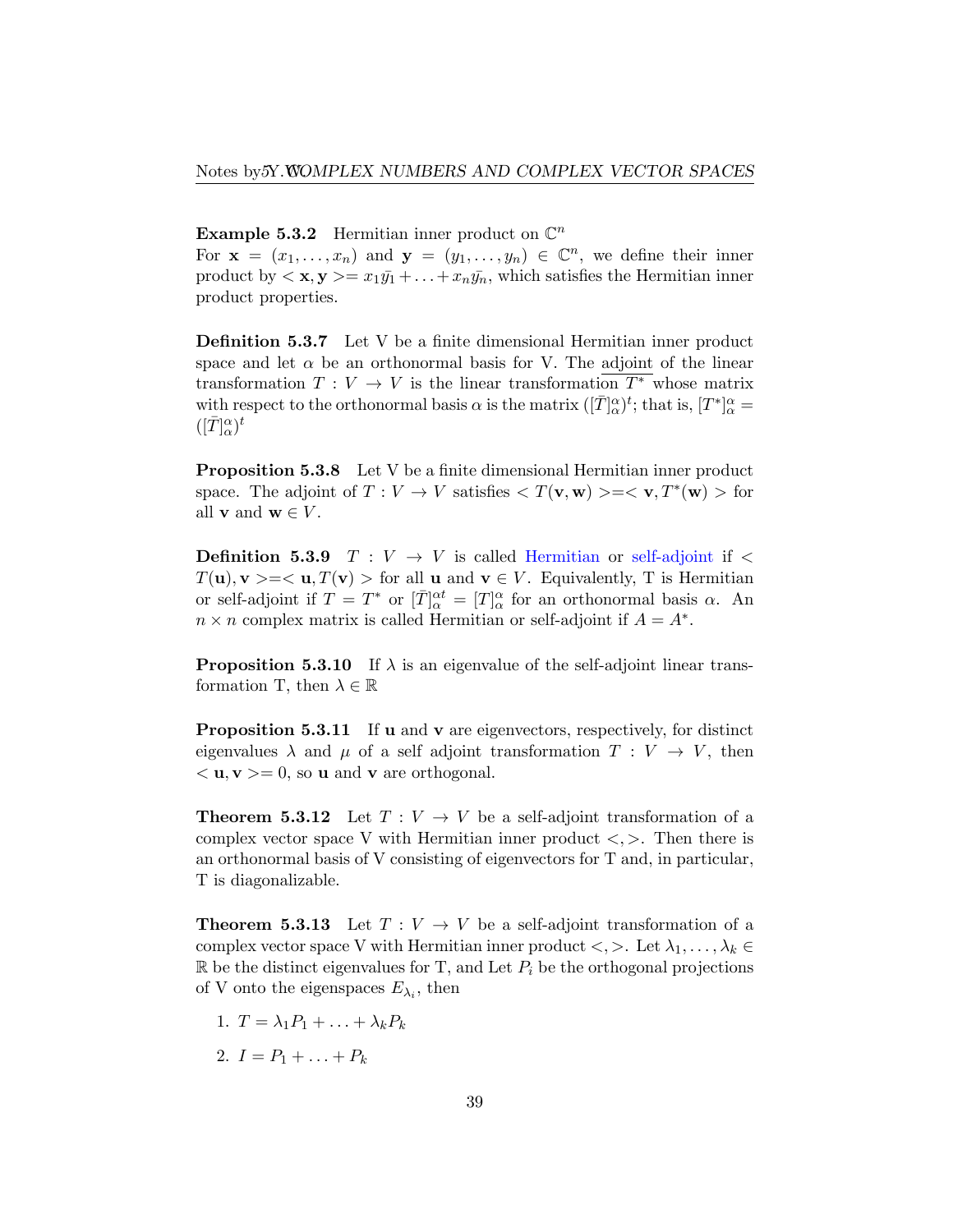# <span id="page-39-0"></span>6 Jordan Canonical Form

A next best form after a diagonal form for the matrices of linear mappings that are not necessarily diagonalizable

### <span id="page-39-1"></span>6.1 Triangular Form

**Definition 6.1.2** Let  $T: V \to V$  be a linear mapping. A subspace W  $\subset V$  is said to be *invariant* (or *stable*) under T if  $T(W) \subset W$ .

**Proposition 6.1.4** Let V be a vector space, let  $T: V \to V$  be a linear mapping, and let  $\beta = \{x_1, \ldots, x_n\}$  be a basis for V. Then  $[T]_{\beta}^{\beta}$  is upper triangular if and only if each of the subspaces  $W_i = Span({x_1, \ldots, x_i})$  is invariant under T.

Note that the subspaces  $W_i$  in the proposition are related as follows:

$$
\{0\} \subset W_1 \subset W_2 \subset \ldots \subset W_{n-1} \subset W_n = V
$$

The *W<sup>i</sup>* form an *increasing sequence* of subspaces.

**Definition 6.1.5** We say that a linear mapping  $T: V \to V$  on a finitedimensional vector space V is triangularizable if there exists a basis  $\beta$  such that  $[T]_{\beta}^{\beta}$  is upper-triangular.

**Proposition 6.1.6** Let  $T: V \to V$ , and let  $W \subset V$  be an invariant subspace. Then the characteristic polynomial of  $T|_W$  divides the characteristic polynomial of T.

**Remark** Every eigenvalue of  $T|_W$  is also an eigenvalue of T (the set of eigenvalues of  $T|_W$  is some subset of the eigenvalues of T on the whole space).

Theorem 6.1.8 Let V be a finite-dimensional vector space over a field F, and let  $T: V \to V$  be a linear mapping. Then T is triangularizable if and only if the characteristic polynomial equation of  $p(t)$  has  $dim(V)$  roots (counted with multiplicities) in the field F.

**Remark** The theorem implies that every matrix  $A \in M_{n \times n}(\mathbb{C})$  may be triangularized.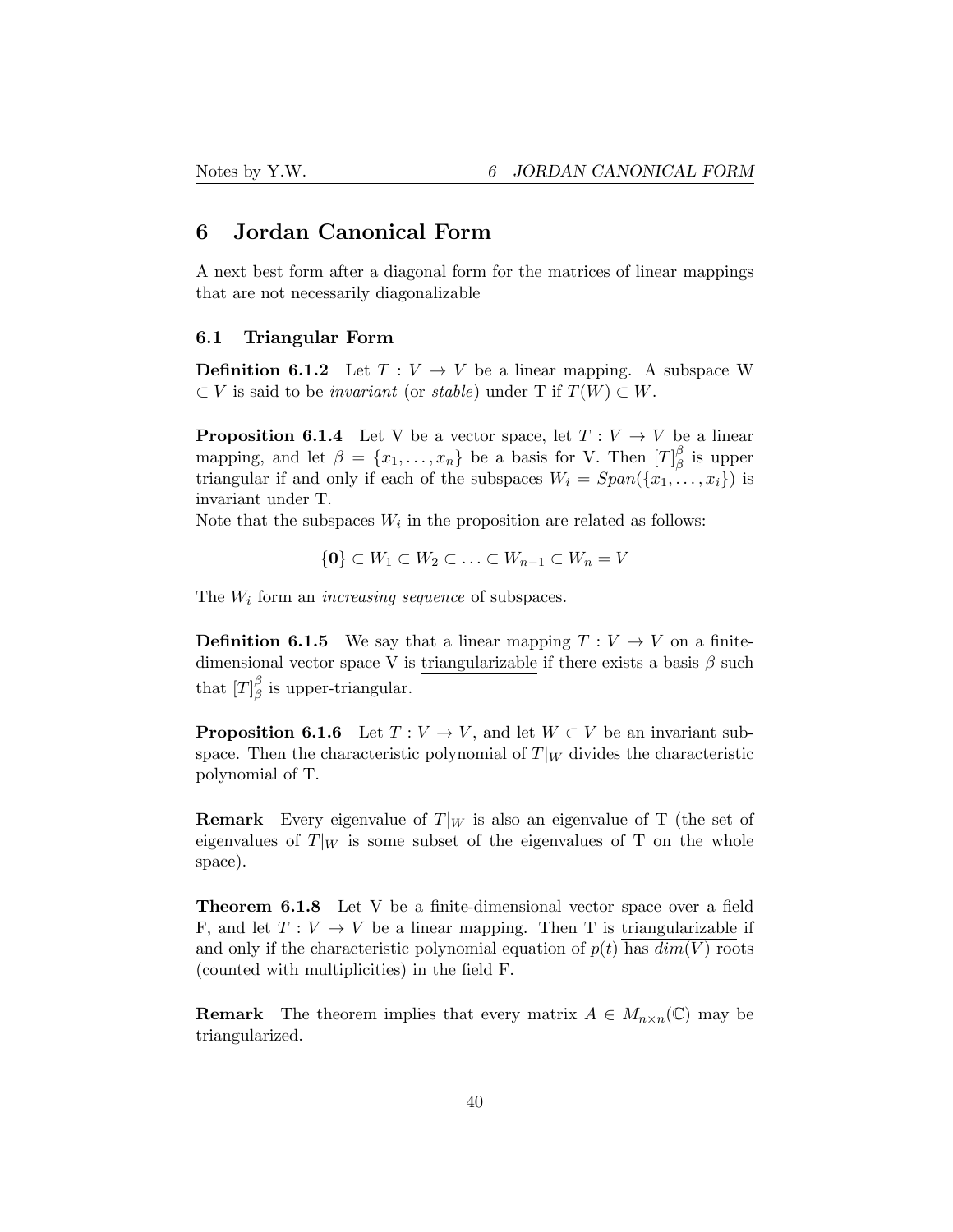**Proof of Lemma** Let  $\alpha = \{x_1, \ldots, x_k\}$  be a basis for W and extend  $\alpha$  by adjoining  $\alpha' = \{x_{k+1}, \ldots, x_n\}$  to form a basis  $\beta = \{x_1, \ldots, x_k, x_{k+1}, \ldots, x_n\}$ for V. Let  $W' = Span(W')$ . Define  $P: V \to V$  by

$$
P(a_1x_1+\ldots+a_nx_n)=a_1x_1+\ldots+a_kx_k
$$

Notice that  $Ker(P) = W', Im(P) = W, P^2 = P$ . P is called the projection on *W* with kernel *W'*. Then  $I - P$  is the projection on *W'* with kernel *W*. Then  $I - P$  is the projection on  $W'$  with kernel  $W$ .

Let  $S = (I - P)T$ . Since  $Im(I - P) = W'$ , we see by prop2.5.6 that  $Im(S) \subset Im(I - P) = W'$ . Hence W' is an invariant subspace of S. Then the eigenvalues of  $S|_{W'}$  is a subset of the set of eigenvalues of T. Since all the eigenvalues of T lie in the filed F, the same is true of all the eigenvalues of  $S|_{W'}$ . Hence there is some nonzero vector  $\mathbf{x} \in W'$  and some  $\lambda \in F$  such that  $S(x) = \lambda x$ . So

$$
(I - P)T(\mathbf{x}) = \lambda \mathbf{x}
$$
  
\n
$$
\implies T(\mathbf{x}) - PT(\mathbf{x}) = \lambda \mathbf{x}
$$
  
\n
$$
\implies T(\mathbf{x}) = \lambda \mathbf{x} + PT(\mathbf{x})
$$

where  $\lambda \mathbf{x} \in Span(\{\mathbf{x}\})$  and  $PT(\mathbf{x}) \in W$ . Therefore  $W + Span(\{\mathbf{x}\})$  is also invariant under T and this finishes the proof.

**Proof of Theorem 6.1.8**  $\rightarrow$ : If T is triangularizable, then there exists a basis  $\beta$  for V such that  $[T]_{\beta}^{\beta}$  is upper-triangular. The eigenvalues of T are the diagonal entries of this matrix, so they are elements of the field F.  $\leftarrow$ : If all the eigenvalues are in F:

Let  $\lambda$  be any eigenvalue of T, and let  $x_1$  be an eigenvector of  $\lambda$ , let  $W_1 =$  $Span({x_1})$ . By definition  $W_1$  is invariant under T. Now, assume by induction that we have constructed invariant subspaces  $W_1 \subset W_2 \subset \ldots \subset W_k$ with  $W_i = Span({x_1, \ldots, x_l})$  for each i. By Lemma 6.1.10 there exists a vector  $x_{k+1} \notin W_k$  such that the subspace  $W_{k+1} = W_k + Span(\{x_{k+1}\})$  is also invariant under T. We continue this process until we have produced a basis for V. Hence, T is triangularizable.

**Lemma 6.1.10** Let  $T: V \to V$  be as in the theorem, and assume that the characteristic polynomial of T has  $n = \dim(V)$  roots in F. If  $W \subsetneq V$  is an invariant subspace under T, then there exists a vector  $x \neq 0$  in V such that  $\mathbf{x} \notin W$  and  $W + Span({\mathbf{x}})$  is also invariant under T.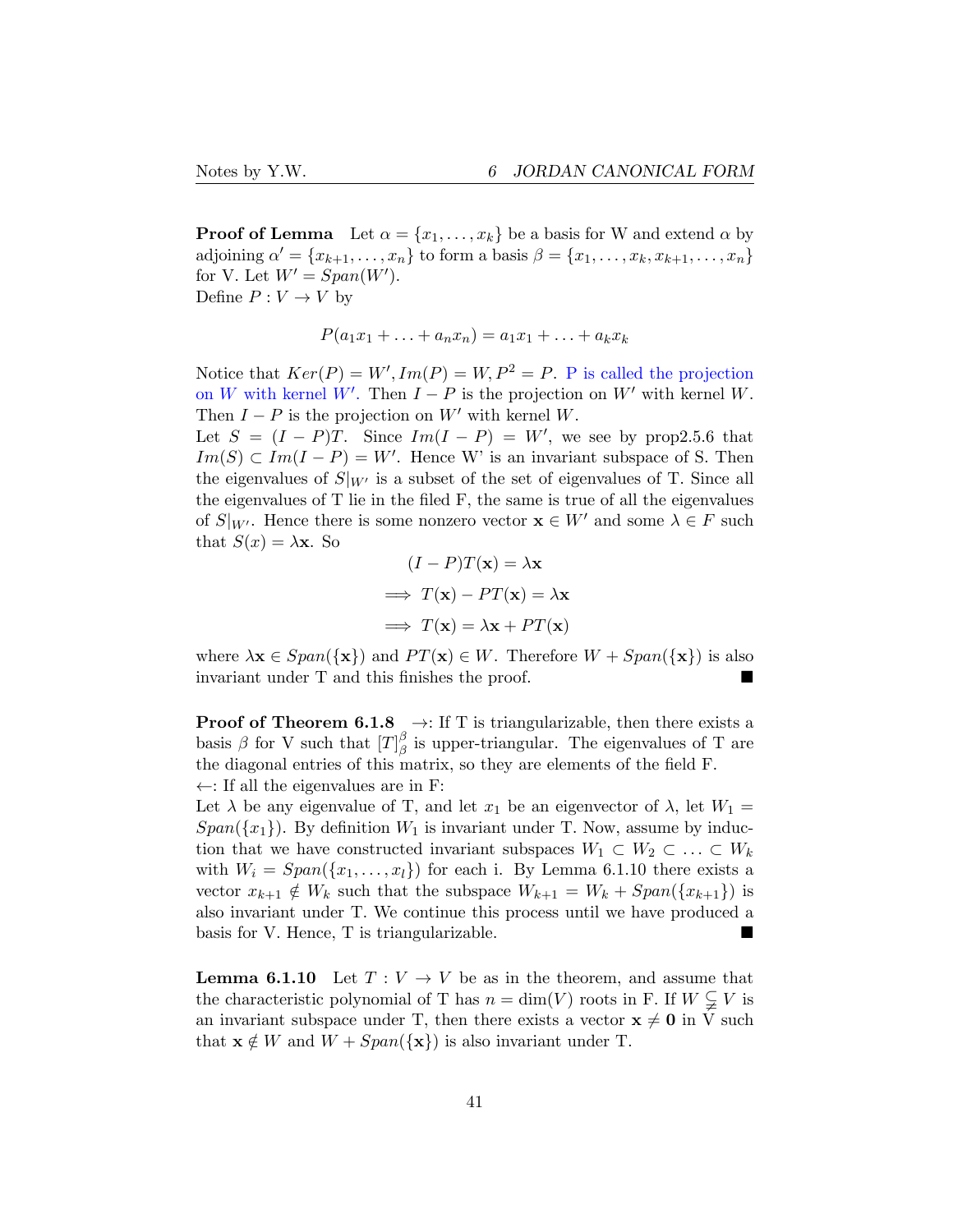Remark What this says is that we can make a T-invariant subspace 1 dimension bigger.

**Corollary 6.1.11** If  $T: V \to V$  is triangularizable, with eigenvalues  $\lambda_i$ with respective multiplicities  $m_i$ , then there exists a basis  $\beta$  for V such that  $[T]_{\beta}^{\beta}$  is upper-triangular, and the diagonal entries of  $[T]_{\beta}^{\beta}$  are  $m_1\lambda_1$ 's, followed by  $m_2\lambda_2$ 's, and so on.

**Theorem 6.1.12 (Cayley-Hamilton)** If  $T: V \to V$  be a linear mapping on a finite-dimensional vector space V, and let  $p(t) = det(T - tI)$  be its characteristic polynomial. Assume that  $p(t)$  has  $dim(V)$  roots in the field F over which V is defined. Then  $p(T) = 0$ 

## <span id="page-41-0"></span>6.2 A Canonical Form For Nilpotent Mappings

**Definition** A linear mapping  $N: V \to V$  is nilpotent if  $N^k = 0$  for some integer  $k \geq 1$ .

**Proposition**  $N: V \to V$  is nilpotent if and only if it has one eigenvalue  $\lambda = 0$  with multiplicity  $n = \dim(V)$ .

Proposition 6.2.3 With all notations as before:

- 1.  $N^{k-1}(\mathbf{x})$  is an eigenvector of N with eigenvalue  $\lambda = 0$
- 2.  $C(\mathbf{x})$  is an invariant subspace of V under N.
- 3. The cycle generated by  $x \neq 0$  is a linearly independent set. Hence  $\dim(C(\mathbf{x})) = k$ , the length of the cycle.

**Proposition 6.2.4** Let  $\alpha_1 = \{N^{k_i-1}(\mathbf{x}_i), \ldots, \mathbf{x}_i\}$  ( $1 \leq i \leq r$ ) be cycles of lengths  $k_i$ , respectively. If the set of eigenvectors  $\{N^{k_i-1}(\mathbf{x}_1), \ldots, N^{k_r-1}(\mathbf{x}_r)\}$ is linearly independent, then  $\alpha_1 \cup \ldots \cup \alpha_r$  is linearly independent.

**Remark** For a given  $x \in V$ , either  $x = 0$  or there is a unique integer k,  $1 \leq k \leq n$ , such that  $N^k(\mathbf{x}) = \mathbf{0}$  but  $N^{k-1}(\mathbf{x}) \neq \mathbf{0}$ .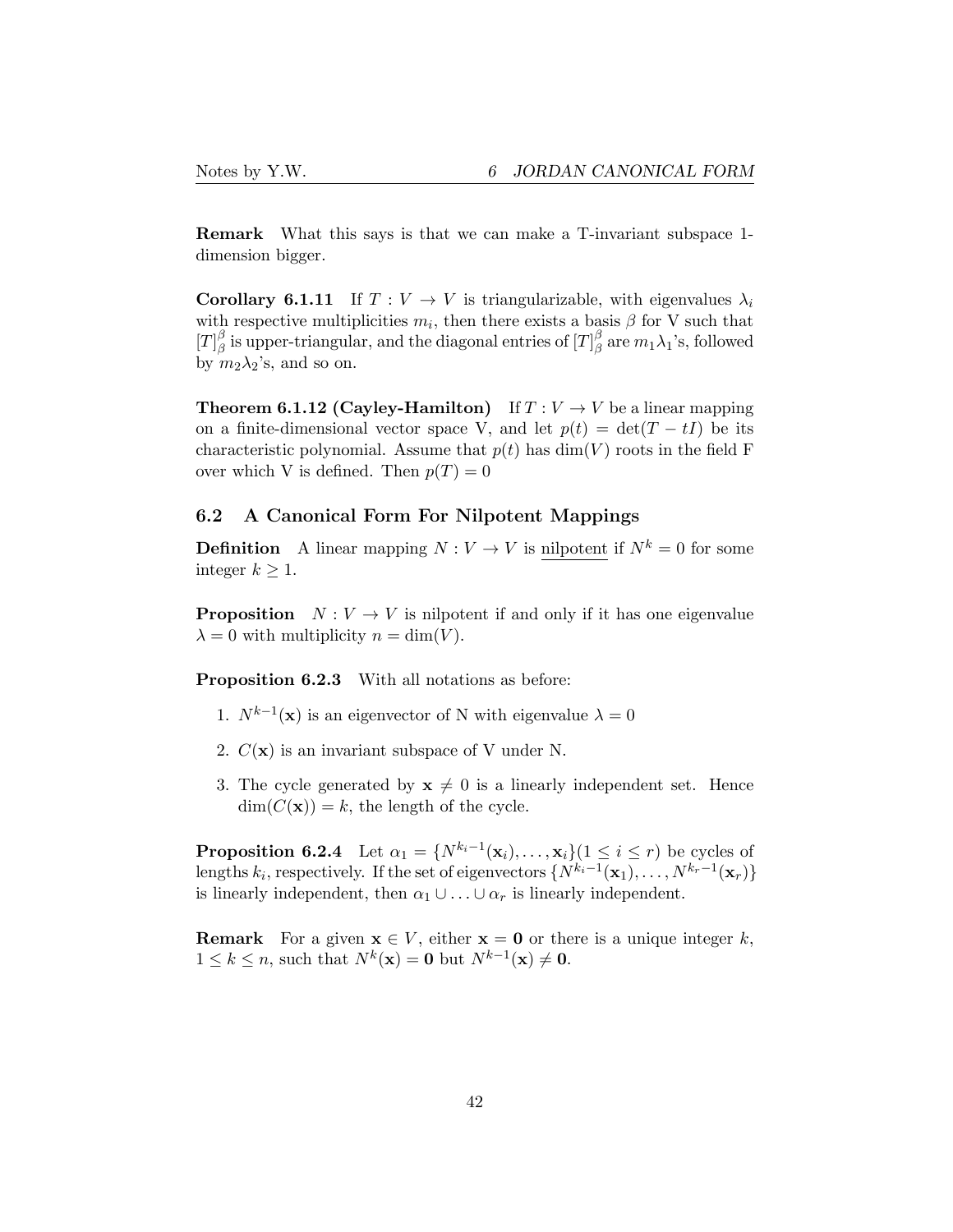**Definitions 6.2.1** Let  $N, x \neq 0$  and  $k$  be as before

- 1. The set  $\{N^{k-1}(\mathbf{x}), N^{k-2}(\mathbf{x}), \ldots, \mathbf{x}\}\)$  is called the cycle generated by **x**. x is called the initial vector of the cycle.
- 2. The subspace  $Span({N^{k-1}(\mathbf{x}), N^{k-2}(\mathbf{x}), \ldots, \mathbf{x}})$  is called the cyclic subspace generated by **x**, and denoted  $C(\mathbf{x})$
- 3. The integer *k* is called the length of the cycle

**Definition 6.2.5** We say that the cycles  $\alpha_i = \{N^{k_i-1}(\mathbf{x}_i), \ldots, x_i\}$  are non-overlapping cycles if  $\alpha_1 \cup \ldots \cup \alpha_r$  is linearly independent.

**Definition 6.2.7** Let  $N: V \to V$  be a nilpotent mapping on a finitedimensional vector space V. We call a basis  $\beta$  for V a canonical basis (with respect to N) if  $\beta$  is the union of a collection of nonoverlapping cycles for N.

Theorem 6.2.8 (Canonical form for nilpotent mappings) Let *N* :  $V \rightarrow V$  be a nilpotent mapping on a finite-dimensional vector space. There exists a canonical basis  $\beta$  of V with respect to N.

Lemma 6.2.9 Consider the cycle tableau corresponding to a canonical basis for a nilpotent mapping  $N: V \to V$ . As before, let *r* be the number of rows, and let  $k_i$  be the number of boxes in the *i*th row  $(k_1 \geq k_2 \geq \ldots \geq k_r)$ . For each  $j(1 \leq j \leq k_1)$ , the number of boxes in the *j*th column of the tableau is dim( $Ker(N^{j})$ ) – dim( $Ker(N^{j-1})$ .

Corollary 6.2.11 The canonical form of a nilpotent mapping is unique (provided the cycles in the canonical basis are arranged so the lengths satisfy  $k_1 \geq k_2 \geq \ldots \geq k_r$ 

### <span id="page-42-0"></span>6.3 Jordan Canonical Form

**Proposition 6.3.1** Let  $T: V \to V$  be a linear mapping whose characteristic polynomial has  $\dim(V)$  roots  $(\lambda_i)$  with respective multiplicities  $m_i, 1 \leq i \leq k$  in the field *F* over which *V* is defined.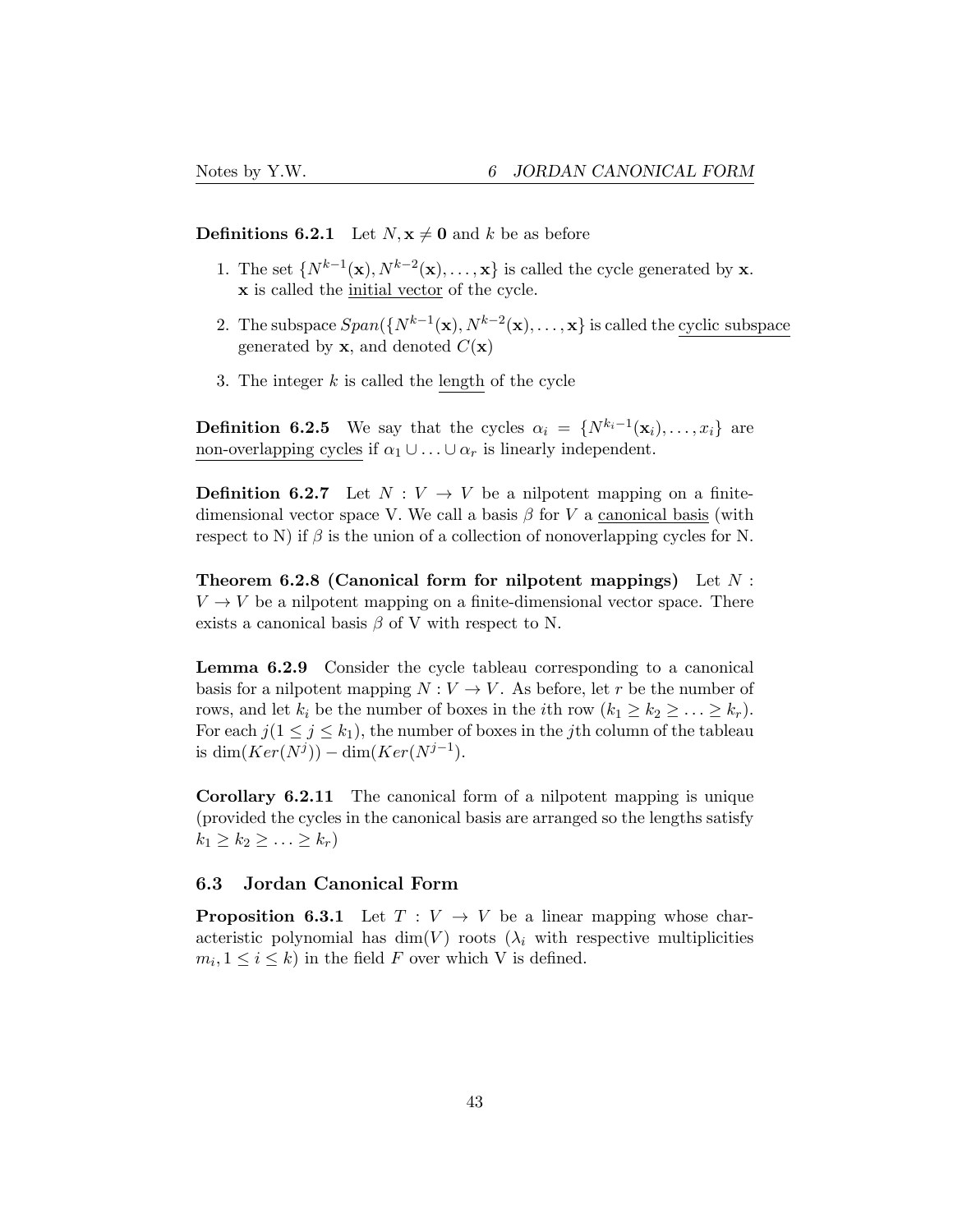- (a) There exist subspaces  $V_i' \subset V(1 \leq i \leq k)$  such that
	- 1. Each  $V_i'$  is invariant under  $T$
	- 2.  $T|_{V_i'}$  has exactly one distinct eigenvalue  $\lambda_i$ , and
	- 3.  $V = V'_1 \bigoplus \ldots \bigoplus V'_k$

(b) There exists a basis  $\beta$  for V such that  $[T]_{\beta}^{\beta}$  has a direct sum decom-

|                                                                                                                                                        |  | $\begin{bmatrix} \lambda & 1 & 0 & \dots & 0 \end{bmatrix}$ |  |  |
|--------------------------------------------------------------------------------------------------------------------------------------------------------|--|-------------------------------------------------------------|--|--|
|                                                                                                                                                        |  |                                                             |  |  |
| position into upper-triangular blocks of the form $\begin{bmatrix} 0 & \lambda & 1 & \dots & 0 \\ \vdots & \ddots & \ddots & \ddots & 1 \end{bmatrix}$ |  |                                                             |  |  |
|                                                                                                                                                        |  | $\ldots$ 0 $\lambda$                                        |  |  |

**Definition 6.3.2** Let  $T: V \to V$  be a linear mapping on a finite-dimensional vector space V. Let  $\lambda$  be an eigenvalue of T with multiplicity  $m$ .

- 1. The  $\lambda$ -generalized eigenspace, denoted by  $K_{\lambda}$ , is the kernel of the map- $\overline{\text{ping } (T - \lambda I)^m}$  on V.
- 2. The nonzero elements of  $K_{\lambda}$  are called generalized eigenvectors of T.

### Definitions 6.3.5

|  |  |                                                           | 1. A matrix of the form $\begin{bmatrix} \lambda_i & 1 & 0 & \dots & 0 \\ 0 & \lambda_i & 1 & \dots & 0 \\ \vdots & \vdots & \ddots & \vdots & \vdots \\ 0 & \lambda_i & 1 & \dots & 1 \end{bmatrix}$ is called a <u>Jordan block matrix</u> |
|--|--|-----------------------------------------------------------|----------------------------------------------------------------------------------------------------------------------------------------------------------------------------------------------------------------------------------------------|
|  |  | $\begin{bmatrix} 0 & \dots & 0 & \lambda_i \end{bmatrix}$ |                                                                                                                                                                                                                                              |

2. A matrix  $A \in M_{n \times n}(\mathbb{F})$  is said to be in <u>Jordan canonical form</u> if A is a direct sum of Jordan block matrices.

**Theorem 6.3.6 (Jordan Canonical Form)** Let  $T: V \to V$  be a linear mapping on a finite-dimensional vector space V whose characteristic polynomial has  $\dim(V)$  roots in the field  $\mathbb F$  over which V is defined.

- 1. There exists a basis  $\gamma$  (called a canonical basis) of V such that  $[T]$ <sup> $\gamma$ </sup> has a direct sum decomposition into Jordan block matrices.
- 2. In this decomposition the number of Jordan blocks and their sizes are uniquely determined by T. (The order in which the blocks appear in the matrix may be different for different canonical bases, however).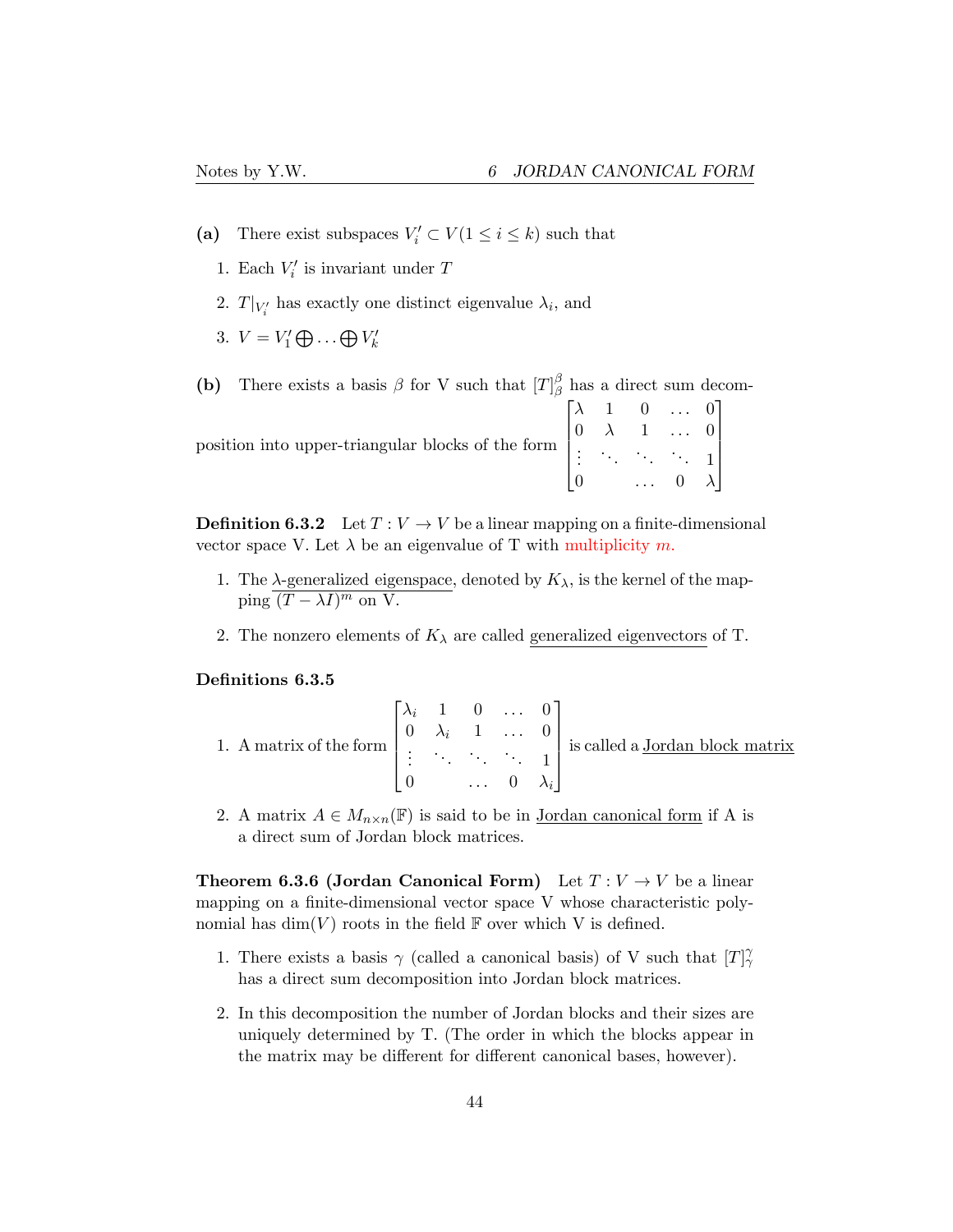### <span id="page-44-0"></span>6.4 Computing Jordan Form

### Algorithm

- 1. Find all the eigenvalues of T and their multiplicities by factoring the characteristic polynomial completely (assume the field is algebraically closed)
- 2. For each distinct eigenvalue  $\lambda_i$  in turn, construct the cycle tableau for a canonical basis of  $K_{\lambda_i}$  with respect to the mapping  $N_i = (T - \lambda_i I)|K_{\lambda_i}$ using the method: for each  $j$ , the number of boxes in the  $j$ th column of the tableau for  $\lambda_i$  will be

$$
\dim(Ker(T-\lambda_i I)^j) - \dim(Ker(T-\lambda_i I)^{j-1})
$$

3. Form the corresponding Jordan blocks and assemble the matrix of T.